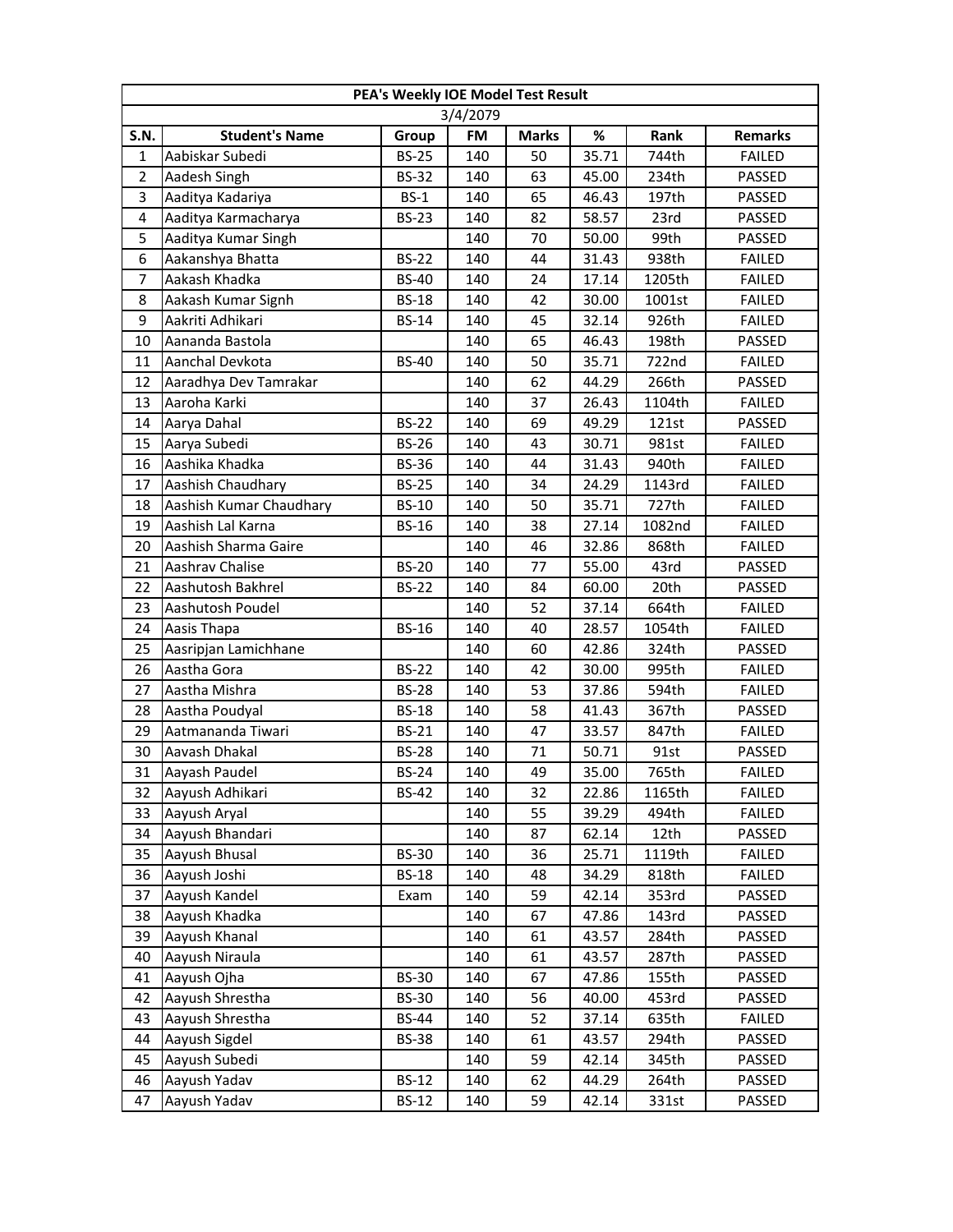| 48 | Aayush Yadav              | <b>BS-10</b> | 140 | 54 | 38.57 | 528th  | <b>FAILED</b> |
|----|---------------------------|--------------|-----|----|-------|--------|---------------|
| 49 | Aayusha Jaspau            | $BS-1$       | 140 | 66 | 47.14 | 159th  | PASSED        |
| 50 | Aayusha Makaju            | <b>BS-32</b> | 140 | 70 | 50.00 | 97th   | PASSED        |
| 51 | Aayusha Shahi             | <b>BS-21</b> | 140 | 43 | 30.71 | 982nd  | <b>FAILED</b> |
| 52 | Aayushma Chaudhary        | <b>BS-44</b> | 140 | 37 | 26.43 | 1106th | <b>FAILED</b> |
| 53 | Aayushma Purbey           | <b>BS-18</b> | 140 | 60 | 42.86 | 305th  | PASSED        |
| 54 | Aayushya Shrestha         | <b>BS-36</b> | 140 | 69 | 49.29 | 116th  | PASSED        |
| 55 | Abdhesh Kumar Yadav       | <b>BS-12</b> | 140 | 45 | 32.14 | 908th  | <b>FAILED</b> |
| 56 | Abdul Kaif Ansari         | <b>BS-18</b> | 140 | 29 | 20.71 | 1183rd | <b>FAILED</b> |
| 57 | Abhay Karna               | <b>BS-36</b> | 140 | 42 | 30.00 | 999th  | <b>FAILED</b> |
| 58 | Abhinash Chaudhary        | <b>BS-14</b> | 140 | 47 | 33.57 | 855th  | <b>FAILED</b> |
| 59 | Abhinav Aman              |              | 140 | 53 | 37.86 | 593rd  | <b>FAILED</b> |
| 60 | Abhinav Gauli             | <b>BS-38</b> | 140 | 62 | 44.29 | 263rd  | PASSED        |
| 61 | Abhinav Karna             | <b>BS-27</b> | 140 | 84 | 60.00 | 17th   | PASSED        |
| 62 | Abhinav Thapa Shrestha    |              | 140 | 48 | 34.29 | 809th  | <b>FAILED</b> |
| 63 | Abhinaw Gautam            | <b>BS-22</b> | 140 | 40 | 28.57 | 1056th | <b>FAILED</b> |
| 64 | Abhinaya Panthi           | <b>BS-42</b> | 140 | 73 | 52.14 | 73rd   | PASSED        |
| 65 | Abhishek Adhikari         |              | 140 | 52 | 37.14 | 652nd  | <b>FAILED</b> |
| 66 | Abhishek Adhikari         | <b>BS-42</b> | 140 | 21 | 15.00 | 1211th | <b>FAILED</b> |
| 67 | Abhishek Chaudhary Tharu  |              | 140 | 50 | 35.71 | 724th  | <b>FAILED</b> |
| 68 | Abhishek Dawadi           |              | 140 | 60 | 42.86 | 316th  | PASSED        |
| 69 | Abhishek Rai              | <b>BS-26</b> | 140 | 52 | 37.14 | 648th  | <b>FAILED</b> |
| 70 | Abhishek Rajbanshi        | <b>BS-40</b> | 140 | 31 | 22.14 | 1173rd | <b>FAILED</b> |
| 71 | Abhishek Subedi           | <b>BS-40</b> | 140 | 66 | 47.14 | 173rd  | PASSED        |
| 72 | Abhishek Thakur Barhi     | <b>BS-40</b> | 140 | 56 | 40.00 | 462nd  | PASSED        |
| 73 | Abhishek Tiwari           | <b>BS-23</b> | 140 | 54 | 38.57 | 533rd  | <b>FAILED</b> |
| 74 | Abhishekh Kumar Chaudhary | <b>BS-23</b> | 140 | 63 | 45.00 | 239th  | PASSED        |
| 75 | Abhiyan Jung Shah         | <b>BS-21</b> | 140 | 50 | 35.71 | 725th  | <b>FAILED</b> |
| 76 | Abhiyan Khanal            | <b>BS-40</b> | 140 | 63 | 45.00 | 237th  | PASSED        |
| 77 | Abhusan Thapa             | <b>BS-54</b> | 140 | 56 | 40.00 | 447th  | PASSED        |
| 78 | Abhyas Humagain           | <b>BS-32</b> | 140 | 61 | 43.57 | 290th  | PASSED        |
| 79 | Abinash Bhandari          | <b>BS-34</b> | 140 | 51 | 36.43 | 682nd  | <b>FAILED</b> |
| 80 | Abinash Chaurasiya        | <b>BS-12</b> | 140 | 53 | 37.86 | 579th  | <b>FAILED</b> |
| 81 | Abinash Kumar Yadav       |              | 140 | 87 | 62.14 | 11th   | PASSED        |
| 82 | Abiral Shrestha           | <b>BS-42</b> | 140 | 64 | 45.71 | 214th  | PASSED        |
| 83 | Achyut Khanal             | <b>BS-12</b> | 140 | 39 | 27.86 | 1062nd | <b>FAILED</b> |
| 84 | Achyut Marasini           | <b>BS-20</b> | 140 | 44 | 31.43 | 941st  | <b>FAILED</b> |
| 85 | Adarsh Basnet             |              | 140 | 55 | 39.29 | 516th  | <b>FAILED</b> |
| 86 | Adarsh Parajuli           | <b>BS-32</b> | 140 | 35 | 25.00 | 1129th | <b>FAILED</b> |
| 87 | Adarsha Basnet            | <b>BS-27</b> | 140 | 67 | 47.86 | 146th  | PASSED        |
| 88 | Aditey Bikram Saud        | <b>BS-26</b> | 140 | 45 | 32.14 | 911th  | <b>FAILED</b> |
| 89 | Aditya Kshetree Bogati    |              | 140 | 56 | 40.00 | 445th  | PASSED        |
| 90 | Aditya Sharma             | <b>BS-27</b> | 140 | 60 | 42.86 | 327th  | PASSED        |
| 91 | Aftaj                     | <b>BS-20</b> | 140 | 49 | 35.00 | 761st  | <b>FAILED</b> |
| 92 | Ain Rajbhandari           | <b>BS-28</b> | 140 | 65 | 46.43 | 205th  | PASSED        |
| 93 | Ajay Kumar Rauniyar       | <b>BS-22</b> | 140 | 64 | 45.71 | 224th  | PASSED        |
| 94 | Ajay Prasad Kandu         | <b>BS-34</b> | 140 | 55 | 39.29 | 475th  | <b>FAILED</b> |
| 95 | Ajay Sah Teli             | <b>BS-25</b> | 140 | 42 | 30.00 | 1006th | <b>FAILED</b> |
| 96 | Ajesh Shrestha            | <b>BS-23</b> | 140 | 43 | 30.71 | 985th  | <b>FAILED</b> |
| 97 | Akash Kafle               | <b>BS-26</b> | 140 | 65 | 46.43 | 188th  | PASSED        |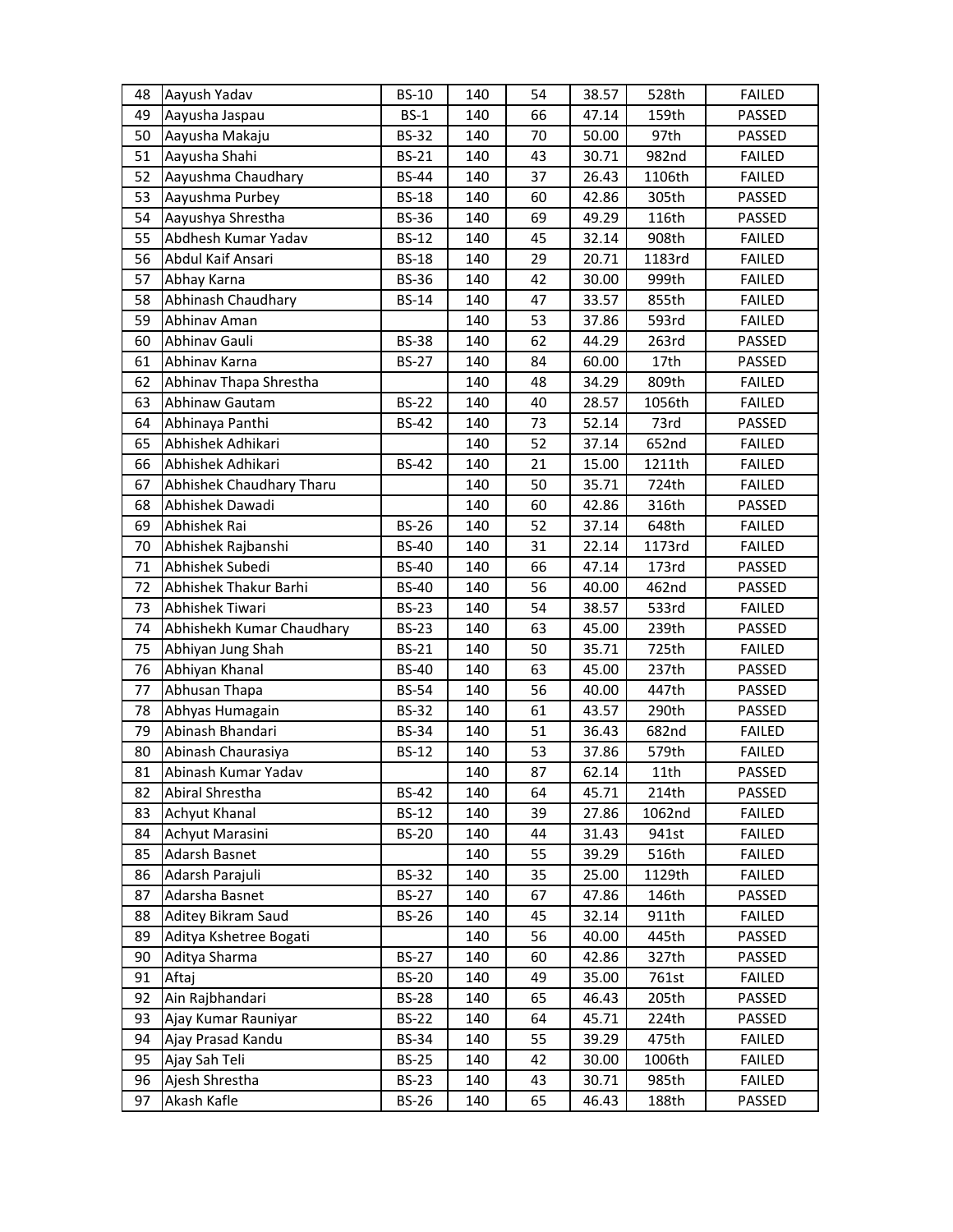| 98  | Akhilesh Sharma                    |              | 140 | 44 | 31.43 | 947th  | <b>FAILED</b> |
|-----|------------------------------------|--------------|-----|----|-------|--------|---------------|
| 99  | Akshyat Shah                       | <b>BS-28</b> | 140 | 74 | 52.86 | 57th   | PASSED        |
| 100 | Albert Bista                       | <b>BS-36</b> | 140 | 44 | 31.43 | 948th  | <b>FAILED</b> |
| 101 | Albin Parajuli                     | <b>BS-23</b> | 140 | 48 | 34.29 | 810th  | <b>FAILED</b> |
| 102 | Alex Rajbahak                      | <b>BS-10</b> | 140 | 73 | 52.14 | 71st   | PASSED        |
| 103 | Alina Shrestha                     | <b>BS-12</b> | 140 | 70 | 50.00 | 105th  | PASSED        |
| 104 | Alisha Bhandari                    | <b>BS-20</b> | 140 | 59 | 42.14 | 361st  | PASSED        |
|     | 105 Alvin Thapa                    | <b>BS-34</b> | 140 | 49 | 35.00 | 780th  | <b>FAILED</b> |
| 106 | <b>Aman Airee</b>                  | <b>BS-24</b> | 140 | 46 | 32.86 | 867th  | <b>FAILED</b> |
| 107 | Aman Bhusal                        | <b>BS-30</b> | 140 | 62 | 44.29 | 258th  | PASSED        |
| 108 | Aman Dhanbanjar                    | <b>BS-26</b> | 140 | 55 | 39.29 | 518th  | <b>FAILED</b> |
| 109 | Aman Jha                           | <b>BS-22</b> | 140 | 45 | 32.14 | 923rd  | <b>FAILED</b> |
|     | 110 Aman Kumar Chaudhary           | <b>BS-14</b> | 140 | 47 | 33.57 | 828th  | <b>FAILED</b> |
| 111 | Aman Kumar Sah                     | <b>BS-22</b> | 140 | 47 | 33.57 | 843rd  | <b>FAILED</b> |
| 112 | Aman Kumar Shah                    | <b>BS-25</b> | 140 | 56 | 40.00 | 457th  | PASSED        |
| 113 | Aman Sah                           | <b>BS-20</b> | 140 | 65 | 46.43 | 199th  | PASSED        |
| 114 | Aman Shah                          | Exam         | 140 | 74 | 52.86 | 58th   | PASSED        |
|     | 115 Aman Singh                     | <b>BS-34</b> | 140 | 57 | 40.71 | 433rd  | PASSED        |
|     | 116 Aman Yadav                     | <b>BS-27</b> | 140 | 45 | 32.14 | 932nd  | <b>FAILED</b> |
| 117 | Amatyaswor Dhaubhadel              | <b>BS-32</b> | 140 | 66 | 47.14 | 160th  | PASSED        |
| 118 | Amisha Ayar                        |              | 140 | 47 | 33.57 | 844th  | <b>FAILED</b> |
| 119 | Amit Bhandari                      | <b>BS-48</b> | 140 | 30 | 21.43 | 1175th | <b>FAILED</b> |
|     | 120 Amit Kumar Pandey              | <b>BS-16</b> | 140 | 43 | 30.71 | 976th  | <b>FAILED</b> |
| 121 | Amit Kumar Ray                     | <b>BS-12</b> | 140 | 40 | 28.57 | 1051st | <b>FAILED</b> |
| 122 | Amol Dangi                         |              | 140 | 64 | 45.71 | 220th  | PASSED        |
| 123 | Amrita Ghimire                     | <b>BS-23</b> | 140 | 52 | 37.14 | 646th  | <b>FAILED</b> |
| 124 | Ananda Jyoti Adhikari              | <b>BS-20</b> | 140 | 45 | 32.14 | 928th  | <b>FAILED</b> |
|     | 125 Ananta Prasad Panta            | <b>BS-18</b> | 140 | 44 | 31.43 | 957th  | <b>FAILED</b> |
|     | 126 Anik Raut                      | <b>BS-25</b> | 140 | 41 | 29.29 | 1045th | <b>FAILED</b> |
| 127 | <b>Anil Baral</b>                  | <b>BS-20</b> | 140 | 39 | 27.86 | 1073rd | <b>FAILED</b> |
| 128 | Anil Bhakri                        | <b>BS-27</b> | 140 | 46 | 32.86 | 866th  | <b>FAILED</b> |
| 129 | Anil Chaudhary                     |              | 140 | 48 | 34.29 | 796th  | <b>FAILED</b> |
|     | 130 Anil Khanal                    |              | 140 | 35 | 25.00 | 1125th | <b>FAILED</b> |
|     | 131 Anirudra Tiwari                | <b>BS-28</b> | 140 | 33 | 23.57 | 1158th | <b>FAILED</b> |
| 132 | Anish Dhoju                        | <b>BS-26</b> | 140 | 56 | 40.00 | 465th  | PASSED        |
| 133 | Anish KC                           | <b>BS-32</b> | 140 | 64 | 45.71 | 223rd  | PASSED        |
| 134 | Anish Koirala                      | <b>BS-21</b> | 140 | 85 | 60.71 | 15th   | PASSED        |
|     | 135 Anish Kunwar                   | <b>BS-25</b> | 140 | 58 | 41.43 | 382nd  | PASSED        |
|     | 136 Anish Sah Kalwar               |              | 140 | 79 | 56.43 | 35th   | PASSED        |
| 137 | Anish Yadav                        |              | 140 | 68 | 48.57 | 138th  | PASSED        |
| 138 | Anish Yadav                        | <b>BS-20</b> | 140 | 46 | 32.86 | 873rd  | <b>FAILED</b> |
| 139 | Anisha Sah                         | <b>BS-25</b> | 140 | 39 | 27.86 | 1066th | <b>FAILED</b> |
|     | 140 Anjal Subedi                   | <b>BS-28</b> | 140 | 39 | 27.86 | 1077th | <b>FAILED</b> |
| 141 | Anjali Bhattarai                   | <b>BS-18</b> | 140 | 53 | 37.86 | 574th  | <b>FAILED</b> |
| 142 | Anjali Gautam                      | BS-36        | 140 | 50 | 35.71 | 723rd  | FAILED        |
| 143 | Anjali Manandhar                   | <b>BS-34</b> | 140 | 58 | 41.43 | 398th  | PASSED        |
| 144 | Anjil Basnet                       | <b>BS-22</b> | 140 | 72 | 51.43 | 84th   | PASSED        |
|     | 145 Ankit Adhikari                 | <b>BS-42</b> | 140 | 65 | 46.43 | 202nd  | PASSED        |
|     |                                    |              |     |    |       |        |               |
| 146 | Ankit Dhungana<br>Ankit Jung Thapa | <b>BS-20</b> | 140 | 75 | 53.57 | 51st   | PASSED        |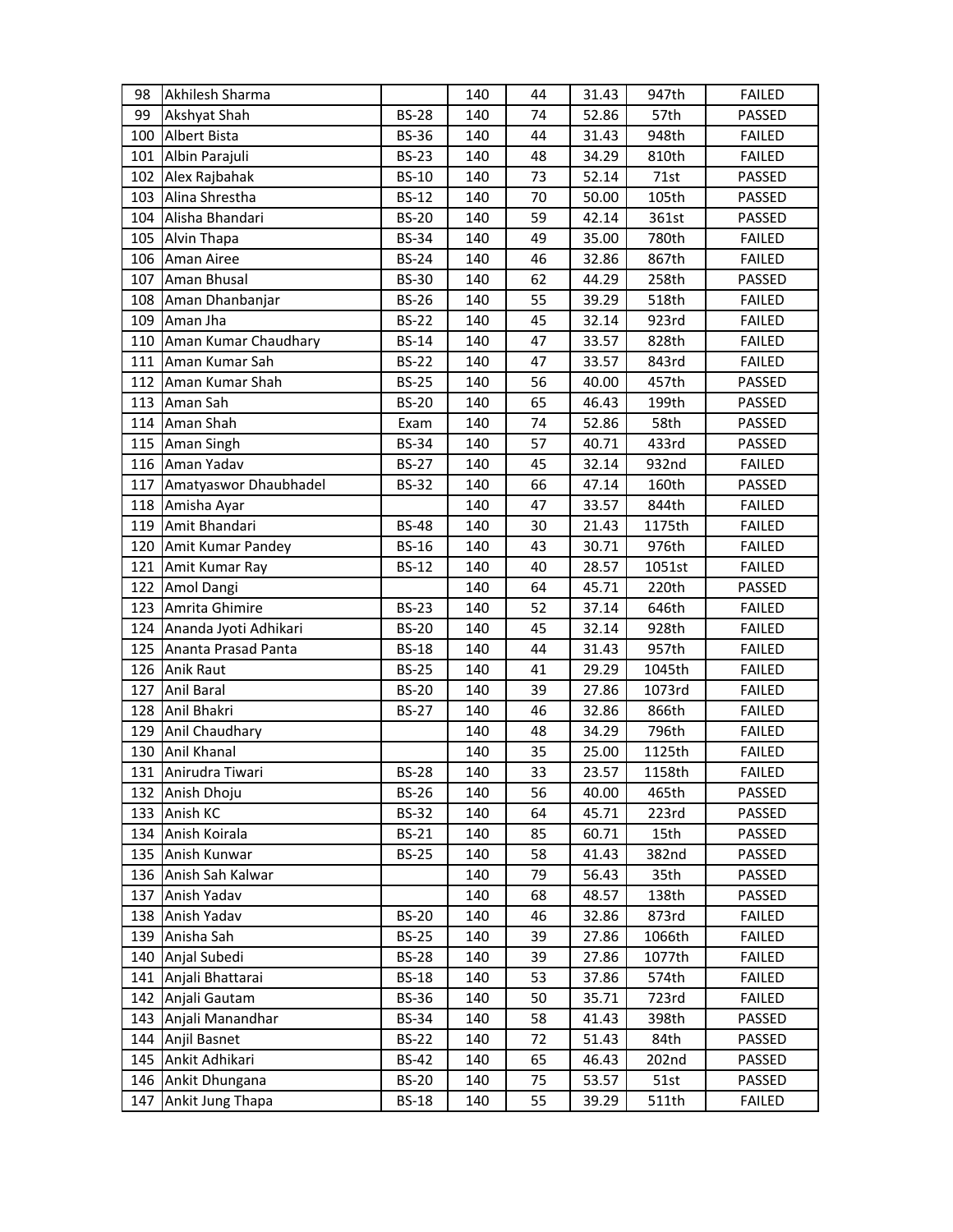| 148 | Ankit Katwal           | <b>BS-34</b> | 140 | 50 | 35.71 | 720th  | <b>FAILED</b> |
|-----|------------------------|--------------|-----|----|-------|--------|---------------|
| 149 | Ankit Khadka           |              | 140 | 54 | 38.57 | 532nd  | <b>FAILED</b> |
| 150 | Ankit Kushwaha         | <b>BS-14</b> | 140 | 45 | 32.14 | 901st  | <b>FAILED</b> |
| 151 | Ankit Mishra           | <b>BS-10</b> | 140 | 57 | 40.71 | 428th  | PASSED        |
| 152 | Ankit Raj Dahal        | <b>BS-40</b> | 140 | 49 | 35.00 | 779th  | <b>FAILED</b> |
| 153 | Ankit Raj Mehta        | <b>BS-27</b> | 140 | 63 | 45.00 | 245th  | PASSED        |
| 154 | Ankit Shrestha         | <b>BS-44</b> | 140 | 68 | 48.57 | 127th  | PASSED        |
| 155 | Ankita Bhandari        | <b>BS-36</b> | 140 | 54 | 38.57 | 540th  | <b>FAILED</b> |
| 156 | Ankita Chaudhary       | <b>BS-21</b> | 140 | 46 | 32.86 | 883rd  | <b>FAILED</b> |
| 157 | Ankita Gurung          | <b>BS-42</b> | 140 | 55 | 39.29 | 521st  | <b>FAILED</b> |
| 158 | Ankrit Sapkota         | <b>BS-22</b> | 140 | 54 | 38.57 | 560th  | <b>FAILED</b> |
| 159 | <b>Anmol Dahal</b>     | <b>BS-40</b> | 140 | 46 | 32.86 | 881st  | <b>FAILED</b> |
| 160 | Ansari Aashique        | <b>BS-10</b> | 140 | 52 | 37.14 | 621st  | <b>FAILED</b> |
| 161 | Anshu Kumari Nayak     | <b>BS-44</b> | 140 | 55 | 39.29 | 499th  | <b>FAILED</b> |
| 162 | Anshu Pokhrel          | <b>BS-28</b> | 140 | 57 | 40.71 | 432nd  | PASSED        |
| 163 | Anubhav Sharma         | <b>BS-28</b> | 140 | 60 | 42.86 | 319th  | PASSED        |
| 164 | Anuja Gyawali          |              | 140 | 74 | 52.86 | 65th   | PASSED        |
| 165 | Anuja Lamsal           | <b>BS-38</b> | 140 | 48 | 34.29 | 825th  | <b>FAILED</b> |
| 166 | Anuja Neupane          | <b>BS-23</b> | 140 | 44 | 31.43 | 946th  | <b>FAILED</b> |
| 167 | Anup Pokhrel           | <b>BS-22</b> | 140 | 53 | 37.86 | 570th  | <b>FAILED</b> |
| 168 | Anup Singh Basnet      | <b>BS-26</b> | 140 | 65 | 46.43 | 191st  | PASSED        |
| 169 | Anup Subedi            | <b>BS-28</b> | 140 | 53 | 37.86 | 603rd  | <b>FAILED</b> |
| 170 | Anupa Ranabhat         | <b>BS-36</b> | 140 | 55 | 39.29 | 517th  | <b>FAILED</b> |
| 171 | Anupam Nepal           | <b>BS-26</b> | 140 | 51 | 36.43 | 695th  | <b>FAILED</b> |
| 172 | Anupraj Puri           | <b>BS-28</b> | 140 | 61 | 43.57 | 281st  | PASSED        |
| 173 | Anurag Adhikari        | <b>BS-36</b> | 140 | 53 | 37.86 | 602nd  | <b>FAILED</b> |
| 174 | Anurag Bhattarai       | <b>BS-32</b> | 140 | 54 | 38.57 | 542nd  | <b>FAILED</b> |
| 175 | Anurag Jimba Tamang    | <b>BS-10</b> | 140 | 59 | 42.14 | 332nd  | PASSED        |
| 176 | Anurag Shrestha        | <b>BS-40</b> | 140 | 68 | 48.57 | 124th  | PASSED        |
| 177 | Anurup Jung Dangi      | <b>BS-24</b> | 140 | 57 | 40.71 | 407th  | PASSED        |
| 178 | Anush Man Shrestha     | <b>BS-14</b> | 140 | 55 | 39.29 | 510th  | <b>FAILED</b> |
| 179 | Anusha Dahal           | <b>BS-22</b> | 140 | 68 | 48.57 | 140th  | PASSED        |
| 180 | Anusha Ghimire         | <b>BS-16</b> | 140 | 49 | 35.00 | 762nd  | <b>FAILED</b> |
| 181 | Anusha Shrestha        | <b>BS-24</b> | 140 | 33 | 23.57 | 1157th | <b>FAILED</b> |
| 182 | Anushka Chhetri        |              | 140 | 28 | 20.00 | 1188th | <b>FAILED</b> |
| 183 | Anuska Bokati          | <b>BS-25</b> | 140 | 49 | 35.00 | 771st  | <b>FAILED</b> |
| 184 | Apar Paudel            | <b>BS-48</b> | 140 | 53 | 37.86 | 576th  | <b>FAILED</b> |
| 185 | Aparna Pant            | <b>BS-42</b> | 140 | 41 | 29.29 | 1030th | <b>FAILED</b> |
| 186 | Apechha Pandit Chhetri | <b>BS-28</b> | 140 | 72 | 51.43 | 75th   | PASSED        |
| 187 | Apekshya Bhattarai     | <b>BS-34</b> | 140 | 67 | 47.86 | 148th  | PASSED        |
| 188 | Arbind Kumar Sah       | <b>BS-26</b> | 140 | 40 | 28.57 | 1060th | <b>FAILED</b> |
| 189 | Arjit Chand            | <b>BS-20</b> | 140 | 53 | 37.86 | 575th  | <b>FAILED</b> |
| 190 | Arjun Ghimire          | <b>BS-23</b> | 140 | 56 | 40.00 | 449th  | PASSED        |
| 191 | Arpan Bhandari         | <b>BS-32</b> | 140 | 50 | 35.71 | 754th  | <b>FAILED</b> |
| 192 | Arpan Bhujel           |              | 140 | 65 | 46.43 | 192nd  | PASSED        |
| 193 | Arpan Ghimire          | <b>BS-22</b> | 140 | 51 | 36.43 | 683rd  | <b>FAILED</b> |
| 194 | Arpan Regmi            | <b>BS-34</b> | 140 | 60 | 42.86 | 311th  | PASSED        |
| 195 | Arpan Sapkota          | BS-21        | 140 | 66 | 47.14 | 171st  | PASSED        |
| 196 | Arpan Sharma           | <b>BS-25</b> | 140 | 57 | 40.71 | 424th  | PASSED        |
|     |                        |              |     |    |       |        |               |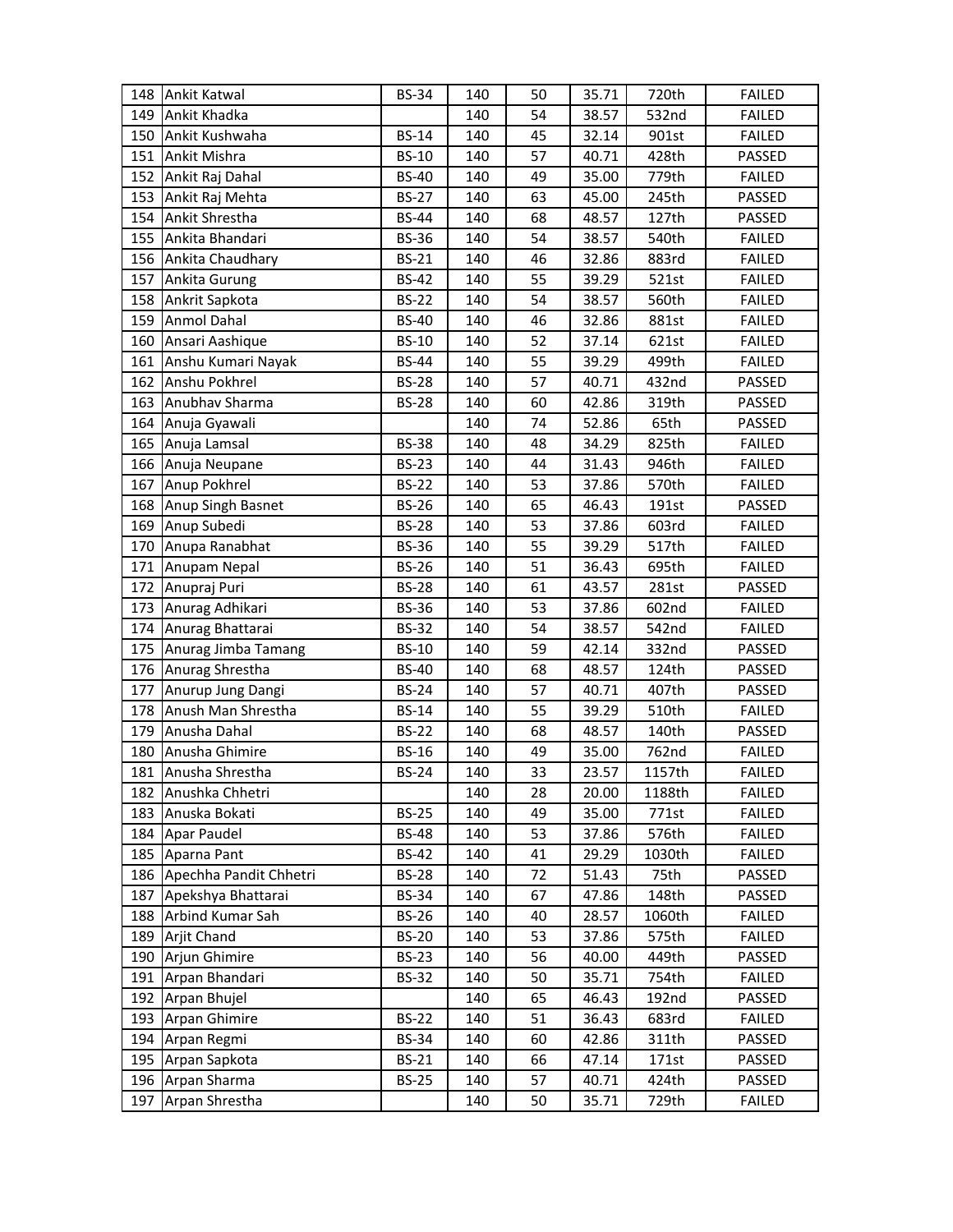|     | 198 Arpit Gupta         | <b>BS-25</b> | 140 | 61 | 43.57 | 283rd  | PASSED        |
|-----|-------------------------|--------------|-----|----|-------|--------|---------------|
|     | 199 Arun Aryal          | <b>BS-42</b> | 140 | 36 | 25.71 | 1121st | <b>FAILED</b> |
| 200 | Arun Bista              | $BS-1$       | 140 | 27 | 19.29 | 1193rd | <b>FAILED</b> |
| 201 | Arun Kumar Mehta        | <b>BS-14</b> | 140 | 53 | 37.86 | 568th  | <b>FAILED</b> |
|     | 202 Arun Parajuli       | <b>BS-24</b> | 140 | 34 | 24.29 | 1146th | <b>FAILED</b> |
|     | 203 Arya Manandhar      | <b>BS-38</b> | 140 | 48 | 34.29 | 823rd  | <b>FAILED</b> |
|     | 204 Arya Shrestha       | <b>BS-38</b> | 140 | 59 | 42.14 | 357th  | PASSED        |
|     | 205 Aryan Shrestha      | <b>BS-34</b> | 140 | 52 | 37.14 | 624th  | <b>FAILED</b> |
|     | 206 Asbin Neupane       | <b>BS-24</b> | 140 | 68 | 48.57 | 125th  | PASSED        |
| 207 | <b>Ashim Sangat</b>     | <b>BS-23</b> | 140 | 44 | 31.43 | 962nd  | <b>FAILED</b> |
| 208 | Ashim Shrestha          |              | 140 | 66 | 47.14 | 176th  | PASSED        |
| 209 | Ashim Sunar             | <b>BS-42</b> | 140 | 72 | 51.43 | 85th   | PASSED        |
|     | 210 Ashinib             |              | 140 | 52 | 37.14 | 631st  | <b>FAILED</b> |
| 211 | Ashish Acharya          | <b>BS-14</b> | 140 | 43 | 30.71 | 964th  | <b>FAILED</b> |
| 212 | Ashish Joshi            | <b>BS-46</b> | 140 | 30 | 21.43 | 1177th | <b>FAILED</b> |
| 213 | Ashish Kumar Shah       | <b>BS-28</b> | 140 | 51 | 36.43 | 687th  | <b>FAILED</b> |
| 214 | Ashmit Sedai            |              | 140 | 52 | 37.14 | 654th  | <b>FAILED</b> |
|     | 215 Ashok BK            | <b>BS-38</b> | 140 | 47 | 33.57 | 853rd  | <b>FAILED</b> |
|     | 216 Ashok Rai           |              | 140 | 51 | 36.43 | 698th  | <b>FAILED</b> |
| 217 | Ashutosh Chandra Shah   | <b>BS-28</b> | 140 | 55 | 39.29 | 483rd  | <b>FAILED</b> |
| 218 | Ashutosh Jha            | <b>BS-10</b> | 140 | 46 | 32.86 | 862nd  | <b>FAILED</b> |
| 219 | Asmi Bajracharya        | <b>BS-38</b> | 140 | 44 | 31.43 | 961st  | <b>FAILED</b> |
| 220 | Asmi Kumari Sah         | <b>BS-21</b> | 140 | 47 | 33.57 | 848th  | <b>FAILED</b> |
| 221 | Asmita Pandey           | <b>BS-42</b> | 140 | 37 | 26.43 | 1101st | <b>FAILED</b> |
| 222 | Astitwa Bhandari        | <b>BS-34</b> | 140 | 37 | 26.43 | 1102nd | <b>FAILED</b> |
| 223 | Avash Kumar Mahato      | <b>BS-22</b> | 140 | 50 | 35.71 | 710th  | <b>FAILED</b> |
| 224 | Avinash Dahal           |              | 140 | 50 | 35.71 | 740th  | <b>FAILED</b> |
|     | 225 Avinash Joshi       | <b>BS-40</b> | 140 | 47 | 33.57 | 842nd  | <b>FAILED</b> |
|     | 226 Avinav Baral        | <b>BS-38</b> | 140 | 59 | 42.14 | 352nd  | PASSED        |
| 227 | <b>Avishek Dangol</b>   | <b>BS-21</b> | 140 | 60 | 42.86 | 323rd  | PASSED        |
| 228 | Awanish Thapa           | <b>BS-21</b> | 140 | 82 | 58.57 | 22nd   | PASSED        |
|     | 229 Awash Kharel        | <b>BS-21</b> | 140 | 56 | 40.00 | 467th  | PASSED        |
|     | 230 Ayush Karn          | <b>BS-26</b> | 140 | 48 | 34.29 | 793rd  | <b>FAILED</b> |
|     | 231 Ayush Kumar Mahato  | <b>BS-36</b> | 140 | 59 | 42.14 | 344th  | PASSED        |
|     | 232 Ayush Pandey        | <b>BS-26</b> | 140 | 66 | 47.14 | 163rd  | PASSED        |
| 233 | Ayush Prajapati         |              | 140 | 60 | 42.86 | 304th  | PASSED        |
| 234 | Ayush Pun               | <b>Bs-42</b> | 140 | 64 | 45.71 | 215th  | PASSED        |
|     | 235 Ayush Shrestha      |              | 140 | 47 | 33.57 | 856th  | <b>FAILED</b> |
| 236 | Ayush Twati             | <b>BS-24</b> | 140 | 51 | 36.43 | 696th  | <b>FAILED</b> |
| 237 | <b>Badal Yadav</b>      | $BS-1$       | 140 | 68 | 48.57 | 131st  | PASSED        |
| 238 | Baldeep Karki           | <b>BS-38</b> | 140 | 46 | 32.86 | 877th  | <b>FAILED</b> |
| 239 | <b>Balika KC</b>        | <b>BS-14</b> | 140 | 59 | 42.14 | 341st  | PASSED        |
| 240 | Bardan Shrestha         | <b>BS-38</b> | 140 | 38 | 27.14 | 1088th | <b>FAILED</b> |
| 241 | <b>Basant Chaudhary</b> |              | 140 | 87 | 62.14 | 10th   | PASSED        |
| 242 | Basanta Raj Pandeya     | <b>BS-21</b> | 140 | 62 | 44.29 | 265th  | PASSED        |
| 243 | <b>Bashil Shrestha</b>  | <b>BS-34</b> | 140 | 57 | 40.71 | 414th  | PASSED        |
| 244 | Bhagwan Chandra Sah     | <b>BS-20</b> | 140 | 57 | 40.71 | 437th  | PASSED        |
| 245 | <b>Bharat Mahato</b>    | <b>BS-40</b> | 140 | 50 | 35.71 | 731st  | <b>FAILED</b> |
| 246 | Bhawana Adhikari        | <b>BS-30</b> | 140 | 63 | 45.00 | 232nd  | PASSED        |
| 247 | Bhawesh K. Jha          | <b>BS-12</b> | 140 | 35 | 25.00 | 1128th | FAILED        |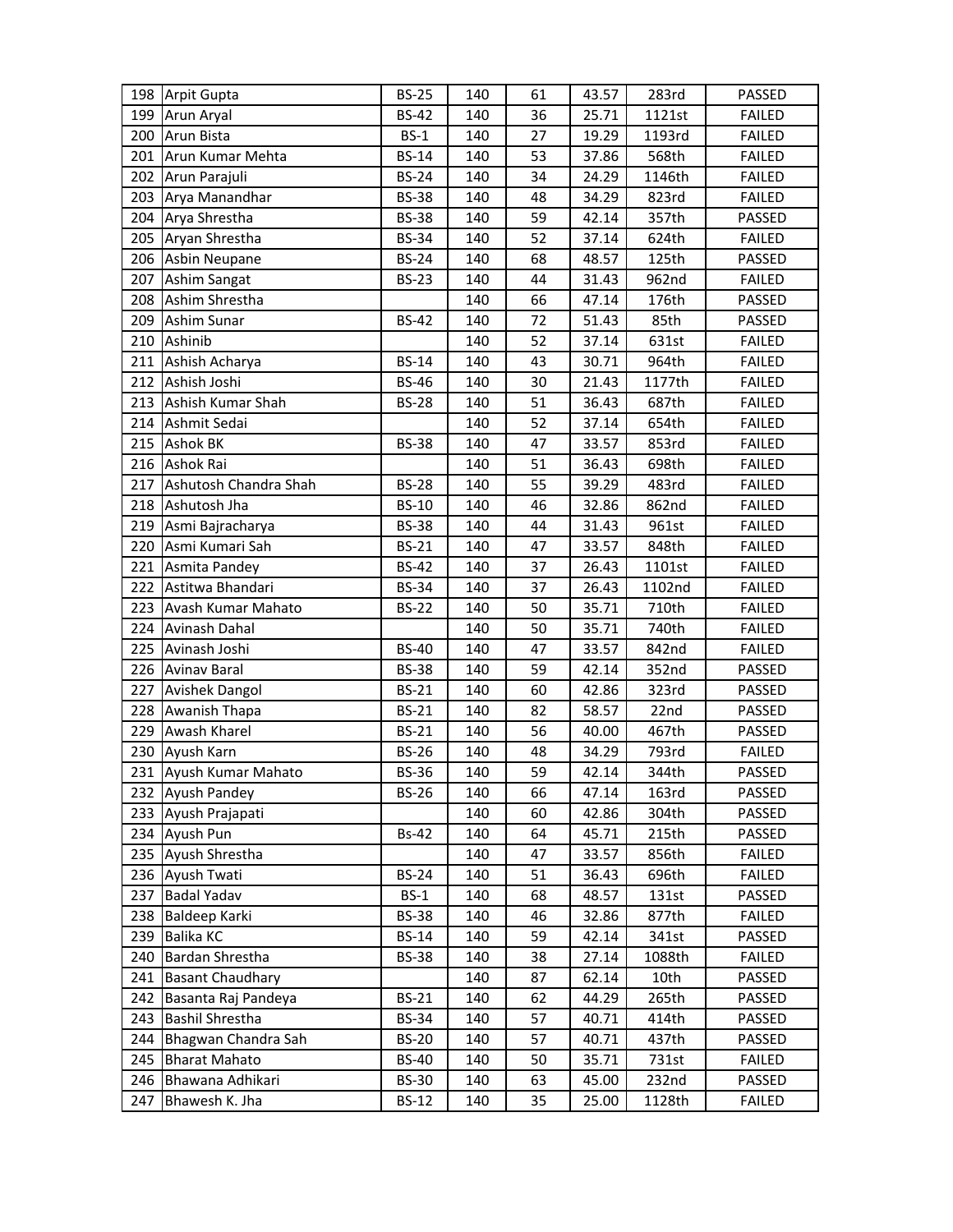| 248 | <b>Bhumi Jaiswal</b>          | <b>BS-23</b> | 140 | 57 | 40.71 | 413th  | PASSED        |
|-----|-------------------------------|--------------|-----|----|-------|--------|---------------|
| 249 | Bhupendra Kumar Chaudhary     | <b>BS-16</b> | 140 | 51 | 36.43 | 671st  | <b>FAILED</b> |
| 250 | Bhushant Pradhananga          | <b>BS-23</b> | 140 | 57 | 40.71 | 406th  | PASSED        |
| 251 | Bhuwan Acharya Upadhyaya      | <b>BS-44</b> | 140 | 69 | 49.29 | 110th  | PASSED        |
| 252 | Bhuwan Jora                   | <b>BS-34</b> | 140 | 54 | 38.57 | 565th  | <b>FAILED</b> |
| 253 | <b>Bibash Dahal</b>           | <b>BS-24</b> | 140 | 48 | 34.29 | 797th  | <b>FAILED</b> |
| 254 | <b>Bibash Thapa</b>           | <b>BS-28</b> | 140 | 48 | 34.29 | 820th  | <b>FAILED</b> |
| 255 | <b>Bibek Bagale</b>           | <b>BS-30</b> | 140 | 46 | 32.86 | 897th  | <b>FAILED</b> |
| 256 | <b>Bibek Bohara</b>           | <b>BS-25</b> | 140 | 66 | 47.14 | 170th  | PASSED        |
| 257 | <b>Bibek Mahato</b>           | <b>BS-42</b> | 140 | 52 | 37.14 | 630th  | <b>FAILED</b> |
| 258 | <b>Bibek Mandal</b>           | <b>BS-38</b> | 140 | 28 | 20.00 | 1189th | <b>FAILED</b> |
| 259 | <b>Bibek Pandey</b>           | <b>BS-21</b> | 140 | 55 | 39.29 | 522nd  | <b>FAILED</b> |
| 260 | <b>Bibek Pokhrel</b>          | <b>BS-34</b> | 140 | 48 | 34.29 | 822nd  | <b>FAILED</b> |
| 261 | <b>Bibek Rai</b>              | <b>BS-22</b> | 140 | 29 | 20.71 | 1185th | <b>FAILED</b> |
| 262 | <b>Bibek Regmi</b>            | <b>BS-40</b> | 140 | 31 | 22.14 | 1168th | <b>FAILED</b> |
| 263 | <b>Bibek Sah Kanu</b>         | <b>BS-27</b> | 140 | 58 | 41.43 | 393rd  | PASSED        |
| 264 | <b>Bibek Thapa Magar</b>      | <b>BS-20</b> | 140 | 71 | 50.71 | 86th   | PASSED        |
| 265 | <b>Bibek Timsina</b>          | <b>BS-18</b> | 140 | 41 | 29.29 | 1043rd | <b>FAILED</b> |
| 266 | <b>Bibhav Jha</b>             | $BS-1$       | 140 | 55 | 39.29 | 506th  | <b>FAILED</b> |
| 267 | Bibhushan Bhattarai           | <b>BS-32</b> | 140 | 73 | 52.14 | 72nd   | PASSED        |
| 268 | Bibhushan Sapkota             | <b>BS-22</b> | 140 | 45 | 32.14 | 905th  | <b>FAILED</b> |
| 269 | <b>Bicky Prasad Upadhayay</b> | <b>BS-14</b> | 140 | 36 | 25.71 | 1114th | <b>FAILED</b> |
| 270 | Bidhan Gyawali                | <b>BS-23</b> | 140 | 74 | 52.86 | 56th   | PASSED        |
| 271 | <b>Bidhan Shrestha</b>        | <b>BS-40</b> | 140 | 73 | 52.14 | 69th   | PASSED        |
| 272 | <b>Bifat Ansari</b>           |              | 140 | 39 | 27.86 | 1078th | <b>FAILED</b> |
| 273 | Bigyan Aryal                  | <b>BS-32</b> | 140 | 50 | 35.71 | 721st  | <b>FAILED</b> |
| 274 | <b>Bijay Bhujel</b>           | <b>BS-26</b> | 140 | 43 | 30.71 | 975th  | <b>FAILED</b> |
| 275 | <b>Bijay Bhusal</b>           | <b>BS-25</b> | 140 | 49 | 35.00 | 764th  | <b>FAILED</b> |
| 276 | Bijay Kumar Yadav             | <b>BS-10</b> | 140 | 52 | 37.14 | 634th  | <b>FAILED</b> |
| 277 | Bijay Raj Chataut             |              | 140 | 42 | 30.00 | 1012th | <b>FAILED</b> |
| 278 | <b>Bijay Singh Saud</b>       | <b>BS-36</b> | 140 | 45 | 32.14 | 917th  | <b>FAILED</b> |
| 279 | <b>Bikal Devkota</b>          | <b>BS-28</b> | 140 | 54 | 38.57 | 535th  | <b>FAILED</b> |
| 280 | Bikalpa Panthi                | <b>BS-20</b> | 140 | 88 | 62.86 | 9th    | PASSED        |
| 281 | Bikas Kumar Prajapati         | <b>BS-48</b> | 140 | 48 | 34.29 | 816th  | <b>FAILED</b> |
| 282 | <b>Bikash Mishra</b>          | <b>BS-20</b> | 140 | 42 | 30.00 | 1000th | <b>FAILED</b> |
| 283 | <b>Bikesh Khatri</b>          | <b>BS-25</b> | 140 | 45 | 32.14 | 913th  | <b>FAILED</b> |
| 284 | Bilakshan Bikram Bista        |              | 140 | 55 | 39.29 | 478th  | <b>FAILED</b> |
| 285 | Bilash K.C.                   | <b>BS-44</b> | 140 | 58 | 41.43 | 371st  | PASSED        |
| 286 | <b>Bimal Gautam</b>           | <b>BS-27</b> | 140 | 49 | 35.00 | 784th  | <b>FAILED</b> |
| 287 | <b>Bimal Khadka</b>           | <b>BS-21</b> | 140 | 50 | 35.71 | 753rd  | <b>FAILED</b> |
| 288 | Bimal Nani Lamichhane         | <b>BS-28</b> | 140 | 54 | 38.57 | 561st  | <b>FAILED</b> |
| 289 | <b>Bimal Thapa</b>            | <b>BS-26</b> | 140 | 55 | 39.29 | 493rd  | <b>FAILED</b> |
| 290 | <b>Bimal Thapa</b>            | <b>BS-40</b> | 140 | 33 | 23.57 | 1156th | <b>FAILED</b> |
| 291 | Bimarsh Kumar Chaudhary       | <b>BS-14</b> | 140 | 53 | 37.86 | 580th  | <b>FAILED</b> |
| 292 | Bimarsha Raj Devkota          | <b>BS-21</b> | 140 | 63 | 45.00 | 226th  | PASSED        |
| 293 | <b>Bimisa Paudel</b>          | <b>BS-16</b> | 140 | 44 | 31.43 | 944th  | FAILED        |
| 294 | Bimochan Tiwari               | <b>BS-32</b> | 140 | 51 | 36.43 | 692nd  | <b>FAILED</b> |
| 295 | Binam Bhandari                | <b>BS-10</b> | 140 | 45 | 32.14 | 904th  | <b>FAILED</b> |
| 296 | <b>Bini Chand</b>             | <b>BS-22</b> | 140 | 58 | 41.43 | 375th  | PASSED        |
| 297 | Binisha Kumari Rai            | <b>BS-18</b> | 140 | 39 | 27.86 | 1063rd | <b>FAILED</b> |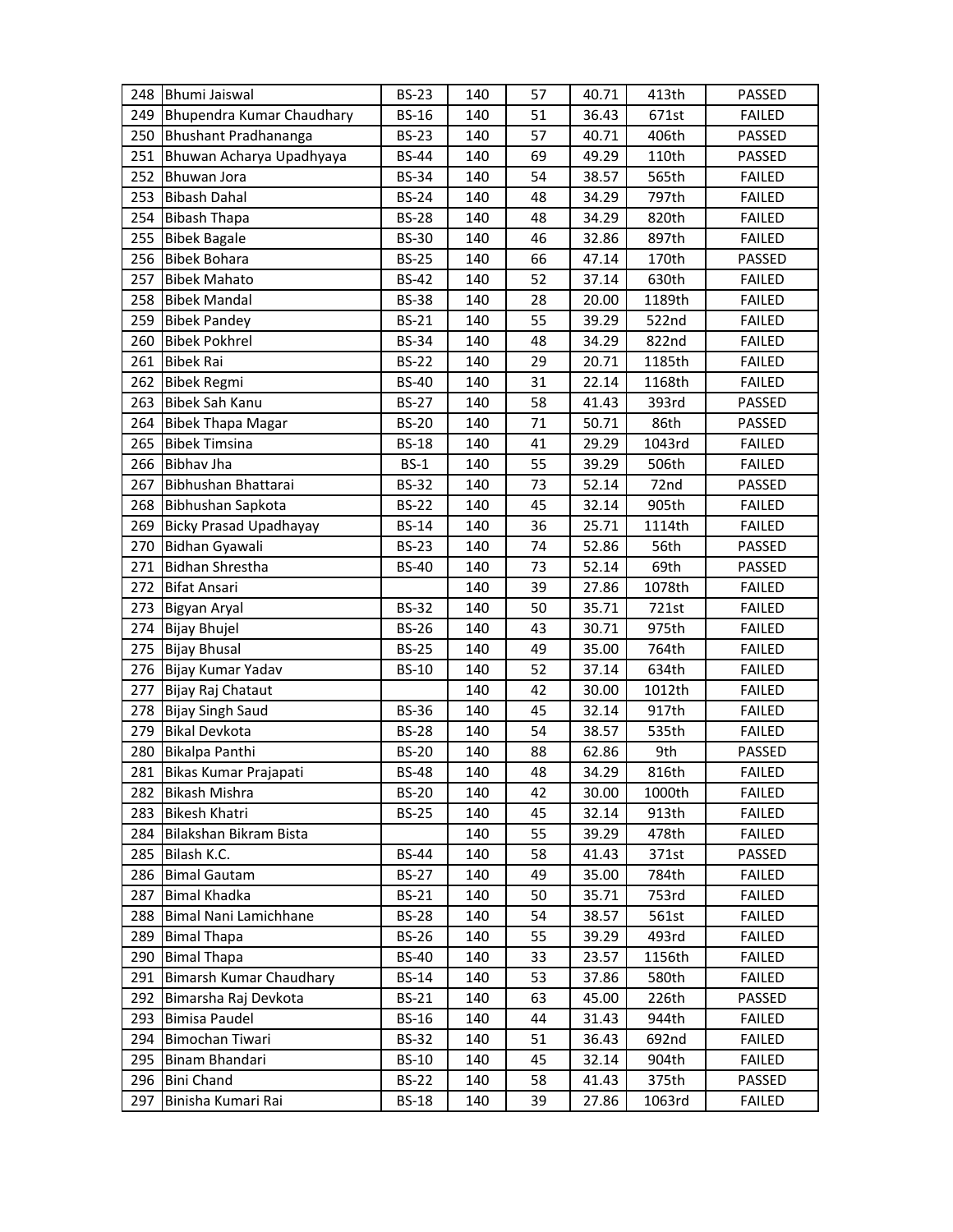| 298 | Binisha Parajuli                |              | 140 | 41 | 29.29 | 1031st | <b>FAILED</b> |
|-----|---------------------------------|--------------|-----|----|-------|--------|---------------|
| 299 | <b>Binita Dangol</b>            | <b>BS-23</b> | 140 | 37 | 26.43 | 1100th | <b>FAILED</b> |
| 300 | <b>Binita Pokharel</b>          | <b>BS-23</b> | 140 | 52 | 37.14 | 636th  | <b>FAILED</b> |
| 301 | <b>Binod Bist</b>               | <b>BS-10</b> | 140 | 55 | 39.29 | 490th  | <b>FAILED</b> |
| 302 | Binu Prajapati                  | <b>BS-30</b> | 140 | 50 | 35.71 | 713th  | <b>FAILED</b> |
| 303 | Bipin Acharya                   | <b>BS-38</b> | 140 | 54 | 38.57 | 555th  | <b>FAILED</b> |
| 304 | <b>Bipin Aryal</b>              | <b>BS-44</b> | 140 | 59 | 42.14 | 343rd  | PASSED        |
| 305 | <b>Bipin Bhandari</b>           | <b>BS-20</b> | 140 | 72 | 51.43 | 79th   | PASSED        |
| 306 | Biplav Adhikari                 | <b>BS-32</b> | 140 | 74 | 52.86 | 66th   | PASSED        |
| 307 | <b>Bir Bahadur Thing Tamang</b> | <b>BS-25</b> | 140 | 45 | 32.14 | 920th  | <b>FAILED</b> |
| 308 | Birendra Bohara                 | <b>BS-14</b> | 140 | 50 | 35.71 | 708th  | <b>FAILED</b> |
| 309 | Birendra Kumar Mahato           | <b>BS-16</b> | 140 | 48 | 34.29 | 790th  | <b>FAILED</b> |
| 310 | Birendra Thagunna               | <b>BS-24</b> | 140 | 62 | 44.29 | 250th  | PASSED        |
| 311 | <b>Bishal Ghimire</b>           | <b>BS-10</b> | 140 | 64 | 45.71 | 216th  | PASSED        |
| 312 | <b>Bishal Karki</b>             | <b>BS-32</b> | 140 | 48 | 34.29 | 814th  | <b>FAILED</b> |
| 313 | <b>Bishal Kumar Sah</b>         | <b>BS-12</b> | 140 | 45 | 32.14 | 910th  | <b>FAILED</b> |
| 314 | <b>Bishal Tamang</b>            | <b>BS-38</b> | 140 | 50 | 35.71 | 749th  | <b>FAILED</b> |
| 315 | <b>Bishal Yadav</b>             | <b>BS-25</b> | 140 | 33 | 23.57 | 1159th | <b>FAILED</b> |
| 316 | <b>Bisham Khanal</b>            | <b>BS-25</b> | 140 | 44 | 31.43 | 955th  | <b>FAILED</b> |
| 317 | <b>Bishesh Poudel</b>           | <b>BS-28</b> | 140 | 40 | 28.57 | 1052nd | <b>FAILED</b> |
| 318 | <b>Bishwajeet Neupane</b>       | <b>BS-28</b> | 140 | 41 | 29.29 | 1035th | <b>FAILED</b> |
| 319 | Bishwanath Prasad Rajak         | <b>BS-10</b> | 140 | 44 | 31.43 | 943rd  | <b>FAILED</b> |
| 320 | Bishwas Adhikari                |              | 140 | 51 | 36.43 | 689th  | <b>FAILED</b> |
| 321 | <b>Bishwas Jung Bist</b>        | <b>BS-12</b> | 140 | 54 | 38.57 | 552nd  | <b>FAILED</b> |
| 322 | <b>Biswas Banstola</b>          |              | 140 | 45 | 32.14 | 934th  | <b>FAILED</b> |
| 323 | Biswash Devkota                 | <b>BS-30</b> | 140 | 45 | 32.14 | 919th  | <b>FAILED</b> |
| 324 | <b>Biwasha Ghimire</b>          | <b>BS-23</b> | 140 | 50 | 35.71 | 752nd  | <b>FAILED</b> |
| 325 | <b>Britant Shrestha</b>         | <b>BS-42</b> | 140 | 61 | 43.57 | 275th  | PASSED        |
| 326 | <b>Buddha Thapa</b>             | <b>BS-20</b> | 140 | 71 | 50.71 | 88th   | PASSED        |
| 327 | Chahana Pokhrel                 | <b>BS-36</b> | 140 | 53 | 37.86 | 577th  | <b>FAILED</b> |
| 328 | Chandan Kumar Chaudhary         | <b>BS-26</b> | 140 | 61 | 43.57 | 285th  | PASSED        |
| 329 | Chandan Kumar Sah               |              | 140 | 75 | 53.57 | 53rd   | PASSED        |
| 330 | Chandan Kumar Yadav             | <b>BS-16</b> | 140 | 73 | 52.14 | 74th   | PASSED        |
| 331 | Chandan Yadav                   | <b>BS-16</b> | 140 | 52 | 37.14 | 623rd  | <b>FAILED</b> |
| 332 | Chandani Kumari Sah             | <b>BS-18</b> | 140 | 55 | 39.29 | 487th  | <b>FAILED</b> |
| 333 | Chandani Sah                    | <b>BS-20</b> | 140 | 33 | 23.57 | 1153rd | <b>FAILED</b> |
| 334 | Chandra Dev Bhatt               | <b>BS-34</b> | 140 | 32 | 22.86 | 1163rd | <b>FAILED</b> |
| 335 | Chandra Prakash Khanal          | <b>BS-46</b> | 140 | 54 | 38.57 | 531st  | <b>FAILED</b> |
| 336 | Chandra Shekhar Mandal          | BS-26        | 140 | 50 | 35.71 | 745th  | <b>FAILED</b> |
| 337 | Charwi Karki                    | <b>BS-30</b> | 140 | 56 | 40.00 | 468th  | PASSED        |
| 338 | Chasarika Mastran Shrestha      | <b>BS-24</b> | 140 | 65 | 46.43 | 184th  | PASSED        |
| 339 | Chetana Thapa                   | <b>BS-33</b> | 140 | 51 | 36.43 | 705th  | <b>FAILED</b> |
| 340 | Chunchu Sapkota                 | <b>BS-30</b> | 140 | 27 | 19.29 | 1194th | <b>FAILED</b> |
| 341 | Cosmic Aryal                    | <b>BS-40</b> | 140 | 53 | 37.86 | 601st  | <b>FAILED</b> |
| 342 | Dagbung Rai                     | <b>BS-30</b> | 140 | 74 | 52.86 | 64th   | PASSED        |
| 343 | Dakshina Pant                   |              | 140 | 61 | 43.57 | 269th  | PASSED        |
| 344 | Darshan Deuja                   | <b>BS-38</b> | 140 | 43 | 30.71 | 968th  | <b>FAILED</b> |
| 345 | Darshan Rimal                   | <b>BS-34</b> | 140 | 46 | 32.86 | 876th  | <b>FAILED</b> |
| 346 |                                 |              | 140 | 61 | 43.57 | 291st  | PASSED        |
|     | Darshan Shrestha                |              |     |    |       |        |               |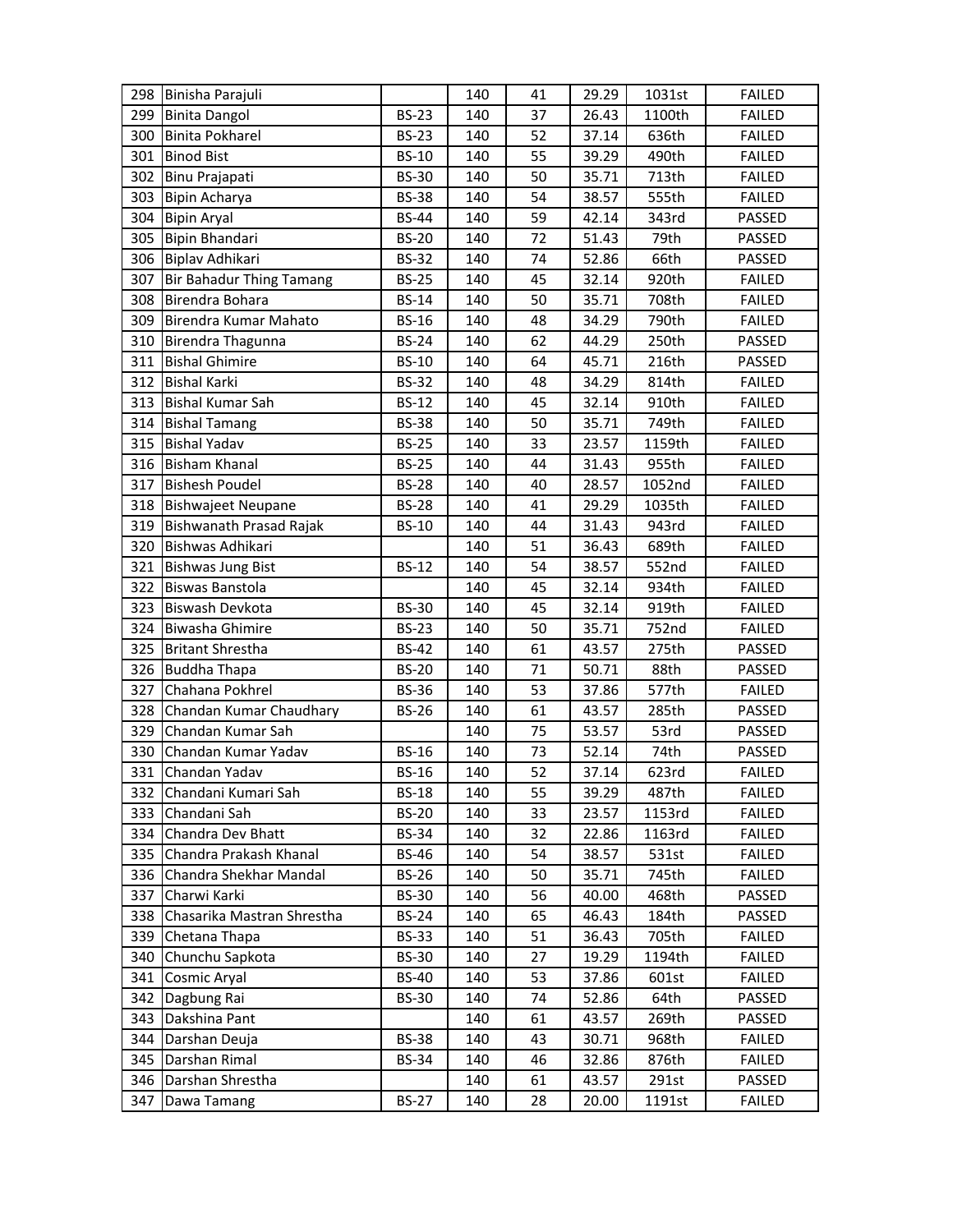|            | 348 Dayaram Yadav           | <b>BS-10</b>                 | 140 | 46       | 32.86          | 874th  | <b>FAILED</b> |
|------------|-----------------------------|------------------------------|-----|----------|----------------|--------|---------------|
| 349        | Deepa Bhatt                 | <b>BS-25</b>                 | 140 | 55       | 39.29          | 505th  | <b>FAILED</b> |
| 350        | Deepak Joshi                | <b>BS-16</b>                 | 140 | 48       | 34.29          | 802nd  | <b>FAILED</b> |
| 351        | Deepanjal Dhakal            | <b>BS-26</b>                 | 140 | 56       | 40.00          | 450th  | PASSED        |
| 352        | Deon Sapkota                | <b>BS-23</b>                 | 140 | 74       | 52.86          | 67th   | PASSED        |
| 353        | Dependra Joshi              |                              | 140 | 52       | 37.14          | 643rd  | <b>FAILED</b> |
| 354        | Devendra Pandey             | <b>BS-22</b>                 | 140 | 49       | 35.00          | 768th  | <b>FAILED</b> |
| 355        | Devish Phuyal               | <b>BS-21</b>                 | 140 | 64       | 45.71          | 213th  | PASSED        |
| 356        | Devraj Khatiwada            | <b>BS-21</b>                 | 140 | 62       | 44.29          | 251st  | PASSED        |
| 357        | Devraj Thakur               |                              | 140 | 45       | 32.14          | 924th  | <b>FAILED</b> |
| 358        | Devrat Chaudhary            | <b>BS-16</b>                 | 140 | 39       | 27.86          | 1069th | <b>FAILED</b> |
| 359        | Dewaki Upreti               | <b>BS-10</b>                 | 140 | 64       | 45.71          | 212th  | PASSED        |
| 360        | Dhan Bahadur Khatri         | <b>BS-34</b>                 | 140 | 72       | 51.43          | 80th   | PASSED        |
| 361        | <b>Dhawa Ghising</b>        | <b>BS-30</b>                 | 140 | 56       | 40.00          | 442nd  | PASSED        |
| 362        | Dhiraj Bhatt                | <b>BS-40</b>                 | 140 | 45       | 32.14          | 916th  | <b>FAILED</b> |
| 363        | Dhiraj Kumar Chaudhary      | <b>BS-14</b>                 | 140 | 53       | 37.86          | 597th  | <b>FAILED</b> |
| 364        | Dhiraj Kumar Yadav          | <b>BS-10</b>                 | 140 | 63       | 45.00          | 231st  | PASSED        |
| 365        | Dhirendra Kumai             | <b>BS-20</b>                 | 140 | 49       | 35.00          | 769th  | <b>FAILED</b> |
| 366        | <b>Dhrub Prasad Gupta</b>   | <b>BS-38</b>                 | 140 | 52       | 37.14          | 628th  | <b>FAILED</b> |
| 367        | Dibash Banstola             | <b>BS-26</b>                 | 140 | 37       | 26.43          | 1107th | <b>FAILED</b> |
| 368        | Dikshant Rana Magar         | <b>BS-20</b>                 | 140 | 41       | 29.29          | 1038th | <b>FAILED</b> |
| 369        | Dikshanta Dhungel           | <b>BS-10</b>                 | 140 | 84       | 60.00          | 16th   | PASSED        |
| 370        | Dikshit Bhatta              | <b>BS-40</b>                 | 140 | 65       | 46.43          | 183rd  | PASSED        |
| 371        | Dikshya Bhandari            |                              | 140 | 57       | 40.71          | 423rd  | PASSED        |
| 372        | Dil Prasad Aryal            | <b>BS-28</b>                 | 140 | 46       | 32.86          | 894th  | <b>FAILED</b> |
| 373        | Dima Tamang                 | <b>BS-36</b>                 | 140 | 37       | 26.43          | 1089th | <b>FAILED</b> |
| 374        | Dinesh Bhatt                | <b>BS-24</b>                 |     |          |                | 106th  |               |
|            |                             |                              | 140 | 70       | 50.00          |        | PASSED        |
| 375        | Dinesh Bist                 |                              | 140 | 53       | 37.86          | 610th  | <b>FAILED</b> |
| 376        | Dinesh Kadayat              | <b>BS-18</b>                 | 140 | 54       | 38.57          | 537th  | <b>FAILED</b> |
| 377        | Dinesh Oli                  |                              | 140 | 26       | 18.57          | 1200th | <b>FAILED</b> |
| 378        | Dinesh Rokka                | <b>BS-23</b>                 | 140 | 42       | 30.00          | 1009th | <b>FAILED</b> |
| 379        | Dinesh Sarki                | <b>BS-27</b>                 | 140 | 80       | 57.14          | 29th   | PASSED        |
| 380        | Dip Acharya                 | <b>BS-40</b>                 | 140 | 52       | 37.14          | 660th  | <b>FAILED</b> |
| 381        | Dip Kumar Singh             | <b>BS-10</b>                 | 140 | 30       | 21.43          | 1180th | <b>FAILED</b> |
| 382        | Dipa Chapai                 | <b>BS-23</b>                 | 140 | 51       | 36.43          | 673rd  | <b>FAILED</b> |
| 383        | Dipak Sahani                | <b>BS-26</b>                 | 140 | 52       | 37.14          | 640th  | <b>FAILED</b> |
| 384        | Dipan Shrestha              | <b>BS-38</b>                 | 140 | 58       | 41.43          | 391st  | PASSED        |
| 385        | Dipesh Acchami              | BS-0                         | 140 | 61       | 43.57          | 274th  | PASSED        |
| 386        | Dipesh Chaudhary            | <b>BS-18</b>                 | 140 | 54       | 38.57          | 557th  | <b>FAILED</b> |
| 387        | Dipesh Kumar Yadav          | <b>BS-44</b>                 | 140 | 56       | 40.00          | 471st  | PASSED        |
| 388        | Dipesh Neupane              | <b>BS-40</b>                 | 140 | 35       | 25.00          | 1130th | <b>FAILED</b> |
| 389        | Dipesh Prajapati            | <b>BS-26</b>                 | 140 | 57       | 40.71          | 426th  | PASSED        |
| 390        | Dipesh Sah                  | BS-21                        | 140 | 55       | 39.29          | 482nd  | <b>FAILED</b> |
| 391        | Dipika K.C.                 |                              | 140 | 46       | 32.86          | 870th  | <b>FAILED</b> |
| 392        | Dipsana Basnet              | <b>BS-26</b>                 | 140 | 59       | 42.14          | 358th  | PASSED        |
| 393        | Dishant Karmacharya         | <b>BS-38</b>                 | 140 | 65       | 46.43          | 190th  | PASSED        |
| 394        | Divya Gurung                | <b>BS-14</b>                 | 140 | 55       | 39.29          | 486th  | <b>FAILED</b> |
| 395        | Diwakar Subedi              | <b>BS-22</b>                 | 140 | 64       | 45.71          | 210th  | PASSED        |
| 396<br>397 | Diwas Bam<br>Diwas Bhandari | <b>BS-32</b><br><b>BS-42</b> | 140 | 39<br>33 | 27.86<br>23.57 | 1065th | <b>FAILED</b> |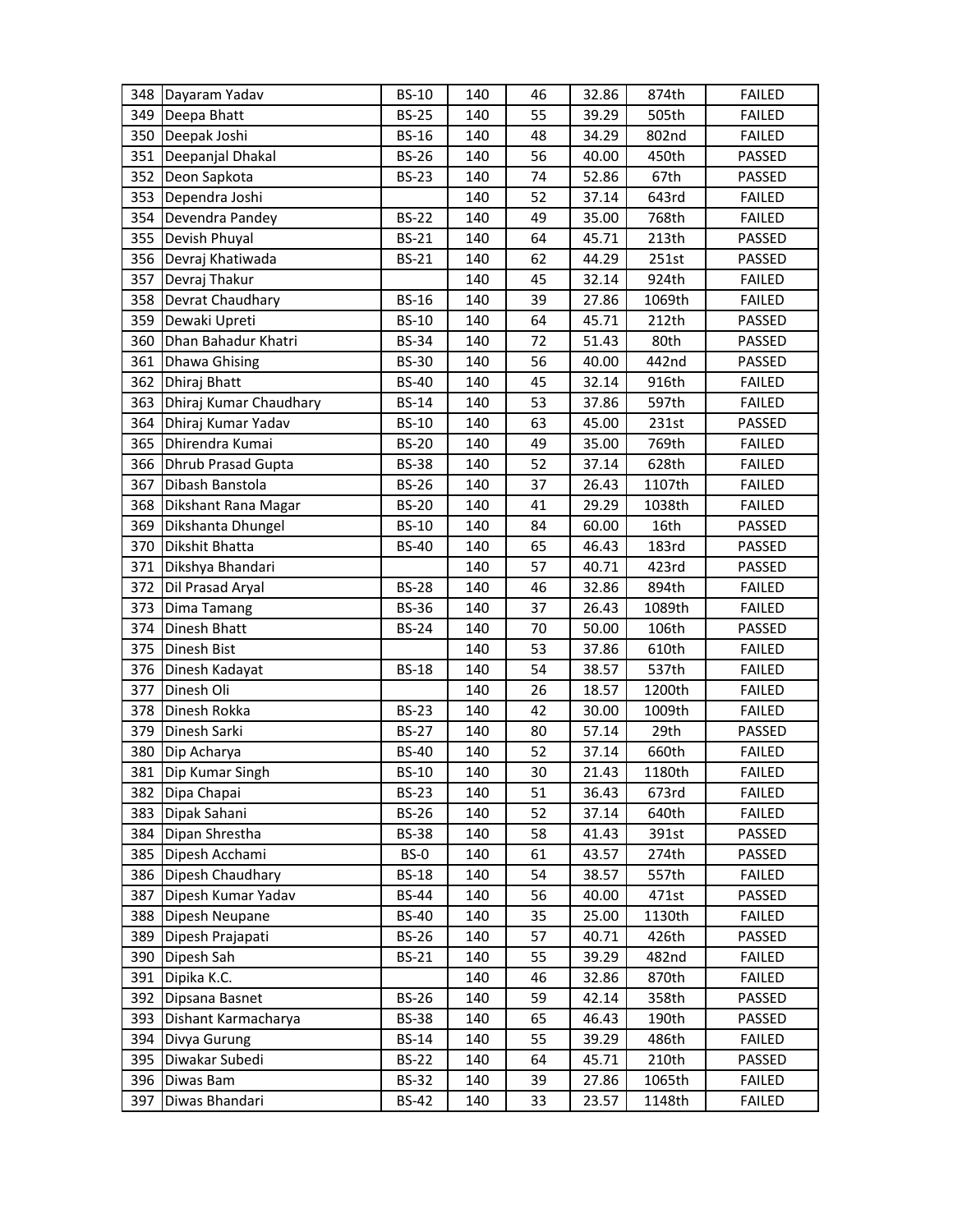|     | 398 Diwas Kathet            | <b>BS-24</b> | 140 | 45 | 32.14 | 931st  | <b>FAILED</b> |
|-----|-----------------------------|--------------|-----|----|-------|--------|---------------|
| 399 | Diwas Sunam                 | <b>BS-24</b> | 140 | 42 | 30.00 | 1014th | <b>FAILED</b> |
| 400 | Diya Shakya                 | <b>BS-23</b> | 140 | 30 | 21.43 | 1176th | <b>FAILED</b> |
| 401 | Dristi Yonjan Tamang        | <b>BS-22</b> | 140 | 71 | 50.71 | 87th   | PASSED        |
| 402 | Durga Pandey                | <b>BS-20</b> | 140 | 70 | 50.00 | 101st  | PASSED        |
| 403 | Durga Yadav                 | <b>BS-24</b> | 140 | 49 | 35.00 | 776th  | <b>FAILED</b> |
| 404 | Elish Ghalan                | <b>BS-21</b> | 140 | 54 | 38.57 | 548th  | <b>FAILED</b> |
| 405 | Elisha Khanal               | <b>BS-24</b> | 140 | 35 | 25.00 | 1126th | <b>FAILED</b> |
| 406 | Esika Prasai                | <b>BS-20</b> | 140 | 54 | 38.57 | 534th  | <b>FAILED</b> |
| 407 | Fadindra Raj Rimal          | <b>BS-25</b> | 140 | 68 | 48.57 | 133rd  | PASSED        |
| 408 | Faruka Ghimire              | <b>BS-38</b> | 140 | 44 | 31.43 | 952nd  | <b>FAILED</b> |
| 409 | Gahan Chaulagain            | <b>BS-32</b> | 140 | 53 | 37.86 | 589th  | <b>FAILED</b> |
| 410 | Ganesh Kumar Yadav          | <b>BS-12</b> | 140 | 45 | 32.14 | 902nd  | <b>FAILED</b> |
| 411 | Ganesh Shrestha             | <b>BS-22</b> | 140 | 50 | 35.71 | 712th  | <b>FAILED</b> |
| 412 | Ganga Poudel                |              | 140 | 34 | 24.29 | 1136th | <b>FAILED</b> |
| 413 | Garima Nepal                | <b>BS-36</b> | 140 | 62 | 44.29 | 256th  | PASSED        |
| 414 | Garima Rokaha               | <b>BS-14</b> | 140 | 60 | 42.86 | 308th  | PASSED        |
| 415 | Gaurab Bhandari             | <b>BS-12</b> | 140 | 55 | 39.29 | 489th  | <b>FAILED</b> |
| 416 | Gaurab Ghale                | <b>BS-32</b> | 140 | 56 | 40.00 | 451st  | PASSED        |
| 417 | Gaurab Kandel               | $BS-1$       | 140 | 53 | 37.86 | 569th  | <b>FAILED</b> |
| 418 | Gaurab Khatri               | <b>BS-21</b> | 140 | 58 | 41.43 | 380th  | PASSED        |
| 419 | Gaurab Poudel               |              | 140 | 56 | 40.00 | 470th  | PASSED        |
| 420 | Gaurav Guragain             | <b>BS-12</b> | 140 | 53 | 37.86 | 581st  | <b>FAILED</b> |
| 421 | <b>Gaurilal Thapa</b>       | <b>BS-40</b> | 140 | 39 | 27.86 | 1076th | <b>FAILED</b> |
| 422 | Gautam Sharma               | <b>BS-21</b> | 140 | 73 | 52.14 | 70th   | PASSED        |
| 423 | Gayatri Singh               | <b>BS-26</b> | 140 | 52 | 37.14 | 661st  | <b>FAILED</b> |
| 424 | Ghanshyam Chaudhary         | <b>BS-21</b> | 140 | 56 | 40.00 | 458th  | PASSED        |
| 425 | Gopal Adhikari              | <b>BS-27</b> | 140 | 41 | 29.29 | 1032nd | <b>FAILED</b> |
| 426 | Gopi Krishna Shah           | <b>BS-12</b> | 140 | 61 | 43.57 | 286th  | PASSED        |
| 427 | <b>Grace Magar</b>          | <b>BS-14</b> | 140 | 59 | 42.14 | 348th  | PASSED        |
| 428 | Grishma Parajuli            | <b>BS-36</b> | 140 | 50 | 35.71 | 728th  | <b>FAILED</b> |
| 429 | <b>Guddu Prasad Chalise</b> | <b>BS-23</b> | 140 | 52 | 37.14 | 658th  | <b>FAILED</b> |
| 430 | Gyanendra Silwal            | $BS-16$      | 140 | 57 | 40.71 | 430th  | PASSED        |
| 431 | Gyanish Prajapati           | <b>BS-26</b> | 140 | 58 | 41.43 | 386th  | PASSED        |
| 432 | Haresh Kadayat              | <b>BS-14</b> | 140 | 54 | 38.57 | 538th  | <b>FAILED</b> |
| 433 | Hem Raj Kathayat            | <b>BS-12</b> | 140 | 74 | 52.86 | 63rd   | PASSED        |
| 434 | Hemant Raj Yadav            | <b>BS-16</b> | 140 | 52 | 37.14 | 656th  | <b>FAILED</b> |
| 435 | Hemanta Pradhan             | <b>BS-34</b> | 140 | 53 | 37.86 | 590th  | <b>FAILED</b> |
| 436 | Hemraj Devkota Jaishi       | <b>BS-12</b> | 140 | 58 | 41.43 | 389th  | PASSED        |
| 437 | Hemraj Pant                 | <b>BS-14</b> | 140 | 41 | 29.29 | 1018th | <b>FAILED</b> |
| 438 | Himal Budha Magar           |              | 140 | 58 | 41.43 | 376th  | PASSED        |
| 439 | Himangk Rai                 | <b>BS-28</b> | 140 | 58 | 41.43 | 381st  | PASSED        |
| 440 | Himanshu Chandra            |              | 140 | 66 | 47.14 | 164th  | PASSED        |
| 441 | Himanshu Mohan Mishra       | <b>BS-36</b> | 140 | 52 | 37.14 | 667th  | <b>FAILED</b> |
| 442 | Himmat Chhetri              |              | 140 | 42 | 30.00 | 992nd  | <b>FAILED</b> |
| 443 | Himsiskhar Nandan Joshi     | <b>BS-38</b> | 140 | 55 | 39.29 | 498th  | <b>FAILED</b> |
| 444 | Homendra Yadav              | <b>BS-14</b> | 140 | 52 | 37.14 | 619th  | <b>FAILED</b> |
| 445 | Hridam Pokhrel              | <b>BS-42</b> | 140 | 59 | 42.14 | 346th  | PASSED        |
| 446 | Hridayanshu Raj Acharya     | <b>BS-30</b> | 140 | 57 | 40.71 | 434th  | PASSED        |
| 447 | Hrishikesh Prajapati        | <b>BS-10</b> | 140 | 57 | 40.71 | 411th  | PASSED        |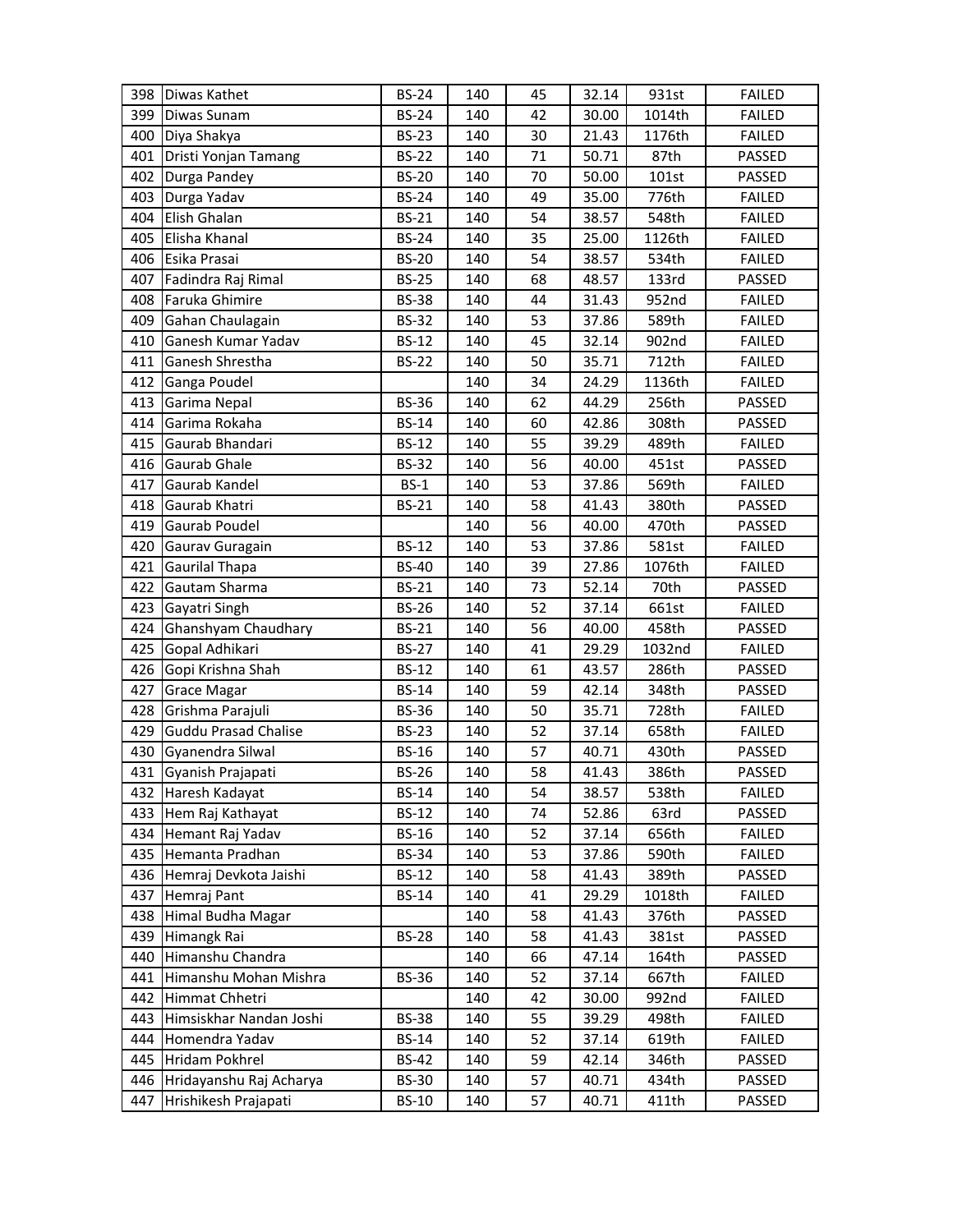| 448        | <b>Ilson Gautam</b>           | <b>BS-25</b>                 | 140        | 56       | 40.00          | 444th          | PASSED                  |
|------------|-------------------------------|------------------------------|------------|----------|----------------|----------------|-------------------------|
| 449        | Image Joshi                   |                              | 140        | 75       | 53.57          | 55th           | PASSED                  |
| 450        | Indu KC                       | <b>BS-40</b>                 | 140        | 65       | 46.43          | <b>182nd</b>   | PASSED                  |
| 451        | <b>Ishak Rai</b>              |                              | 140        | 58       | 41.43          | 377th          | PASSED                  |
| 452        | Ishan Acharya                 | <b>BS-16</b>                 | 140        | 60       | 42.86          | 301st          | PASSED                  |
| 453        | Ishan Awasthi                 |                              | 140        | 77       | 55.00          | 42nd           | PASSED                  |
| 454        | Ishan Karki                   |                              | 140        | 43       | 30.71          | 969th          | <b>FAILED</b>           |
| 455        | Ishwor R. Pokhrel             |                              | 140        | 33       | 23.57          | 1150th         | <b>FAILED</b>           |
|            | 456 Ishwor Regmi              | <b>BS-23</b>                 | 140        | 65       | 46.43          | 196th          | PASSED                  |
| 457        | Jagrit Marasini               | <b>BS-23</b>                 | 140        | 60       | 42.86          | 310th          | PASSED                  |
| 458        | James Bhattarai               |                              | 140        | 42       | 30.00          | 993rd          | <b>FAILED</b>           |
| 459        | Janak Bist                    | <b>BS-16</b>                 | 140        | 37       | 26.43          | 1103rd         | <b>FAILED</b>           |
| 460        | Janak Subedi                  | <b>BS-10</b>                 | 140        | 48       | 34.29          | 789th          | <b>FAILED</b>           |
| 461        | Janaki Budha                  | <b>BS-23</b>                 | 140        | 43       | 30.71          | 967th          | <b>FAILED</b>           |
| 462        | Janaki Singh                  |                              | 140        | 67       | 47.86          | 144th          | PASSED                  |
| 463        | Jawaf Ghimire                 | <b>BS-23</b>                 | 140        | 54       | 38.57          | 536th          | <b>FAILED</b>           |
| 464        | Jeeban Kumar Sant             | <b>BS-10</b>                 | 140        | 45       | 32.14          | 927th          | <b>FAILED</b>           |
| 465        | Jeena Shrestha                | <b>BS-22</b>                 | 140        | 56       | 40.00          | 472nd          | PASSED                  |
|            | 466 Jeetman Shrestha          | <b>BS-23</b>                 | 140        | 52       | 37.14          | 650th          | <b>FAILED</b>           |
| 467        | Jeron Shrestha                | <b>BS-34</b>                 | 140        | 32       | 22.86          | 1160th         | <b>FAILED</b>           |
| 468        | Jibachh Das                   | <b>BS-44</b>                 | 140        | 63       | 45.00          | 227th          | PASSED                  |
|            | 469 Jibika Acharya            |                              | 140        | 39       | 27.86          | 1070th         | <b>FAILED</b>           |
|            | 470 Jigyasha Bhattarai        | <b>BS-25</b>                 | 140        | 54       | 38.57          | 549th          | <b>FAILED</b>           |
| 471        | Jiwan Karki                   |                              | 140        | 59       | 42.14          | 355th          | PASSED                  |
| 472        | Johan Maharjan                | <b>BS-10</b>                 | 140        | 57       | 40.71          | 427th          | PASSED                  |
|            | Jonanath Poudel               | <b>BS-48</b>                 | 140        | 58       | 41.43          | 378th          | PASSED                  |
| 473        |                               |                              |            |          |                |                |                         |
| 474        | Joni Gadharaj                 | <b>BS-18</b>                 | 140        | 40       | 28.57          | 1049th         | <b>FAILED</b>           |
|            | 475 Juhi Kumari Sah           | <b>BS-14</b>                 | 140        | 48       | 34.29          | 800th          | <b>FAILED</b>           |
|            | 476 Jyotsana Yadav            | <b>BS-30</b>                 | 140        | 54       | 38.57          | 545th          | <b>FAILED</b>           |
| 477        | Kabita Shahu                  | <b>BS-40</b>                 | 140        | 54       | 38.57          | 544th          | <b>FAILED</b>           |
| 478        | Kailash Khatakho              | Exam                         | 140        | 55       | 39.29          | 495th          | <b>FAILED</b>           |
| 479        | Kalpana Gautam                |                              | 140        | 24       | 17.14          | 1204th         | <b>FAILED</b>           |
| 480        | Kamal Bahadur Bhandari        | <b>BS-16</b>                 | 140        | 49       | 35.00          | 783rd          | <b>FAILED</b>           |
|            | 481 Kapil Limbu               |                              | 140        | 50       | 35.71          | 747th          | <b>FAILED</b>           |
| 482        | Karan Thapa                   | <b>BS-28</b>                 | 140        | 80       | 57.14          | 30th           | PASSED                  |
| 483        | Karuna Niraula                |                              | 140        | 36       | 25.71          | 1110th         | <b>FAILED</b>           |
| 484        | Kashmir Shrestha              | <b>BS-27</b>                 | 140        | 64       | 45.71          | 222nd          | PASSED                  |
| 485        | Kaushik Rayamajhi             | <b>BS-22</b>                 | 140        | 66       | 47.14          | 168th          | PASSED                  |
| 486        | Kaustuv Malla Pradhananga     | <b>BS-26</b>                 | 140        | 72       | 51.43          | 82nd           | PASSED                  |
| 487        | Kaya Bhujel                   |                              | 140        | 56       | 40.00          | 446th          | PASSED                  |
| 488        | <b>Keshab Neupane</b>         | <b>BS-42</b>                 | 140        | 55       | 39.29          | 519th          | <b>FAILED</b>           |
| 489        | Ketan Shahi                   | <b>BS-24</b>                 | 140        | 41       | 29.29          | 1020th         | <b>FAILED</b>           |
| 490        | Khima Aryal                   | <b>BS-24</b>                 | 140        | 46       | 32.86          | 898th          | <b>FAILED</b>           |
| 491        | Kiran Dahal                   | <b>BS-28</b>                 | 140        | 47       | 33.57          | 861st          | <b>FAILED</b>           |
| 492        | Kiran Parajuli                | <b>BS-48</b>                 | 140        | 48       | 34.29          | 808th          | <b>FAILED</b>           |
| 493        | Kiran Pun                     |                              | 140        | 52       | 37.14          | 642nd          | <b>FAILED</b>           |
| 494        | Kishor Poudel                 | <b>BS-25</b>                 | 140        | 47       | 33.57          | 841st          | <b>FAILED</b>           |
| 495        | Kosh Raj Awasthi              | <b>BS-26</b>                 | 140        | 38       | 27.14          | 1086th         | <b>FAILED</b>           |
| 496<br>497 | Krijal Paneru<br>Kripa Atreya | <b>BS-10</b><br><b>BS-24</b> | 140<br>140 | 58<br>49 | 41.43<br>35.00 | 388th<br>770th | PASSED<br><b>FAILED</b> |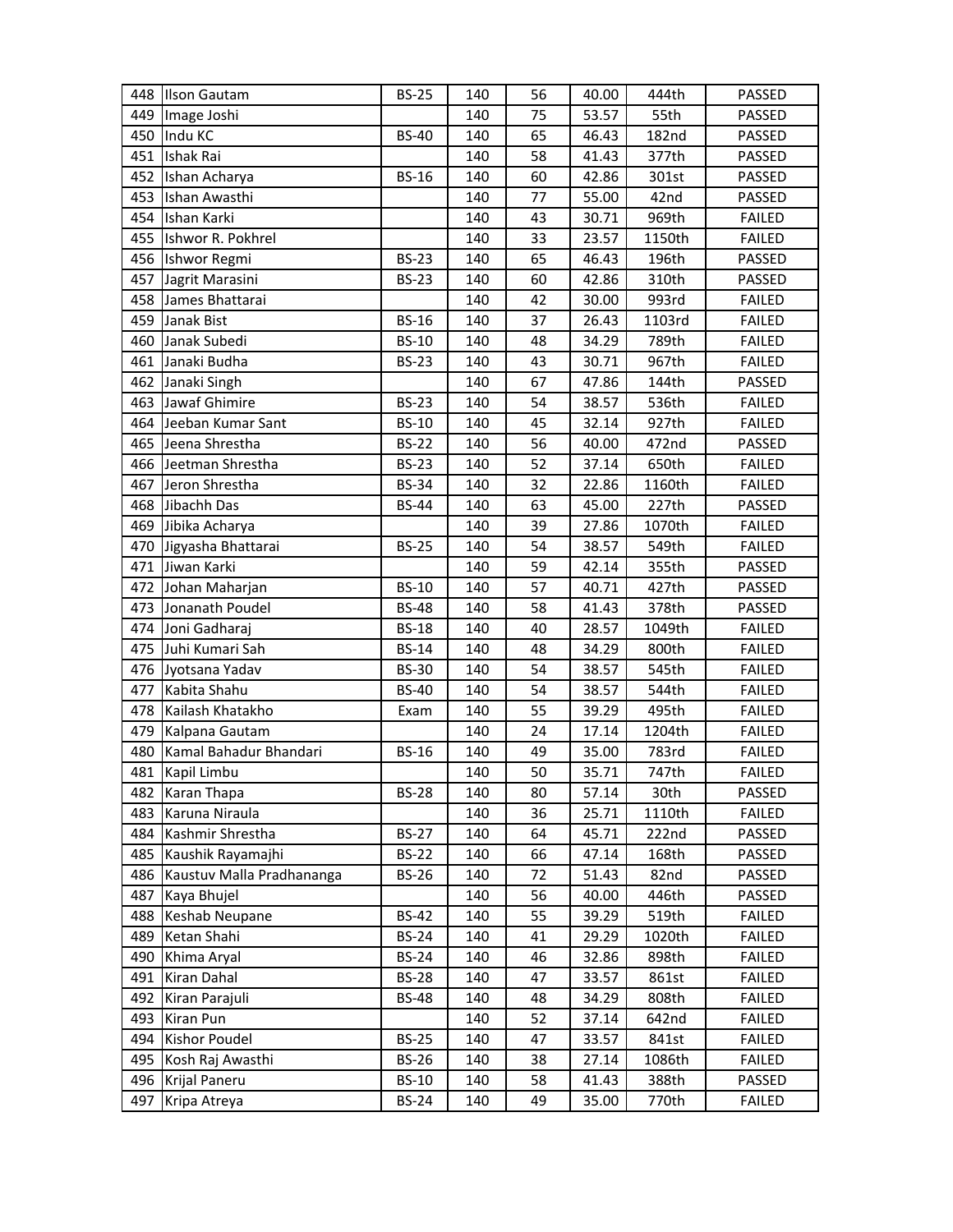|     | 498 Kripa Khanal        | <b>BS-20</b> | 140 | 55  | 39.29 | 513th  | <b>FAILED</b> |
|-----|-------------------------|--------------|-----|-----|-------|--------|---------------|
| 499 | <b>Kripanand Yadav</b>  | <b>BS-40</b> | 140 | 77  | 55.00 | 44th   | PASSED        |
| 500 | Kripesh Bagale          | <b>BS-23</b> | 140 | 37  | 26.43 | 1105th | <b>FAILED</b> |
| 501 | Krish Karn              |              | 140 | 65  | 46.43 | 193rd  | PASSED        |
|     | 502 Krishal Shrestha    |              | 140 | 54  | 38.57 | 530th  | <b>FAILED</b> |
| 503 | Krishhala Bhattarai     | <b>BS-23</b> | 140 | 23  | 16.43 | 1208th | <b>FAILED</b> |
| 504 | Krishma Bhusal          | <b>BS-38</b> | 140 | 31  | 22.14 | 1172nd | <b>FAILED</b> |
|     | 505 Krishna Bhandari    |              | 140 | 62  | 44.29 | 262nd  | PASSED        |
| 506 | Krishna Kumar Yadav     | <b>BS-30</b> | 140 | 53  | 37.86 | 587th  | <b>FAILED</b> |
| 507 | Krishna Kumar Yadav     | <b>BS-36</b> | 140 | 45  | 32.14 | 935th  | <b>FAILED</b> |
| 508 | Kristina Adhikari       | <b>BS-36</b> | 140 | 64  | 45.71 | 211th  | PASSED        |
| 509 | Kristina Basnet         |              | 140 | 47  | 33.57 | 827th  | <b>FAILED</b> |
|     | 510 Kritam Ban          | <b>BS-34</b> | 140 | 45  | 32.14 | 915th  | <b>FAILED</b> |
| 511 | Kritam Bhattarai        | <b>BS-23</b> | 140 | 61  | 43.57 | 299th  | PASSED        |
|     | 512 Kriteeka Thapa      | <b>BS-24</b> | 140 | 61  | 43.57 | 276th  | PASSED        |
| 513 | Kritika Pun             | <b>BS-40</b> | 140 | 54  | 38.57 | 556th  | <b>FAILED</b> |
| 514 | Kshitiz Khanal          |              | 140 | 61  | 43.57 | 282nd  | PASSED        |
|     | 515 Kunal Chhetri       | <b>BS-30</b> | 140 | 64  | 45.71 | 209th  | PASSED        |
|     | 516 Kushal Adhikari     | <b>BS-25</b> | 140 | 47  | 33.57 | 857th  | <b>FAILED</b> |
| 517 | <b>Kushal Aryal</b>     | <b>BS-22</b> | 140 | 60  | 42.86 | 330th  | PASSED        |
| 518 | Kushal Karki            | <b>BS-12</b> | 140 | 115 | 82.14 | 1st    | PASSED        |
| 519 | Kushal Sapkota          | <b>BS-27</b> | 140 | 68  | 48.57 | 128th  | PASSED        |
|     | 520 Lalbabu Ray Yadav   | <b>BS-26</b> | 140 | 44  | 31.43 | 945th  | <b>FAILED</b> |
| 521 | Lalit Dani              | <b>BS-24</b> | 140 | 60  | 42.86 | 328th  | PASSED        |
|     | 522 Lalit Kumar Bohara  | <b>BS-12</b> | 140 | 55  | 39.29 | 491st  | <b>FAILED</b> |
| 523 | Lamin Tamang            | <b>BS-24</b> | 140 | 57  | 40.71 | 438th  | PASSED        |
| 524 | Laxman Paudel           | <b>BS-21</b> | 140 | 50  | 35.71 | 737th  | <b>FAILED</b> |
|     | 525 Laxmi Basnet        | <b>BS-21</b> | 140 | 45  | 32.14 | 921st  | <b>FAILED</b> |
| 526 | Laxmi Kumari Shah       | <b>BS-14</b> | 140 | 53  | 37.86 | 596th  | <b>FAILED</b> |
| 527 | Laxmi Lamichhane        | <b>BS-42</b> | 140 | 58  | 41.43 | 399th  | PASSED        |
| 528 | Laxmi Prasad Chaulagain | <b>BS-10</b> | 140 | 67  | 47.86 | 153rd  | PASSED        |
| 529 | Lilaj Paudel            | <b>BS-23</b> | 140 | 54  | 38.57 | 563rd  | <b>FAILED</b> |
| 530 | Lochan Panta            | <b>BS-21</b> | 140 | 32  | 22.86 | 1161st | <b>FAILED</b> |
|     | 531 Log Raj Joshi       | <b>BS-24</b> | 140 | 52  | 37.14 | 641st  | <b>FAILED</b> |
|     | 532 M.D. Nurullah       | <b>BS-12</b> | 140 | 48  | 34.29 | 813th  | <b>FAILED</b> |
| 533 | Madam Rayamajhi         | <b>BS-18</b> | 140 | 47  | 33.57 | 846th  | <b>FAILED</b> |
| 534 | Madan Aryal             | <b>BS-30</b> | 140 | 46  | 32.86 | 893rd  | <b>FAILED</b> |
|     | 535 Mahafuj Ansari      | <b>BS-20</b> | 140 | 39  | 27.86 | 1068th | <b>FAILED</b> |
| 536 | Mahendra Nagila         | <b>BS-27</b> | 140 | 43  | 30.71 | 984th  | <b>FAILED</b> |
| 537 | Mahesh Devkota          | <b>BS-32</b> | 140 | 51  | 36.43 | 690th  | <b>FAILED</b> |
| 538 | Mahesh Devkota          | <b>BS-44</b> | 140 | 50  | 35.71 | 711th  | <b>FAILED</b> |
| 539 | Mahesh Prasad Awasthi   | <b>BS-12</b> | 140 | 56  | 40.00 | 439th  | PASSED        |
| 540 | Malan Mishra            | <b>BS-21</b> | 140 | 33  | 23.57 | 1154th | <b>FAILED</b> |
| 541 | Mamata Sah              |              | 140 | 62  | 44.29 | 253rd  | PASSED        |
| 542 | <b>Mandip Aryal</b>     | <b>BS-27</b> | 140 | 68  | 48.57 | 139th  | PASSED        |
| 543 | <b>Mandip Dahal</b>     | <b>BS-38</b> | 140 | 34  | 24.29 | 1140th | <b>FAILED</b> |
| 544 | <b>Mandip Khanal</b>    |              | 140 | 33  | 23.57 | 1152nd | <b>FAILED</b> |
| 545 | Mandira Sharma          | <b>BS-28</b> | 140 | 43  | 30.71 | 972nd  | <b>FAILED</b> |
| 546 | Mandira Shrestha        | <b>BS-26</b> | 140 | 44  | 31.43 | 960th  | <b>FAILED</b> |
| 547 | Manira Mahat            | <b>BS-23</b> | 140 | 50  | 35.71 | 735th  | <b>FAILED</b> |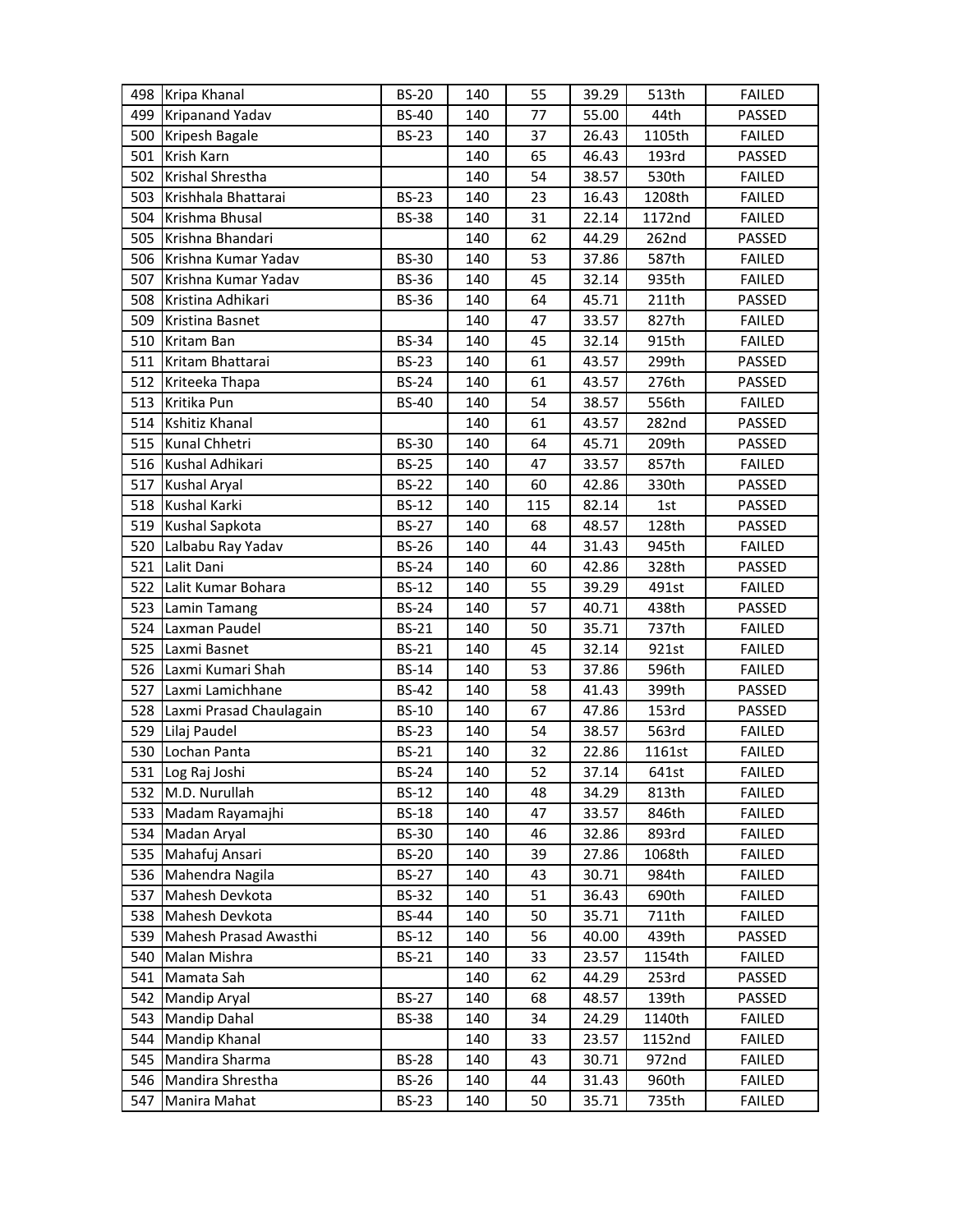| 548 | Manish Adhikari        | <b>BS-48</b> | 140 | 54 | 38.57 | 547th  | <b>FAILED</b> |
|-----|------------------------|--------------|-----|----|-------|--------|---------------|
|     | 549 Manish Bista       |              | 140 | 75 | 53.57 | 52nd   | PASSED        |
|     | 550 Manish Chaudhary   | <b>BS-38</b> | 140 | 34 | 24.29 | 1137th | <b>FAILED</b> |
| 551 | Manish Kumar Jaiswal   |              | 140 | 43 | 30.71 | 986th  | <b>FAILED</b> |
| 552 | Manish Kumar Patel     | <b>BS-23</b> | 140 | 55 | 39.29 | 526th  | <b>FAILED</b> |
| 553 | Manish Kumar Sah       | <b>BS-10</b> | 140 | 51 | 36.43 | 678th  | <b>FAILED</b> |
| 554 | Manish Lal Karn        | <b>BS-20</b> | 140 | 64 | 45.71 | 208th  | PASSED        |
| 555 | Manisha Sharma         |              | 140 | 41 | 29.29 | 1025th | <b>FAILED</b> |
|     | 556 Manoj Kunwar       | <b>BS-40</b> | 140 | 39 | 27.86 | 1072nd | <b>FAILED</b> |
| 557 | Manoj Kutuwa           | <b>BS-30</b> | 140 | 63 | 45.00 | 238th  | PASSED        |
| 558 | Mansoon Limbu          | <b>BS-12</b> | 140 | 41 | 29.29 | 1026th | <b>FAILED</b> |
| 559 | Masum Raja             | <b>BS-25</b> | 140 | 50 | 35.71 | 719th  | <b>FAILED</b> |
| 560 | Mausam Karki           | <b>BS-30</b> | 140 | 49 | 35.00 | 763rd  | <b>FAILED</b> |
| 561 | MD Mulla Umar Nadaf    | <b>BS-22</b> | 140 | 59 | 42.14 | 333rd  | PASSED        |
| 562 | <b>MD Sakar Rain</b>   | <b>BS-34</b> | 140 | 35 | 25.00 | 1132nd | <b>FAILED</b> |
| 563 | Md. Hiphajur Rahaman   |              | 140 | 70 | 50.00 | 95th   | PASSED        |
| 564 | Melina Basnet          | <b>BS-25</b> | 140 | 47 | 33.57 | 852nd  | <b>FAILED</b> |
| 565 | Merenaj Khatun         | <b>BS-14</b> | 140 | 40 | 28.57 | 1046th | <b>FAILED</b> |
|     | 566 Milan Kumar Mandal | <b>BS-36</b> | 140 | 70 | 50.00 | 100th  | PASSED        |
| 567 | Milan Thapa            | BS-0         | 140 | 25 | 17.86 | 1203rd | <b>FAILED</b> |
| 568 | <b>Misan Tiwari</b>    |              | 140 | 65 | 46.43 | 194th  | PASSED        |
|     | 569 Mishan Karki       | <b>BS-34</b> | 140 | 79 | 56.43 | 33rd   | PASSED        |
|     | 570 Mishan Rokaya      | <b>BS-32</b> | 140 | 54 | 38.57 | 541st  | <b>FAILED</b> |
| 571 | Mithilesh Raj Mehta    | <b>BS-14</b> | 140 | 56 | 40.00 | 448th  | PASSED        |
| 572 | Mohamad Umar Ansari    | <b>BS-34</b> | 140 | 70 | 50.00 | 96th   | PASSED        |
| 573 | <b>Mohit Bhatta</b>    | <b>BS-36</b> | 140 | 60 | 42.86 | 326th  | PASSED        |
| 574 | Moti Tumbahamphe       | <b>BS-21</b> | 140 | 55 | 39.29 | 492nd  | <b>FAILED</b> |
| 575 | Mukesh Jhukal          | <b>BS-28</b> | 140 | 81 | 57.86 | 26th   | PASSED        |
| 576 | Mukesh Kumar Paswan    | <b>BS-10</b> | 140 | 29 | 20.71 | 1186th | <b>FAILED</b> |
| 577 | Mukesh Kumar Sah       | <b>BS-23</b> | 140 | 49 | 35.00 | 778th  | <b>FAILED</b> |
| 578 | Mukti Chalise          | <b>BS-34</b> | 140 | 55 | 39.29 | 500th  | <b>FAILED</b> |
| 579 | Muskan Shrestha        | <b>BS-30</b> | 140 | 56 | 40.00 | 461st  | PASSED        |
| 580 | Nabaraj Rokaya         | <b>BS-34</b> | 140 | 52 | 37.14 | 662nd  | <b>FAILED</b> |
| 581 | Nabin Adhikari         | <b>BS-21</b> | 140 | 44 | 31.43 | 939th  | <b>FAILED</b> |
| 582 | Nabin Khair            | <b>BS-22</b> | 140 | 50 | 35.71 | 730th  | <b>FAILED</b> |
| 583 | Nabin Lohar            | <b>BS-30</b> | 140 | 29 | 20.71 | 1187th | <b>FAILED</b> |
| 584 | Nabin Pant             |              | 140 | 42 | 30.00 | 988th  | <b>FAILED</b> |
| 585 | Nabin Thapa            | <b>BS-21</b> | 140 | 51 | 36.43 | 680th  | <b>FAILED</b> |
| 586 | Nabina Gajurel         | <b>BS-38</b> | 140 | 45 | 32.14 | 922nd  | <b>FAILED</b> |
| 587 | Namuna KC              | <b>BS-27</b> | 140 | 57 | 40.71 | 421st  | PASSED        |
| 588 | Narendra Prasad Joshi  |              | 140 | 30 | 21.43 | 1174th | FAILED        |
| 589 | Naresh Budha           | <b>BS-38</b> | 140 | 55 | 39.29 | 496th  | <b>FAILED</b> |
| 590 | Nayan Limbu            |              | 140 | 37 | 26.43 | 1093rd | <b>FAILED</b> |
| 591 | Nazzu Ansari           |              | 140 | 42 | 30.00 | 1008th | <b>FAILED</b> |
| 592 | Neeraj Kumar Pandit    | <b>BS-32</b> | 140 | 53 | 37.86 | 604th  | <b>FAILED</b> |
| 593 | Neha Acharya           | <b>BS-28</b> | 140 | 72 | 51.43 | 76th   | PASSED        |
| 594 | Neha Roka              | <b>BS-12</b> | 140 | 44 | 31.43 | 963rd  | <b>FAILED</b> |
|     | 595 Neha Singh         | <b>BS-21</b> | 140 | 47 | 33.57 | 851st  | <b>FAILED</b> |
| 596 | Nehab Basnet           |              | 140 | 43 | 30.71 | 980th  | <b>FAILED</b> |
| 597 | Nehasha Ale            |              | 140 | 41 | 29.29 | 1039th | FAILED        |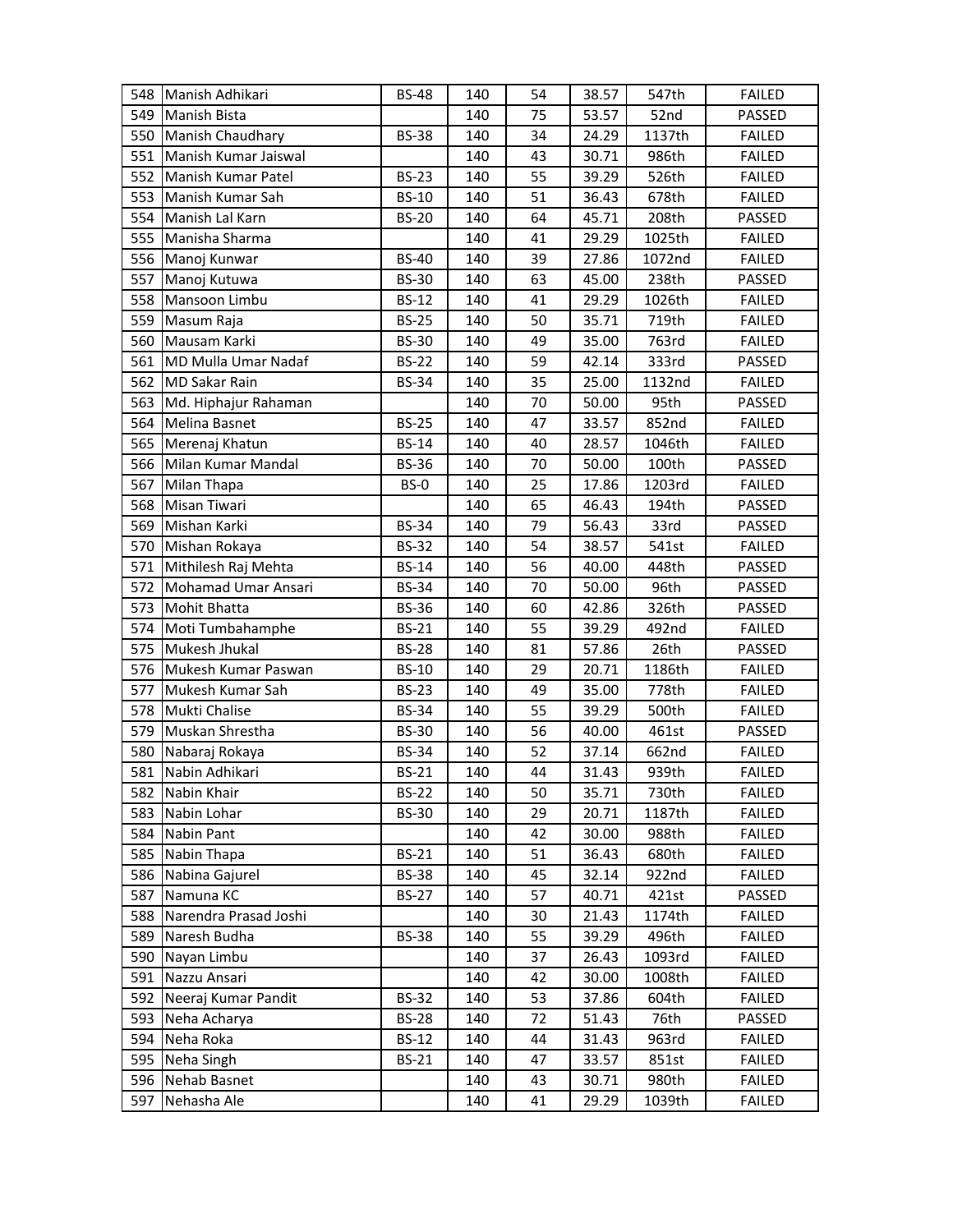| 598 | Nibhrit Sapkota       | <b>BS-30</b> | 140 | 43 | 30.71 | 978th  | <b>FAILED</b> |
|-----|-----------------------|--------------|-----|----|-------|--------|---------------|
| 599 | Nigah Chalise         | <b>BS-28</b> | 140 | 46 | 32.86 | 871st  | <b>FAILED</b> |
| 600 | Nikesh Chaudhary      | <b>BS-16</b> | 140 | 46 | 32.86 | 863rd  | <b>FAILED</b> |
| 601 | Nikesh Chikanbanjar   | <b>BS-38</b> | 140 | 55 | 39.29 | 501st  | <b>FAILED</b> |
| 602 | Nikesh D.C.           | <b>BS-18</b> | 140 | 61 | 43.57 | 278th  | PASSED        |
| 603 | Nikesh Manandhar      | <b>BS-24</b> | 140 | 53 | 37.86 | 578th  | <b>FAILED</b> |
| 604 | Niket Kumar Ray       | <b>BS-10</b> | 140 | 78 | 55.71 | 37th   | PASSED        |
| 605 | Nikhil Giri           | <b>BS-18</b> | 140 | 68 | 48.57 | 137th  | PASSED        |
| 606 | Nikita Bhatta         | <b>BS-27</b> | 140 | 56 | 40.00 | 441st  | PASSED        |
| 607 | Nikita Paudyal        | <b>BS-27</b> | 140 | 55 | 39.29 | 502nd  | <b>FAILED</b> |
| 608 | Nikita Sapkota        | <b>BS-34</b> | 140 | 47 | 33.57 | 836th  | <b>FAILED</b> |
| 609 | Nilesh Pandey         | <b>BS-34</b> | 140 | 48 | 34.29 | 791st  | <b>FAILED</b> |
| 610 | Nilima Shrestha       | <b>BS-22</b> | 140 | 63 | 45.00 | 244th  | PASSED        |
| 611 | Nilisha Shakya        |              | 140 | 47 | 33.57 | 834th  | <b>FAILED</b> |
| 612 | Nimkanta Somai Magar  |              | 140 | 49 | 35.00 | 777th  | <b>FAILED</b> |
| 613 | Niraj Adhikari        | <b>BS-30</b> | 140 | 30 | 21.43 | 1181st | <b>FAILED</b> |
| 614 | Niraj Bist            | $BS-1$       | 140 | 31 | 22.14 | 1167th | <b>FAILED</b> |
| 615 | Niraj Kumar Sah       | <b>BS-10</b> | 140 | 58 | 41.43 | 370th  | PASSED        |
|     | 616 Niraj Majhi       | <b>BS-18</b> | 140 | 46 | 32.86 | 896th  | <b>FAILED</b> |
| 617 | Nirajan Chaudhary     | <b>BS-28</b> | 140 | 46 | 32.86 | 875th  | <b>FAILED</b> |
| 618 | Nirjala Parajuli      | <b>BS-32</b> | 140 | 44 | 31.43 | 953rd  | <b>FAILED</b> |
| 619 | Nirjara Thapa         |              | 140 | 66 | 47.14 | 175th  | PASSED        |
| 620 | Nirmal Bista          | <b>BS-16</b> | 140 | 62 | 44.29 | 254th  | PASSED        |
| 621 | Nirmal Dahal          | <b>BS-20</b> | 140 | 46 | 32.86 | 890th  | <b>FAILED</b> |
| 622 | Nirmal Dhanbangar     | <b>Bs-34</b> | 140 | 46 | 32.86 | 878th  | <b>FAILED</b> |
| 623 | Nirmal Gautam         | <b>BS-20</b> | 140 | 53 | 37.86 | 582nd  | <b>FAILED</b> |
| 624 | Nirmal Ghimire        | <b>BS-38</b> | 140 | 46 | 32.86 | 879th  | <b>FAILED</b> |
| 625 | Nirnaya Parajuli      |              | 140 | 43 | 30.71 | 974th  | <b>FAILED</b> |
| 626 | Nirupam Upadhyaya     | <b>BS-36</b> | 140 | 71 | 50.71 | 94th   | PASSED        |
| 627 | Nirusha Dhakal        | <b>BS-20</b> | 140 | 45 | 32.14 | 929th  | <b>FAILED</b> |
| 628 | Nischal Aryal         | <b>BS-36</b> | 140 | 53 | 37.86 | 612th  | <b>FAILED</b> |
| 629 | Nischal Dhungana      | <b>BS-38</b> | 140 | 70 | 50.00 | 107th  | PASSED        |
| 630 | <b>Nischal Gautam</b> | <b>BS-21</b> | 140 | 58 | 41.43 | 390th  | PASSED        |
| 631 | Nischal Giri          | <b>BS-36</b> | 140 | 50 | 35.71 | 751st  | <b>FAILED</b> |
| 632 | Nischal Kafle         |              | 140 | 69 | 49.29 | 114th  | PASSED        |
| 633 | Nischal Neupane       | BS-0         | 140 | 59 | 42.14 | 351st  | PASSED        |
| 634 | <b>Nischal Poudel</b> | <b>BS-30</b> | 140 | 74 | 52.86 | 59th   | PASSED        |
|     | 635 Nisha Saud        |              | 140 | 47 | 33.57 | 858th  | <b>FAILED</b> |
|     | 636 Nishan Bhattarai  | <b>BS-25</b> | 140 | 55 | 39.29 | 508th  | <b>FAILED</b> |
| 637 | Nishan Karki          | <b>BS-24</b> | 140 | 43 | 30.71 | 966th  | <b>FAILED</b> |
| 638 | Nishan Nepal          | <b>BS-48</b> | 140 | 52 | 37.14 | 622nd  | <b>FAILED</b> |
| 639 | Nishan Paudel         | <b>BS-27</b> | 140 | 63 | 45.00 | 236th  | PASSED        |
| 640 | Nishan Rai            | <b>BS-18</b> | 140 | 52 | 37.14 | 620th  | <b>FAILED</b> |
| 641 | Nishant Bishwokarma   | <b>BS-42</b> | 140 | 61 | 43.57 | 296th  | PASSED        |
| 642 | Nishant Jha           | <b>BS-30</b> | 140 | 68 | 48.57 | 130th  | PASSED        |
| 643 | <b>Nishant Tamang</b> | <b>BS-10</b> | 140 | 44 | 31.43 | 956th  | <b>FAILED</b> |
| 644 | Nishi Awale           | <b>BS-23</b> | 140 | 46 | 32.86 | 865th  | <b>FAILED</b> |
| 645 | Norge Sherpa          | <b>BS-21</b> | 140 | 47 | 33.57 | 831st  | <b>FAILED</b> |
| 646 | Oasis Shrestha        | <b>BS-25</b> | 140 | 52 | 37.14 | 665th  | <b>FAILED</b> |
| 647 | Ogen Tamang           |              | 140 | 51 | 36.43 | 684th  | <b>FAILED</b> |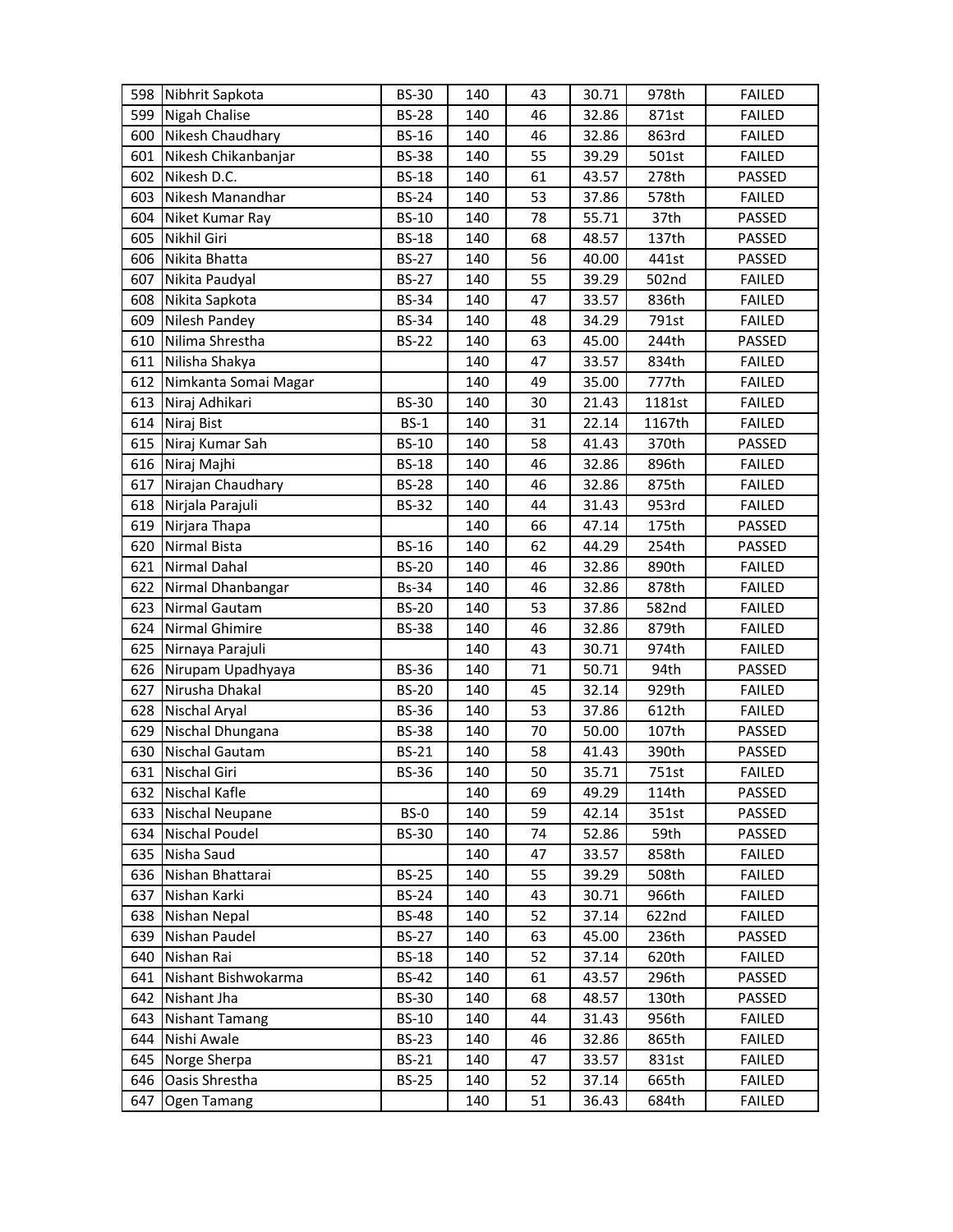| 648 | Om Kumar Mahato           | <b>BS-10</b> | 140 | 52 | 37.14 | 633rd  | <b>FAILED</b> |
|-----|---------------------------|--------------|-----|----|-------|--------|---------------|
| 649 | Om Prakash Pandit         |              | 140 | 41 | 29.29 | 1028th | <b>FAILED</b> |
| 650 | <b>Omkar Bist</b>         | <b>BS-14</b> | 140 | 45 | 32.14 | 909th  | <b>FAILED</b> |
| 651 | Pabin Poudel              |              | 140 | 60 | 42.86 | 314th  | PASSED        |
| 652 | Panas Chamlagai           | <b>BS-51</b> | 140 | 39 | 27.86 | 1071st | <b>FAILED</b> |
| 653 | Pankaj Chaudhary          | <b>BS-10</b> | 140 | 67 | 47.86 | 142nd  | PASSED        |
| 654 | Pankaj Thapa              | <b>BS-40</b> | 140 | 57 | 40.71 | 412th  | PASSED        |
|     | 655 Pankaj Yadav          | <b>BS-26</b> | 140 | 49 | 35.00 | 760th  | <b>FAILED</b> |
| 656 | Pappu Shah                | <b>BS-12</b> | 140 | 78 | 55.71 | 38th   | PASSED        |
| 657 | Pappu Yadav               | <b>BS-10</b> | 140 | 52 | 37.14 | 617th  | <b>FAILED</b> |
| 658 | Paras Adhikari            |              | 140 | 58 | 41.43 | 385th  | PASSED        |
| 659 | Paras Kumar Kushwaha      | <b>BS-28</b> | 140 | 37 | 26.43 | 1094th | <b>FAILED</b> |
| 660 | Paras Kumar Yadav         | <b>BS-48</b> | 140 | 71 | 50.71 | 90th   | PASSED        |
| 661 | Parikshit Poudel          | <b>BS-23</b> | 140 | 57 | 40.71 | 418th  | PASSED        |
| 662 | Pawan Khamdak             | <b>BS-26</b> | 140 | 59 | 42.14 | 363rd  | PASSED        |
| 663 | Pawan Khanal              |              | 140 | 34 | 24.29 | 1139th | <b>FAILED</b> |
| 664 | Pawan Limbu               | <b>BS-14</b> | 140 | 53 | 37.86 | 567th  | <b>FAILED</b> |
|     | 665 Pema Sherpa Gurung    | <b>BS-21</b> | 140 | 54 | 38.57 | 539th  | <b>FAILED</b> |
| 666 | Pintu Kumar Yadav         | <b>BS-27</b> | 140 | 34 | 24.29 | 1147th | <b>FAILED</b> |
| 667 | Piush Gautam              | <b>BS-23</b> | 140 | 27 | 19.29 | 1196th | <b>FAILED</b> |
| 668 | Pooja Dev                 |              | 140 | 37 | 26.43 | 1090th | <b>FAILED</b> |
| 669 | Pooja Gupta               | <b>BS-14</b> | 140 | 47 | 33.57 | 826th  | <b>FAILED</b> |
|     | 670 Pooja Sah             |              | 140 | 50 | 35.71 | 750th  | <b>FAILED</b> |
| 671 | Pooja Yadav               | <b>BS-20</b> | 140 | 70 | 50.00 | 102nd  | PASSED        |
| 672 | Poojana Bashyal           | <b>BS-25</b> | 140 | 33 | 23.57 | 1155th | <b>FAILED</b> |
| 673 | Prabal Koirala            | <b>BS-18</b> | 140 | 60 | 42.86 | 317th  | PASSED        |
| 674 | Prabash Pokhrel           | <b>BS-40</b> | 140 | 52 | 37.14 | 637th  | <b>FAILED</b> |
|     | 675 Prabat Chaulagain     | <b>BS-21</b> | 140 | 77 | 55.00 | 41st   | PASSED        |
| 676 | Prabesh Dhakal            | <b>BS-26</b> | 140 | 68 | 48.57 | 136th  | PASSED        |
| 677 | Prabesh Karki             | <b>BS-20</b> | 140 | 47 | 33.57 | 832nd  | <b>FAILED</b> |
| 678 | <b>Prabesh Khatiwada</b>  | $BS-1$       | 140 | 72 | 51.43 | 77th   | PASSED        |
| 679 | Prabesh Kumar Gaud Kanhar | <b>BS-28</b> | 140 | 43 | 30.71 | 979th  | <b>FAILED</b> |
| 680 | <b>Prabhat Pandit</b>     | <b>BS-18</b> | 140 | 65 | 46.43 | 185th  | PASSED        |
| 681 | Prabhav Pokhrel           | <b>BS-24</b> | 140 | 41 | 29.29 | 1033rd | <b>FAILED</b> |
| 682 | Prabin Kumar Yadav        | <b>BS-32</b> | 140 | 59 | 42.14 | 347th  | PASSED        |
| 683 | Prabin Pandey             |              | 140 | 52 | 37.14 | 632nd  | <b>FAILED</b> |
| 684 | Pradip Pokhrel            | <b>BS-34</b> | 140 | 69 | 49.29 | 109th  | PASSED        |
| 685 | Pragyan Shrestha          | <b>BS-23</b> | 140 | 42 | 30.00 | 991st  | <b>FAILED</b> |
| 686 | Prajit Thapa              | <b>BS-30</b> | 140 | 62 | 44.29 | 255th  | PASSED        |
| 687 | Prajita Acharya           |              | 140 | 44 | 31.43 | 942nd  | <b>FAILED</b> |
| 688 | Prajwal Bikram KC         | <b>BS-42</b> | 140 | 39 | 27.86 | 1067th | <b>FAILED</b> |
| 689 | Prajwal Shahi             |              | 140 | 53 | 37.86 | 616th  | <b>FAILED</b> |
| 690 | Prakalpa Satyal           | <b>BS-36</b> | 140 | 76 | 54.29 | 46th   | PASSED        |
| 691 | Prakanda Sapkota          | <b>BS-23</b> | 140 | 51 | 36.43 | 693rd  | <b>FAILED</b> |
| 692 | Prakash Mahara            | <b>BS-10</b> | 140 | 48 | 34.29 | 799th  | <b>FAILED</b> |
| 693 | Prakriti Acharya          | <b>BS-16</b> | 140 | 62 | 44.29 | 246th  | PASSED        |
| 694 | Prakriti Adhikari         |              | 140 | 69 | 49.29 | 113th  | PASSED        |
| 695 | Prakriti Aryal            |              | 140 | 58 | 41.43 | 403rd  | PASSED        |
| 696 | Prakriti Basnet           | <b>BS-28</b> | 140 | 71 | 50.71 | 93rd   | PASSED        |
| 697 | Prakriti Basnyat          | <b>BS-28</b> | 140 | 55 | 39.29 | 477th  | <b>FAILED</b> |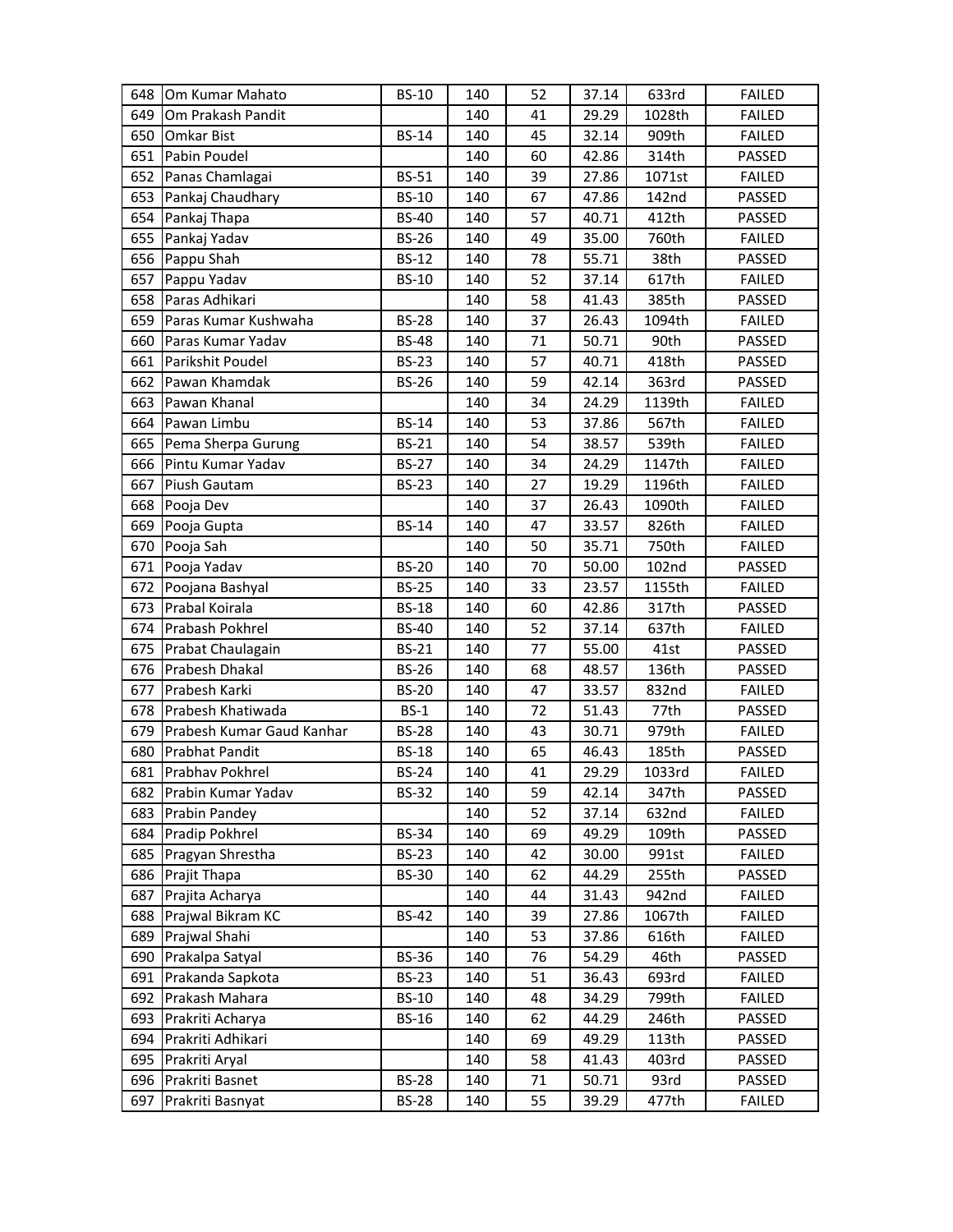|     | 698 Prakriti Bhattarai   | <b>BS-25</b> | 140 | 65  | 46.43 | 181st  | PASSED        |
|-----|--------------------------|--------------|-----|-----|-------|--------|---------------|
| 699 | Pramesh Rajbanshi        | <b>BS-42</b> | 140 | 44  | 31.43 | 959th  | <b>FAILED</b> |
| 700 | Pramit Khatri            | <b>BS-34</b> | 140 | 55  | 39.29 | 504th  | <b>FAILED</b> |
| 701 | <b>Pramod Bhatt</b>      | <b>BS-40</b> | 140 | 53  | 37.86 | 586th  | <b>FAILED</b> |
| 702 | Pranay Shrestha          | <b>BS-22</b> | 140 | 52  | 37.14 | 669th  | <b>FAILED</b> |
| 703 | Pranaya Shrestha         | <b>BS-48</b> | 140 | 44  | 31.43 | 954th  | <b>FAILED</b> |
| 704 | Pranjal Barnwal          | <b>BS-24</b> | 140 | 59  | 42.14 | 362nd  | PASSED        |
| 705 | Prasan Gautam            | <b>BS-10</b> | 140 | 61  | 43.57 | 270th  | PASSED        |
| 706 | Prasanna Dallakoti       | <b>BS-27</b> | 140 | 63  | 45.00 | 233rd  | PASSED        |
| 707 | Prasanna Paudel          | <b>BS-40</b> | 140 | 69  | 49.29 | 117th  | PASSED        |
| 708 | Prasanna Raj Neupane     | <b>BS-25</b> | 140 | 52  | 37.14 | 666th  | <b>FAILED</b> |
| 709 | Prashamsa Acharya        |              | 140 | 47  | 33.57 | 835th  | <b>FAILED</b> |
| 710 | Prashamshya Banepali     | BS-0         | 140 | 65  | 46.43 | 177th  | PASSED        |
| 711 | Prashan Adhikari         | <b>BS-30</b> | 140 | 53  | 37.86 | 608th  | <b>FAILED</b> |
| 712 | Prashant Acharya         | <b>BS-26</b> | 140 | 40  | 28.57 | 1053rd | <b>FAILED</b> |
| 713 | Prashant Adhikari        | <b>BS-36</b> | 140 | 40  | 28.57 | 1059th | <b>FAILED</b> |
| 714 | Prashant Budha Magar     | <b>BS-12</b> | 140 | 23  | 16.43 | 1206th | <b>FAILED</b> |
| 715 | <b>Prashant Gautam</b>   | <b>BS-18</b> | 140 | 36  | 25.71 | 1112th | <b>FAILED</b> |
| 716 | Prashant Gyawali         | <b>BS-20</b> | 140 | 102 | 72.86 | 2nd    | PASSED        |
| 717 | <b>Prashant Neupane</b>  | <b>BS-23</b> | 140 | 93  | 66.43 | 4th    | PASSED        |
| 718 | Prashant Sapkota         | <b>BS-23</b> | 140 | 66  | 47.14 | 161st  | PASSED        |
| 719 | <b>Prashant Shrestha</b> | <b>BS-23</b> | 140 | 64  | 45.71 | 219th  | PASSED        |
| 720 | Prashant Shrestha        | <b>BS-30</b> | 140 | 60  | 42.86 | 325th  | PASSED        |
| 721 | <b>Prashant Shrestha</b> | <b>BS-18</b> | 140 | 46  | 32.86 | 869th  | <b>FAILED</b> |
| 722 | Prashanta Paudel Sharma  | <b>BS-22</b> | 140 | 50  | 35.71 | 718th  | <b>FAILED</b> |
| 723 | Prashun Humagain         | <b>BS-34</b> | 140 | 56  | 40.00 | 463rd  | PASSED        |
| 724 | Prasun Basyal            | <b>BS-28</b> | 140 | 53  | 37.86 | 588th  | <b>FAILED</b> |
| 725 | Pratibha Neupane         | <b>BS-23</b> | 140 | 41  | 29.29 | 1044th | <b>FAILED</b> |
| 726 | <b>Pratik Ghimire</b>    | <b>BS-22</b> | 140 | 55  | 39.29 | 523rd  | <b>FAILED</b> |
| 727 | Pratik Joshi             | <b>BS-12</b> | 140 | 51  | 36.43 | 672nd  | <b>FAILED</b> |
| 728 | Pratik Khatiwada         | <b>BS-30</b> | 140 | 68  | 48.57 | 123rd  | PASSED        |
| 729 | Pratik Shrestha          | <b>BS-44</b> | 140 | 52  | 37.14 | 627th  | <b>FAILED</b> |
| 730 | Pratik Shrestha          | <b>BS-30</b> | 140 | 52  | 37.14 | 659th  | <b>FAILED</b> |
| 731 | Pratik Shrestha          | <b>BS-40</b> | 140 | 51  | 36.43 | 681st  | <b>FAILED</b> |
| 732 | Pratiksha Timsina        | <b>BS-12</b> | 140 | 54  | 38.57 | 529th  | <b>FAILED</b> |
| 733 | Pratikshya Karki         | <b>BS-36</b> | 140 | 42  | 30.00 | 1013th | <b>FAILED</b> |
| 734 | Pratikshya Kathayat      | <b>BS-34</b> | 140 | 55  | 39.29 | 514th  | <b>FAILED</b> |
|     | 735 Prativa Acharya      | <b>BS-32</b> | 140 | 43  | 30.71 | 983rd  | <b>FAILED</b> |
|     | 736 Pratyoush Silwal     | <b>BS-18</b> | 140 | 90  | 64.29 | 6th    | PASSED        |
| 737 | Prauin Kumar Kushwaha    | <b>BS-24</b> | 140 | 36  | 25.71 | 1116th | <b>FAILED</b> |
| 738 | Prayash Pandey           | <b>BS-32</b> | 140 | 74  | 52.86 | 60th   | PASSED        |
| 739 | Prayush Khadka           | <b>BS-36</b> | 140 | 54  | 38.57 | 564th  | <b>FAILED</b> |
| 740 | Prekshya Singh           | <b>BS-21</b> | 140 | 53  | 37.86 | 595th  | <b>FAILED</b> |
| 741 | Prem Bahadur Budha       | <b>BS-10</b> | 140 | 57  | 40.71 | 429th  | PASSED        |
| 742 | Prem Raj Singh           | $BS-1$       | 140 | 47  | 33.57 | 833rd  | <b>FAILED</b> |
| 743 | Prerana Chaulagain       | <b>BS-25</b> | 140 | 50  | 35.71 | 717th  | <b>FAILED</b> |
| 744 | Prerana Roy              |              | 140 | 70  | 50.00 | 103rd  | PASSED        |
|     | 745 Prince Sahu G        | <b>BS-12</b> | 140 | 45  | 32.14 | 906th  | <b>FAILED</b> |
| 746 | Pritam Singh Tamang      |              | 140 | 17  | 12.14 | 1212th | <b>FAILED</b> |
| 747 | Priti Magar              |              | 140 | 65  | 46.43 | 200th  | PASSED        |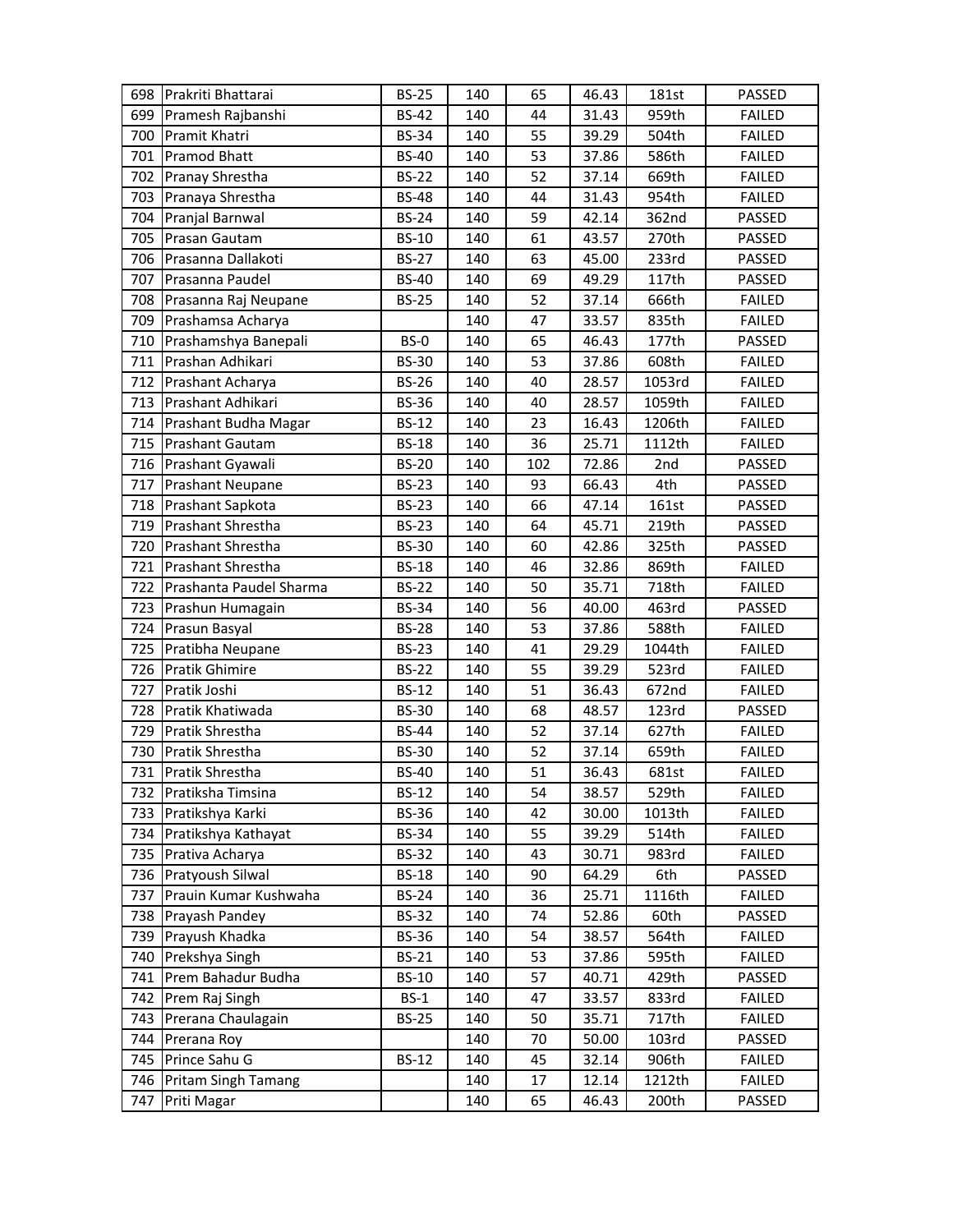| 748 | Pritij Lamichhane    | <b>BS-27</b> | 140 | 84 | 60.00 | 18th   | PASSED        |
|-----|----------------------|--------------|-----|----|-------|--------|---------------|
| 749 | Priyanshu Rauniyar   | <b>BS-26</b> | 140 | 66 | 47.14 | 172nd  | PASSED        |
| 750 | Priyansu Shah        |              | 140 | 78 | 55.71 | 40th   | PASSED        |
| 751 | Puja Chaudhary       | <b>BS-26</b> | 140 | 44 | 31.43 | 949th  | <b>FAILED</b> |
| 752 | Puja Khadka          | <b>BS-36</b> | 140 | 42 | 30.00 | 1016th | <b>FAILED</b> |
| 753 | Puja Kumari Thakulla | <b>BS-16</b> | 140 | 50 | 35.71 | 715th  | <b>FAILED</b> |
| 754 | Puja Kunwar          | <b>BS-12</b> | 140 | 60 | 42.86 | 302nd  | PASSED        |
| 755 | Puja Pokhrel         | <b>BS-42</b> | 140 | 55 | 39.29 | 503rd  | <b>FAILED</b> |
| 756 | Pujan Neupane        | <b>BS-34</b> | 140 | 33 | 23.57 | 1151st | <b>FAILED</b> |
| 757 | Pujan Shrestha       | <b>BS-20</b> | 140 | 52 | 37.14 | 663rd  | <b>FAILED</b> |
| 758 | Pukar Shiwakoti      | <b>BS-25</b> | 140 | 34 | 24.29 | 1141st | <b>FAILED</b> |
| 759 | Purendra Kumar Yadav | <b>BS-14</b> | 140 | 66 | 47.14 | 169th  | PASSED        |
| 760 | Purnima Maharjan     | <b>BS-12</b> | 140 | 72 | 51.43 | 81st   | PASSED        |
| 761 | Pushpa Kamal Oli     | <b>BS-25</b> | 140 | 45 | 32.14 | 933rd  | <b>FAILED</b> |
| 762 | Puspa Thapa          | <b>BS-21</b> | 140 | 22 | 15.71 | 1209th | <b>FAILED</b> |
| 763 | Rabin Pandey         | <b>BS-21</b> | 140 | 46 | 32.86 | 895th  | <b>FAILED</b> |
| 764 | Rabina Wagle         |              | 140 | 53 | 37.86 | 600th  | <b>FAILED</b> |
| 765 | Rabindra Poudyal     | <b>BS-18</b> | 140 | 62 | 44.29 | 252nd  | PASSED        |
| 766 | Rachana Singh        | <b>BS-25</b> | 140 | 48 | 34.29 | 798th  | <b>FAILED</b> |
| 767 | Rachit Subedi        | <b>BS-18</b> | 140 | 83 | 59.29 | 21st   | PASSED        |
| 768 | Ragani Kumari Sah    | <b>BS-12</b> | 140 | 51 | 36.43 | 677th  | <b>FAILED</b> |
| 769 | Raghav Acharya       | <b>BS-28</b> | 140 | 62 | 44.29 | 261st  | PASSED        |
| 770 | Raghav Dahal         | <b>BS-28</b> | 140 | 61 | 43.57 | 298th  | PASSED        |
| 771 | Ragini Mahato        | <b>BS-23</b> | 140 | 36 | 25.71 | 1117th | <b>FAILED</b> |
| 772 | Ragni Kumari Yadav   | <b>BS-25</b> | 140 | 41 | 29.29 | 1042nd | <b>FAILED</b> |
| 773 | Rahul Chaudhary      |              | 140 | 35 | 25.00 | 1123rd | <b>FAILED</b> |
| 774 | Rahul Kumar Pandit   | <b>BS-22</b> | 140 | 45 | 32.14 | 925th  | <b>FAILED</b> |
| 775 | Rahul Kumar Ray      | <b>BS-25</b> | 140 | 61 | 43.57 | 293rd  | PASSED        |
| 776 | Rahul Kumar Sah      | <b>BS-22</b> | 140 | 58 | 41.43 | 372nd  | PASSED        |
| 777 | Rajan Adhikari       | <b>BS-40</b> | 140 | 48 | 34.29 | 806th  | <b>FAILED</b> |
| 778 | Rajan Budhathoki     |              | 140 | 59 | 42.14 | 364th  | PASSED        |
| 779 | Rajan Timsina        | <b>BS-25</b> | 140 | 57 | 40.71 | 425th  | PASSED        |
| 780 | <b>Rajanand Raut</b> | <b>BS-36</b> | 140 | 56 | 40.00 | 452nd  | PASSED        |
| 781 | Rajanish Kr. Singh   |              | 140 | 76 | 54.29 | 45th   | PASSED        |
| 782 | Rajendra Dulal       | <b>BS-10</b> | 140 | 63 | 45.00 | 230th  | PASSED        |
| 783 | Rajendra Joshi       | <b>BS-24</b> | 140 | 57 | 40.71 | 417th  | PASSED        |
| 784 | Rajesh Mandal        | <b>BS-21</b> | 140 | 59 | 42.14 | 366th  | PASSED        |
| 785 | Rajesh Thapa         | <b>BS-24</b> | 140 | 66 | 47.14 | 174th  | PASSED        |
| 786 | Rajina Budhaair      | <b>BS-22</b> | 140 | 49 | 35.00 | 766th  | <b>FAILED</b> |
| 787 | Raju Ubarkoti        | <b>BS-10</b> | 140 | 50 | 35.71 | 726th  | <b>FAILED</b> |
| 788 | Rakesh Pant          | <b>BS-28</b> | 140 | 42 | 30.00 | 1004th | <b>FAILED</b> |
| 789 | Ram Chandra Thapa    | <b>BS-24</b> | 140 | 54 | 38.57 | 527th  | <b>FAILED</b> |
| 790 | Ramesh Khanal        | <b>BS-38</b> | 140 | 51 | 36.43 | 685th  | <b>FAILED</b> |
| 791 | Ramesh Oli           | <b>BS-28</b> | 140 | 78 | 55.71 | 36th   | PASSED        |
| 792 | Ramlal Mandal        | <b>BS-40</b> | 140 | 31 | 22.14 | 1170th | <b>FAILED</b> |
| 793 | Ranjit Ale Magar     | <b>BS-18</b> | 140 | 82 | 58.57 | 24th   | PASSED        |
| 794 | Ranjit Kumar Mahara  | <b>BS-14</b> | 140 | 63 | 45.00 | 240th  | PASSED        |
| 795 | Rashil Siwakoti      | <b>BS-34</b> | 140 | 53 | 37.86 | 614th  | <b>FAILED</b> |
| 796 | Raunak Bhandari      | <b>BS-18</b> | 140 | 59 | 42.14 | 354th  | PASSED        |
| 797 | Raunak Nayak         | <b>BS-26</b> | 140 | 53 | 37.86 | 599th  | FAILED        |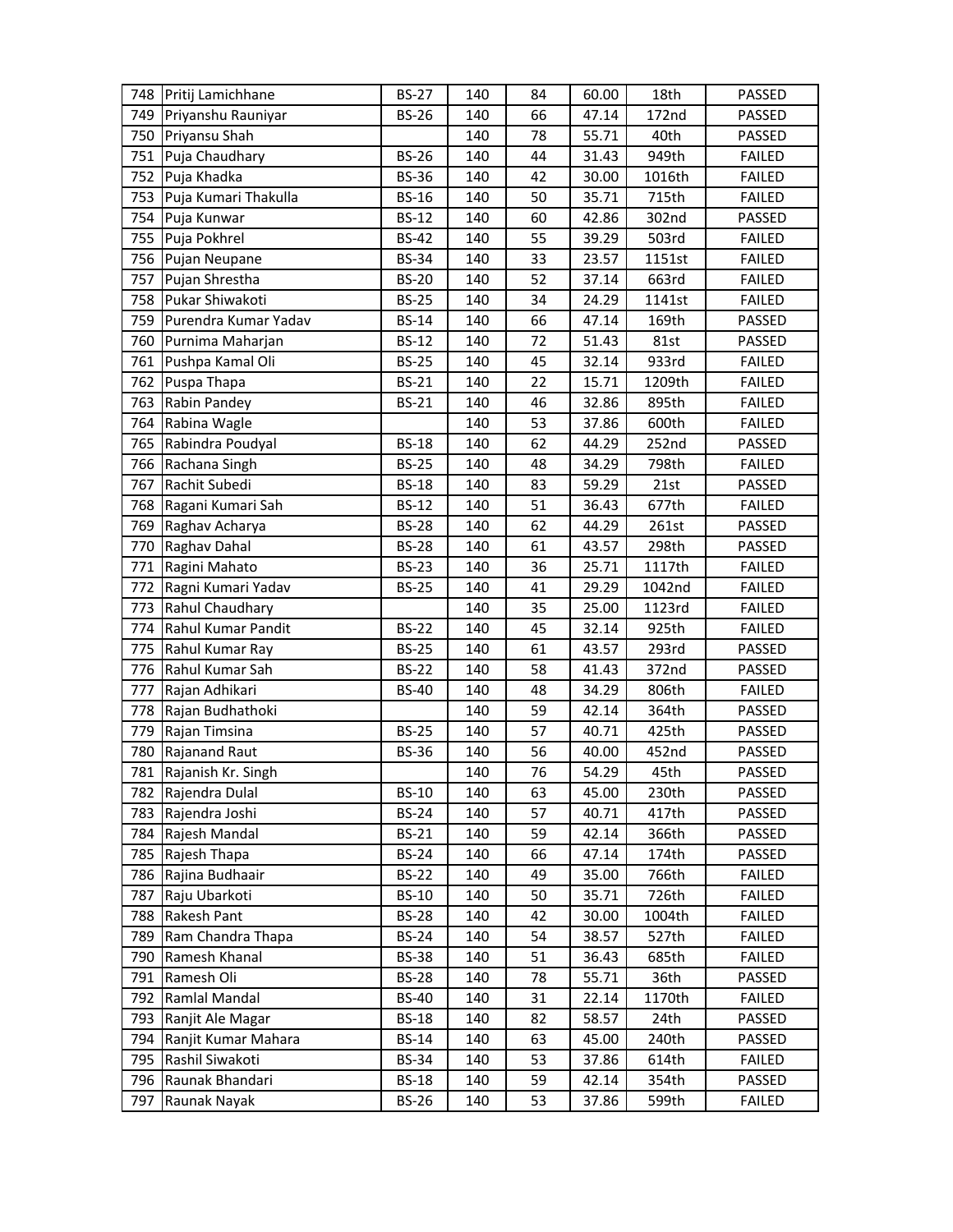| 798 | Raushan Kumar Chaudhary | <b>BS-30</b> | 140 | 58 | 41.43 | 384th  | PASSED        |
|-----|-------------------------|--------------|-----|----|-------|--------|---------------|
| 799 | <b>Rhythm Shrestha</b>  | <b>BS-22</b> | 140 | 53 | 37.86 | 611th  | <b>FAILED</b> |
| 800 | Richa Yadav             | <b>BS-12</b> | 140 | 71 | 50.71 | 89th   | PASSED        |
| 801 | Rimkee Kumari Mandal    |              | 140 | 61 | 43.57 | 288th  | PASSED        |
| 802 | Rinchhen Lama           | <b>BS-20</b> | 140 | 53 | 37.86 | 605th  | <b>FAILED</b> |
| 803 | Rishiram Mandal         | <b>BS-38</b> | 140 | 34 | 24.29 | 1134th | <b>FAILED</b> |
| 804 | Rishon Man Maleku       |              | 140 | 56 | 40.00 | 456th  | PASSED        |
| 805 | <b>Ritik Ganesh</b>     | <b>BS-34</b> | 140 | 57 | 40.71 | 420th  | PASSED        |
| 806 | Ritika Amatya           |              | 140 | 46 | 32.86 | 864th  | <b>FAILED</b> |
| 807 | Riwaj Rai               |              | 140 | 51 | 36.43 | 691st  | <b>FAILED</b> |
| 808 | Riya Bhattarai          | <b>BS-42</b> | 140 | 53 | 37.86 | 592nd  | <b>FAILED</b> |
|     | 809 Riya Pradhan        | <b>BS-38</b> | 140 | 46 | 32.86 | 884th  | <b>FAILED</b> |
|     | 810 Rizan Babu Shrestha | <b>BS-25</b> | 140 | 52 | 37.14 | 638th  | <b>FAILED</b> |
|     | 811 Rochak Neupane      | <b>BS-36</b> | 140 | 39 | 27.86 | 1079th | <b>FAILED</b> |
| 812 | Rodish Sapkota          |              | 140 | 28 | 20.00 | 1190th | <b>FAILED</b> |
| 813 | Rohan Bista             | $BS-1$       | 140 | 47 | 33.57 | 850th  | <b>FAILED</b> |
| 814 | Rohan Dhakal            | <b>BS-32</b> | 140 | 69 | 49.29 | 111th  | PASSED        |
| 815 | Rohan Kumar Sah         |              | 140 | 53 | 37.86 | 609th  | <b>FAILED</b> |
| 816 | Rohan Patel             | <b>BS-10</b> | 140 | 37 | 26.43 | 1092nd | <b>FAILED</b> |
| 817 | Rohan Sah               | <b>BS-24</b> | 140 | 41 | 29.29 | 1036th | <b>FAILED</b> |
| 818 | Rohan Soni              | <b>BS-26</b> | 140 | 76 | 54.29 | 49th   | PASSED        |
| 819 | Rohan Timalsina         | <b>BS-14</b> | 140 | 45 | 32.14 | 907th  | <b>FAILED</b> |
| 820 | Rohini Poudel           | <b>BS-18</b> | 140 | 52 | 37.14 | 670th  | <b>FAILED</b> |
| 821 | Rohit Kumar Chaurasiya  | <b>Bs-26</b> | 140 | 61 | 43.57 | 292nd  | PASSED        |
| 822 | Rohit Kumar Jaiswal     | <b>BS-16</b> | 140 | 47 | 33.57 | 854th  | <b>FAILED</b> |
| 823 | Rohit Kumar Thakur      |              | 140 | 26 | 18.57 | 1197th | <b>FAILED</b> |
| 824 | Rohit Subedi            | <b>BS-32</b> | 140 | 50 | 35.71 | 732nd  | <b>FAILED</b> |
| 825 | Rojin Das Rahbhandari   | <b>BS-21</b> | 140 | 59 | 42.14 | 342nd  | PASSED        |
| 826 | Rojit Paudel            |              | 140 | 52 | 37.14 | 639th  | <b>FAILED</b> |
| 827 | Ronish Katuwal          | <b>BS-44</b> | 140 | 55 | 39.29 | 479th  | <b>FAILED</b> |
| 828 | Roshan                  | <b>BS-38</b> | 140 | 59 | 42.14 | 340th  | PASSED        |
| 829 | Roshan Bhandari         | <b>BS-44</b> | 140 | 59 | 42.14 | 334th  | PASSED        |
| 830 | Roshan Bhattarai        | <b>BS-14</b> | 140 | 55 | 39.29 | 473rd  | <b>FAILED</b> |
|     | 831 Roshan Bishwakarma  |              | 140 | 58 | 41.43 | 400th  | PASSED        |
| 832 | Roshan Guragain         | <b>BS-34</b> | 140 | 42 | 30.00 | 1003rd | <b>FAILED</b> |
| 833 | Roshan Kumar Gupta      | <b>BS-12</b> | 140 | 72 | 51.43 | 78th   | PASSED        |
| 834 | Roshan Kumar Jha        | <b>BS-18</b> | 140 | 57 | 40.71 | 410th  | PASSED        |
| 835 | Roshan Kumar Mahato     | <b>BS-48</b> | 140 | 42 | 30.00 | 1005th | <b>FAILED</b> |
| 836 | Roshan Kumar Pandey     |              | 140 | 49 | 35.00 | 759th  | <b>FAILED</b> |
| 837 | Roshan Kumar Sarraf     | <b>BS-18</b> | 140 | 47 | 33.57 | 830th  | <b>FAILED</b> |
| 838 | Roshan Magar            | <b>BS-36</b> | 140 | 63 | 45.00 | 243rd  | PASSED        |
| 839 | Roshan Mallik           |              | 140 | 47 | 33.57 | 840th  | <b>FAILED</b> |
| 840 | Roshan Sharma           | <b>BS-34</b> | 140 | 42 | 30.00 | 997th  | <b>FAILED</b> |
| 841 | Roshni Bishowkarma      |              | 140 | 34 | 24.29 | 1135th | <b>FAILED</b> |
| 842 | Rosy Pandey             | <b>BS-36</b> | 140 | 50 | 35.71 | 748th  | <b>FAILED</b> |
| 843 | Rozan Chapagain         | <b>BS-32</b> | 140 | 51 | 36.43 | 676th  | <b>FAILED</b> |
| 844 | Ruby Bhattarai          | <b>BS-20</b> | 140 | 65 | 46.43 | 187th  | PASSED        |
| 845 | Rujan Mehar Bajracharya |              | 140 | 51 | 36.43 | 697th  | <b>FAILED</b> |
| 846 | Rupak Bista             | <b>BS-32</b> | 140 | 53 | 37.86 | 584th  | <b>FAILED</b> |
| 847 | <b>Rupanter Thapa</b>   |              | 140 | 64 | 45.71 | 217th  | PASSED        |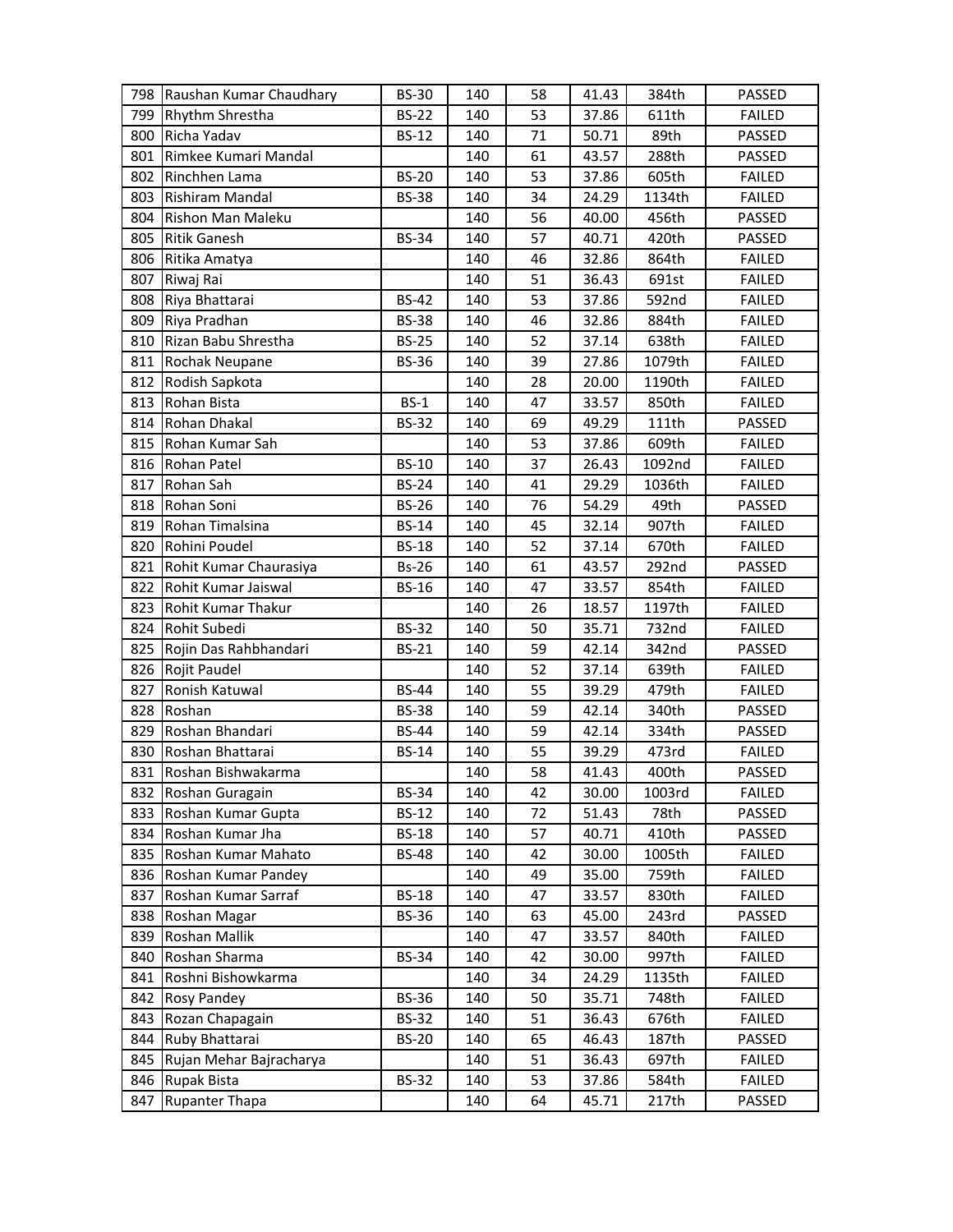| 848 | <b>Rupesh Ghale</b>   | <b>BS-22</b> | 140 | 40 | 28.57 | 1047th | <b>FAILED</b> |
|-----|-----------------------|--------------|-----|----|-------|--------|---------------|
| 849 | Rupesh KumarJha       | <b>BS-38</b> | 140 | 41 | 29.29 | 1024th | <b>FAILED</b> |
| 850 | Rupesh Pariyar        | <b>BS-21</b> | 140 | 49 | 35.00 | 781st  | <b>FAILED</b> |
| 851 | <b>Rupesh Phuyal</b>  | <b>BS-40</b> | 140 | 46 | 32.86 | 891st  | <b>FAILED</b> |
| 852 | Rupkala Chaudhary     | <b>BS-16</b> | 140 | 38 | 27.14 | 1087th | <b>FAILED</b> |
| 853 | Rusha Manandhar       | <b>BS-25</b> | 140 | 65 | 46.43 | 179th  | PASSED        |
| 854 | Saanu Siddique        | Exam         | 140 | 54 | 38.57 | 551st  | <b>FAILED</b> |
| 855 | Sabin Khaling Rai     | <b>BS-23</b> | 140 | 62 | 44.29 | 257th  | PASSED        |
| 856 | Sabina Panthi         | <b>BS-38</b> | 140 | 35 | 25.00 | 1131st | <b>FAILED</b> |
| 857 | Sabita Giri           | <b>BS-20</b> | 140 | 58 | 41.43 | 368th  | PASSED        |
| 858 | Sachidanand Yadav     |              | 140 | 53 | 37.86 | 591st  | <b>FAILED</b> |
| 859 | Sachin Agrahari       |              | 140 | 34 | 24.29 | 1133rd | <b>FAILED</b> |
| 860 | Sachin Khanal         |              | 140 | 76 | 54.29 | 50th   | PASSED        |
| 861 | Sachin Lamsal         | <b>BS-36</b> | 140 | 56 | 40.00 | 469th  | PASSED        |
| 862 | Sachin Thing          | <b>BS-14</b> | 140 | 42 | 30.00 | 994th  | <b>FAILED</b> |
| 863 | Sachita Aryal         | <b>BS-28</b> | 140 | 46 | 32.86 | 885th  | <b>FAILED</b> |
| 864 | Sadikshya Adhikari    | <b>BS-18</b> | 140 | 71 | 50.71 | 92nd   | PASSED        |
| 865 | Sadikshya Chaulagain  | <b>BS-25</b> | 140 | 39 | 27.86 | 1064th | <b>FAILED</b> |
| 866 | Sadikshya Dahal       | <b>BS-20</b> | 140 | 50 | 35.71 | 746th  | <b>FAILED</b> |
| 867 | Sadikshya Gautam      | <b>BS-25</b> | 140 | 42 | 30.00 | 1015th | <b>FAILED</b> |
| 868 | Sadikshya Thapa Magar | <b>BS-34</b> | 140 | 41 | 29.29 | 1021st | <b>FAILED</b> |
| 869 | Safal Paudel          |              | 140 | 69 | 49.29 | 120th  | PASSED        |
| 870 | Safalta Dangol        | <b>BS-38</b> | 140 | 50 | 35.71 | 714th  | <b>FAILED</b> |
| 871 | Sagar Jha             | <b>BS-24</b> | 140 | 33 | 23.57 | 1149th | <b>FAILED</b> |
| 872 | Sagar Mandal          | <b>BS-32</b> | 140 | 52 | 37.14 | 644th  | <b>FAILED</b> |
| 873 | Sagya Dhungel         | <b>BS-24</b> | 140 | 59 | 42.14 | 359th  | PASSED        |
| 874 | Sahaj Pokharel        | <b>BS-18</b> | 140 | 63 | 45.00 | 235th  | PASSED        |
| 875 | Sahil Bam Malla       | <b>BS-28</b> | 140 | 38 | 27.14 | 1084th | <b>FAILED</b> |
| 876 | Sahil Kumar Patel     | <b>BS-26</b> | 140 | 48 | 34.29 | 815th  | <b>FAILED</b> |
| 877 | Sahil Kumar Sharma    | <b>BS-27</b> | 140 | 59 | 42.14 | 339th  | PASSED        |
| 878 | Sahil Shrestha        | <b>BS-25</b> | 140 | 52 | 37.14 | 645th  | <b>FAILED</b> |
| 879 | Saimon Chhetri        | <b>BS-22</b> | 140 | 41 | 29.29 | 1023rd | <b>FAILED</b> |
| 880 | Saishree Chand        |              | 140 | 51 | 36.43 | 675th  | <b>FAILED</b> |
|     | 881 Sajjan Kumar Labh | <b>BS-40</b> | 140 | 59 | 42.14 | 336th  | PASSED        |
| 882 | Sajjol Acharya        |              | 140 | 65 | 46.43 | 195th  | PASSED        |
| 883 | Sakar Giri            |              | 140 | 45 | 32.14 | 930th  | <b>FAILED</b> |
| 884 | Sakar KC              | <b>BS-21</b> | 140 | 59 | 42.14 | 349th  | PASSED        |
| 885 | Sakcham Shrestha      | <b>BS-30</b> | 140 | 65 | 46.43 | 204th  | PASSED        |
| 886 | Saksham Shrestha      | <b>BS-22</b> | 140 | 29 | 20.71 | 1182nd | <b>FAILED</b> |
| 887 | Sakshyam Bhatta       | <b>BS-27</b> | 140 | 44 | 31.43 | 950th  | <b>FAILED</b> |
| 888 | Saleel Babu Ghimire   | <b>BS-34</b> | 140 | 66 | 47.14 | 165th  | PASSED        |
| 889 | Salina Prajapati      | <b>BS-23</b> | 140 | 45 | 32.14 | 918th  | <b>FAILED</b> |
| 890 | Samarpan Subedi       | <b>BS-30</b> | 140 | 43 | 30.71 | 970th  | <b>FAILED</b> |
| 891 | Sambriddhi Rai        | <b>BS-30</b> | 140 | 34 | 24.29 | 1144th | <b>FAILED</b> |
| 892 | Sameer Chapagain      | <b>BS-40</b> | 140 | 54 | 38.57 | 558th  | <b>FAILED</b> |
| 893 | Sameer Poudel         | <b>BS-30</b> | 140 | 58 | 41.43 | 395th  | PASSED        |
| 894 | <b>Sameer Tamang</b>  | <b>BS-25</b> | 140 | 58 | 41.43 | 383rd  | PASSED        |
| 895 | Sameer Yogi           | <b>BS-24</b> | 140 | 49 | 35.00 | 788th  | <b>FAILED</b> |
| 896 | Samikshya Bastola     |              | 140 | 37 | 26.43 | 1091st | <b>FAILED</b> |
| 897 | Samikshya Gaire       | BS-21        | 140 | 41 | 29.29 | 1029th | <b>FAILED</b> |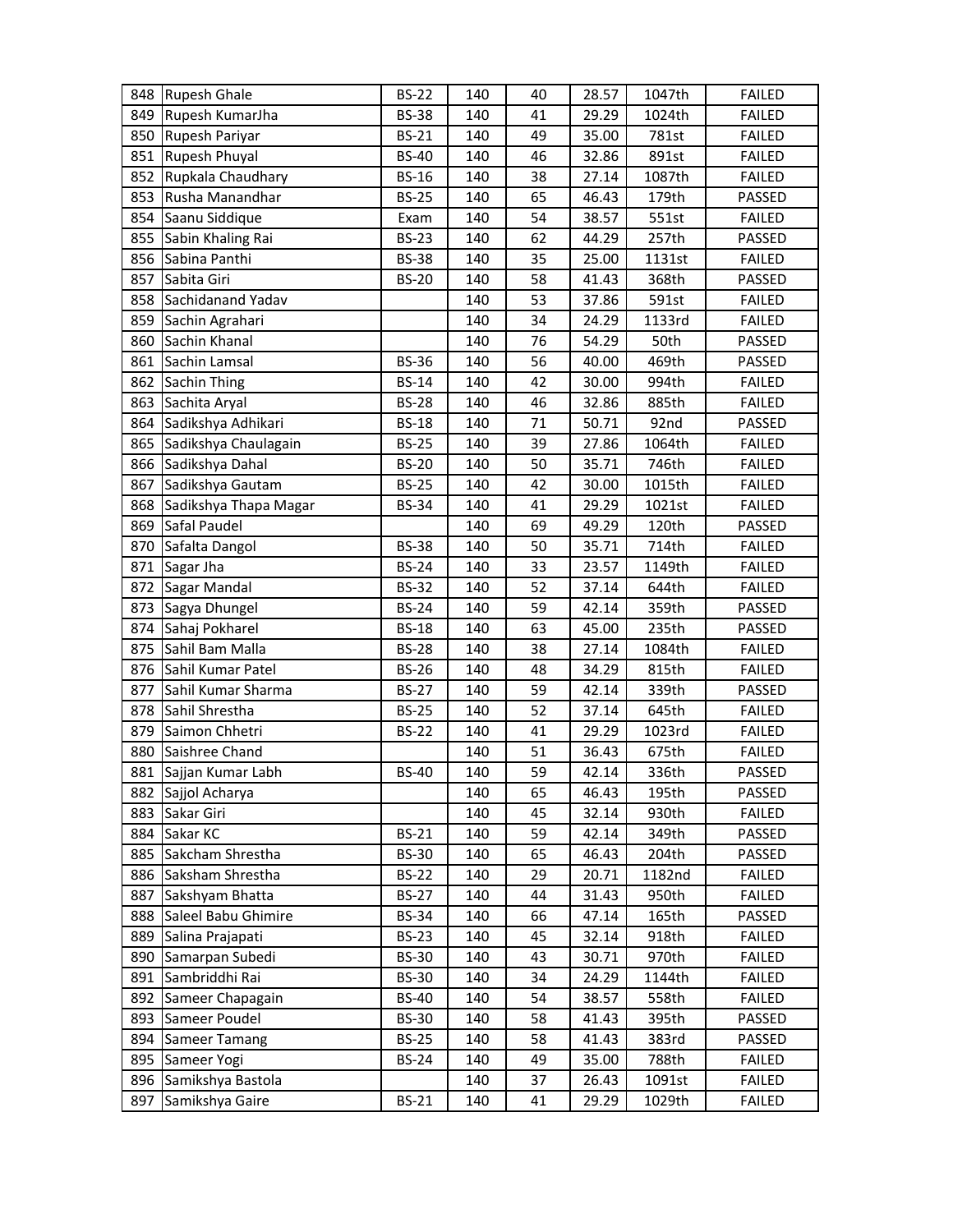| 898        | Samina Panta                            | <b>BS-21</b>                 | 140        | 37       | 26.43          | 1108th         | <b>FAILED</b>                  |
|------------|-----------------------------------------|------------------------------|------------|----------|----------------|----------------|--------------------------------|
| 899        | Samip Chaudhary                         |                              | 140        | 51       | 36.43          | 703rd          | <b>FAILED</b>                  |
| 900        | Samip Thapa                             | <b>BS-34</b>                 | 140        | 21       | 15.00          | 1210th         | <b>FAILED</b>                  |
| 901        | Samir Bajagai                           | <b>BS-22</b>                 | 140        | 90       | 64.29          | 7th            | PASSED                         |
| 902        | Samir Kandel                            | <b>BS-27</b>                 | 140        | 69       | 49.29          | 112th          | PASSED                         |
| 903        | Samir Pandey                            | <b>BS-30</b>                 | 140        | 53       | 37.86          | 607th          | <b>FAILED</b>                  |
| 904        | Samit Poudel                            | <b>BS-25</b>                 | 140        | 42       | 30.00          | 998th          | <b>FAILED</b>                  |
| 905        | Sampada Ghimire                         | <b>BS-18</b>                 | 140        | 73       | 52.14          | 68th           | PASSED                         |
| 906        | Sampada Ghimire                         |                              | 140        | 50       | 35.71          | 738th          | <b>FAILED</b>                  |
| 907        | Samrat Ghimire                          | <b>BS-38</b>                 | 140        | 43       | 30.71          | 973rd          | <b>FAILED</b>                  |
| 908        | Samrat Karn                             | <b>BS-20</b>                 | 140        | 68       | 48.57          | 126th          | PASSED                         |
| 909        | Samrat Pokharel                         | <b>BS-22</b>                 | 140        | 48       | 34.29          | 807th          | <b>FAILED</b>                  |
| 910        | Samrat Saurav Sah                       | <b>BS-14</b>                 | 140        | 31       | 22.14          | 1171st         | <b>FAILED</b>                  |
| 911        | Samriddhi Shrestha                      | <b>BS-18</b>                 | 140        | 49       | 35.00          | 758th          | <b>FAILED</b>                  |
| 912        | Samridha Marasini                       | <b>BS-30</b>                 | 140        | 55       | 39.29          | 481st          | <b>FAILED</b>                  |
| 913        | Samridhi Maharjan                       | <b>BS-36</b>                 | 140        | 48       | 34.29          | 804th          | <b>FAILED</b>                  |
| 914        | Samridhi Sharma                         | <b>BS-36</b>                 | 140        | 42       | 30.00          | 989th          | <b>FAILED</b>                  |
| 915        | Samyog Dube                             | <b>BS-14</b>                 | 140        | 57       | 40.71          | 419th          | PASSED                         |
| 916        | Sanam Raj Panta                         | <b>BS-25</b>                 | 140        | 51       | 36.43          | 702nd          | <b>FAILED</b>                  |
| 917        | Sanap Chaulagain                        | <b>BS-32</b>                 | 140        | 54       | 38.57          | 543rd          | <b>FAILED</b>                  |
| 918        | Sanaya Adhikari                         |                              | 140        | 55       | 39.29          | 515th          | <b>FAILED</b>                  |
| 919        | Sandesh Acharya                         |                              | 140        | 89       | 63.57          | 8th            | PASSED                         |
| 920        | Sandesh Acharya                         | <b>BS-48</b>                 | 140        | 85       | 60.71          | 14th           | PASSED                         |
| 921        | Sandesh Budhathoki                      | <b>BS-23</b>                 | 140        | 46       | 32.86          | 886th          | <b>FAILED</b>                  |
| 922        | Sandesh Gautam                          | <b>BS-22</b>                 | 140        | 74       | 52.86          | 61st           | PASSED                         |
| 923        | Sandesh Neupane                         | <b>BS-40</b>                 | 140        | 67       | 47.86          | 150th          | PASSED                         |
| 924        | Sandesh Parajuli                        | <b>BS-12</b>                 | 140        | 46       | 32.86          | 889th          | <b>FAILED</b>                  |
| 925        | Sandesh Poudel                          | <b>BS-22</b>                 | 140        | 59       | 42.14          | 337th          | PASSED                         |
| 926        | Sandesh Raj Shakya                      |                              | 140        | 64       | 45.71          | 221st          | PASSED                         |
| 927        | Sandip Bista                            | <b>BS-18</b>                 | 140        | 57       | 40.71          | 415th          | PASSED                         |
| 928        | Sandip Katuwal                          |                              | 140        | 26       | 18.57          | 1198th         | <b>FAILED</b>                  |
| 929        | Sangam Ranabhat                         | <b>BS-44</b>                 | 140        | 53       | 37.86          | 573rd          | <b>FAILED</b>                  |
| 930        | Sangam Thapa                            | <b>BS-18</b>                 | 140        | 55       | 39.29          | 474th          | <b>FAILED</b>                  |
| 931        | Sangit Belbase                          | <b>BS-14</b>                 | 140        | 50       | 35.71          | 743rd          | <b>FAILED</b>                  |
|            | 932 Sangita Dhami                       | <b>BS-14</b>                 | 140        | 45       | 32.14          | 903rd          | <b>FAILED</b>                  |
| 933        | Sanita Budthaoa                         | <b>BS-36</b>                 | 140        | 55       | 39.29          | 485th          | <b>FAILED</b>                  |
| 934        | Sanjay Sah                              | <b>BS-14</b>                 | 140        | 49       | 35.00          | 772nd          | <b>FAILED</b>                  |
|            | 935 Sanjaya Sapkota                     | <b>BS-20</b>                 | 140        | 72       | 51.43          | 83rd           | PASSED                         |
| 936        | Sanjeet Pandey                          | BS-44                        | 140        | 51       | 36.43          | 701st          | <b>FAILED</b>                  |
| 937        | Sanjib Dahal                            |                              | 140        | 61       | 43.57          | 279th          | PASSED                         |
| 938        | Sanjita Subedi                          | <b>BS-36</b>                 | 140        | 55       | 39.29          | 525th          | <b>FAILED</b>                  |
| 939        | Sanju Puri                              | <b>BS-32</b>                 | 140        | 57       | 40.71          | 435th          | PASSED                         |
| 940        | Sankalp Acharya                         | <b>BS-27</b>                 | 140        | 64       | 45.71          | 225th          | PASSED                         |
| 941        | Sankalpa Gautam                         | <b>BS-28</b>                 | 140        | 58       | 41.43          | 374th          | PASSED                         |
| 942        | Sanskriti Subedi                        | <b>BS-32</b>                 | 140        | 67       | 47.86          | 147th          | PASSED                         |
| 943        | Santa Bahadur K.C.                      | <b>BS-18</b>                 | 140        | 52       | 37.14          | 655th          | <b>FAILED</b>                  |
| 944        |                                         |                              |            |          |                |                |                                |
|            | Santosh Bhagat                          | <b>BS-23</b>                 | 140        | 37       | 26.43          | 1097th         | <b>FAILED</b>                  |
| 945        | Santosh Khadayat                        | <b>BS-27</b>                 | 140        | 36       | 25.71          | 1120th         | <b>FAILED</b>                  |
| 946<br>947 | Santosh Kumar Yadav<br>Santosh Pokharel | <b>BS-14</b><br><b>BS-10</b> | 140<br>140 | 49<br>43 | 35.00<br>30.71 | 785th<br>971st | <b>FAILED</b><br><b>FAILED</b> |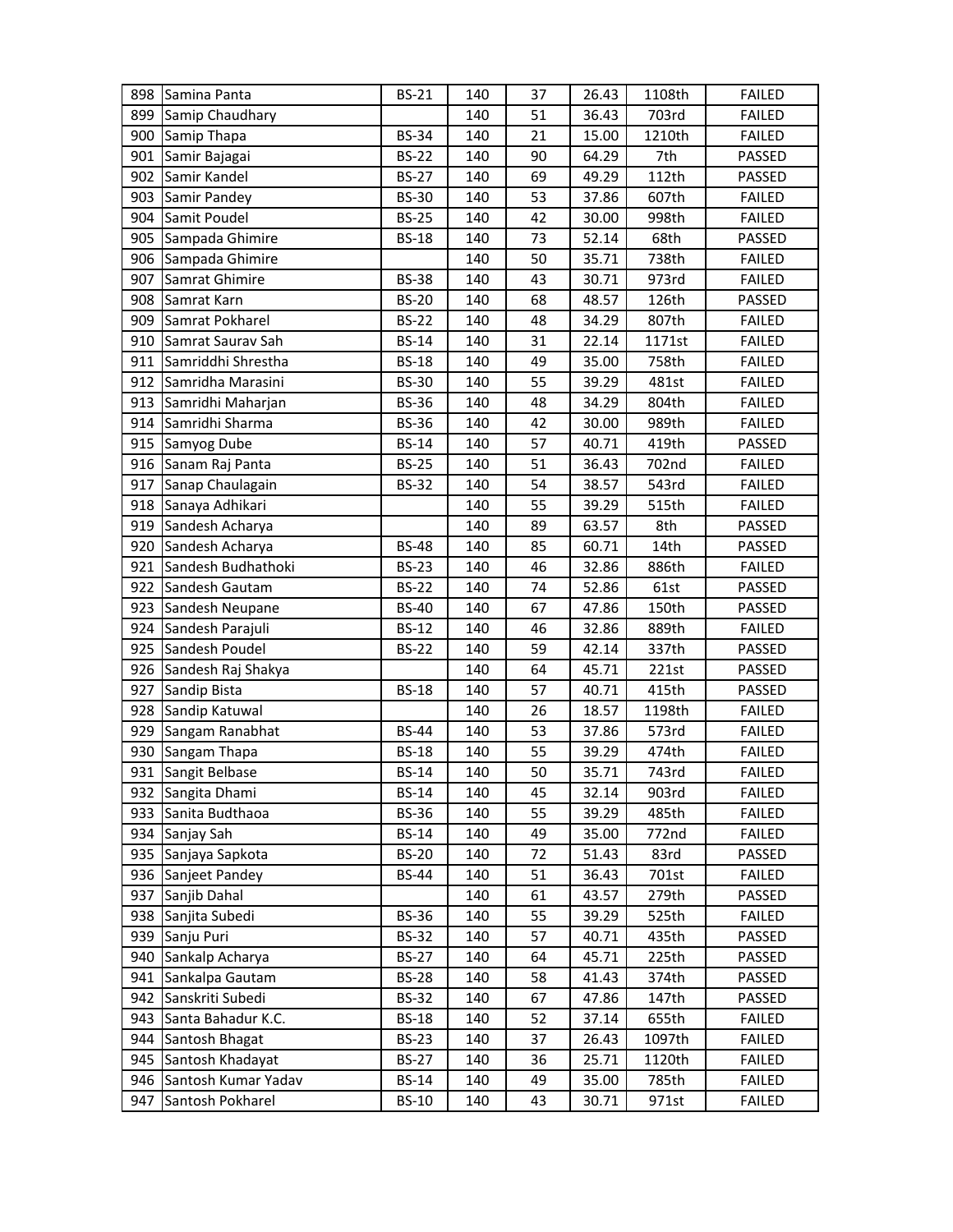| 948 | Santosh Shahi               | <b>BS-30</b> | 140 | 49 | 35.00 | 757th  | <b>FAILED</b> |
|-----|-----------------------------|--------------|-----|----|-------|--------|---------------|
| 949 | Santosh Singh Mahor         | <b>BS-28</b> | 140 | 52 | 37.14 | 625th  | <b>FAILED</b> |
| 950 | Sapana Bhattarai            | <b>BS-27</b> | 140 | 59 | 42.14 | 365th  | PASSED        |
| 951 | Sarad Thapa                 | <b>BS-34</b> | 140 | 32 | 22.86 | 1166th | <b>FAILED</b> |
| 952 | Sarbagya Raj Kathayat       | <b>BS-24</b> | 140 | 34 | 24.29 | 1142nd | <b>FAILED</b> |
| 953 | Sarbesh Khanal              | <b>BS-28</b> | 140 | 27 | 19.29 | 1192nd | <b>FAILED</b> |
| 954 | Sarita Kumari Yadav         |              | 140 | 36 | 25.71 | 1111th | <b>FAILED</b> |
| 955 | Saroj Prakash Bhatt         | <b>BS-24</b> | 140 | 61 | 43.57 | 271st  | PASSED        |
| 956 | Sarthak Karki               | <b>BS-24</b> | 140 | 67 | 47.86 | 157th  | PASSED        |
| 957 | Sarvesh Adhikari            | <b>BS-18</b> | 140 | 46 | 32.86 | 880th  | <b>FAILED</b> |
| 958 | Sasikant Thakur             | <b>BS-10</b> | 140 | 54 | 38.57 | 553rd  | <b>FAILED</b> |
| 959 | Saugat Acharya              |              | 140 | 63 | 45.00 | 228th  | PASSED        |
| 960 | Saugat B.K.                 | <b>BS-18</b> | 140 | 53 | 37.86 | 615th  | <b>FAILED</b> |
| 961 | Saugat Devkota              | <b>BS-30</b> | 140 | 32 | 22.86 | 1164th | <b>FAILED</b> |
| 962 | Saugat Dhakal               | <b>BS-27</b> | 140 | 54 | 38.57 | 550th  | <b>FAILED</b> |
| 963 | Saugat Khatiwada            | <b>BS-36</b> | 140 | 76 | 54.29 | 47th   | PASSED        |
| 964 | Saugat Sahu                 | <b>BS-34</b> | 140 | 48 | 34.29 | 803rd  | <b>FAILED</b> |
| 965 | Saujanya Poudel             |              | 140 | 56 | 40.00 | 464th  | PASSED        |
| 966 | Saumya Shrestha             | <b>BS-26</b> | 140 | 54 | 38.57 | 559th  | <b>FAILED</b> |
| 967 | Saurav Kumar Chhetri        | <b>BS-22</b> | 140 | 65 | 46.43 | 201st  | PASSED        |
| 968 | Saurav Pradhan              | <b>BS-23</b> | 140 | 51 | 36.43 | 686th  | <b>FAILED</b> |
| 969 | Saurav Upadhaya             | <b>BS-29</b> | 140 | 44 | 31.43 | 951st  | <b>FAILED</b> |
| 970 | Saya Parajuli               | <b>BS-17</b> | 140 | 56 | 40.00 | 454th  | PASSED        |
| 971 | Seetal Joshi                | <b>BS-38</b> | 140 | 49 | 35.00 | 774th  | <b>FAILED</b> |
| 972 | Seeyas Shrestha             |              | 140 | 58 | 41.43 | 373rd  | PASSED        |
| 973 | Sejal Bhandari              | <b>BS-22</b> | 140 | 54 | 38.57 | 566th  | <b>FAILED</b> |
| 974 | Sewak Thapa                 | <b>BS-38</b> | 140 | 56 | 40.00 | 466th  | PASSED        |
| 975 | Shailendra Prasad Joshi     | <b>BS-32</b> | 140 | 65 | 46.43 | 207th  | PASSED        |
|     | 976 Sharad Devkota          | <b>BS-21</b> | 140 | 52 | 37.14 | 649th  | <b>FAILED</b> |
| 977 | Shashank Jha                | <b>BS-10</b> | 140 | 52 | 37.14 | 657th  | <b>FAILED</b> |
| 978 | <b>Shashank Karna</b>       | <b>BS-16</b> | 140 | 57 | 40.71 | 404th  | PASSED        |
|     | 979 Sheikh Sajid            | <b>BS-10</b> | 140 | 67 | 47.86 | 141st  | PASSED        |
|     | 980 Shekhar Gyawali         | <b>BS-20</b> | 140 | 58 | 41.43 | 394th  | PASSED        |
|     | 981 Shibam Prasad Chaudhary | <b>BS-21</b> | 140 | 52 | 37.14 | 651st  | <b>FAILED</b> |
| 982 | Shibram Sah                 | <b>BS-10</b> | 140 | 78 | 55.71 | 39th   | PASSED        |
| 983 | Shikha Sarraf               | <b>BS-34</b> | 140 | 51 | 36.43 | 700th  | <b>FAILED</b> |
|     | 984 Shiksha Karki           | <b>BS-28</b> | 140 | 54 | 38.57 | 554th  | <b>FAILED</b> |
|     | 985 Shila Adhikari          | <b>BS-10</b> | 140 | 48 | 34.29 | 811th  | <b>FAILED</b> |
|     | 986 Shirish Chandra Khadka  | <b>BS-34</b> | 140 | 46 | 32.86 | 900th  | <b>FAILED</b> |
| 987 | Shirish Dev Sapkota         | <b>BS-28</b> | 140 | 62 | 44.29 | 247th  | PASSED        |
| 988 | Shishir Baral               | <b>BS-30</b> | 140 | 67 | 47.86 | 156th  | PASSED        |
|     | 989 Shishir Pandey          | <b>BS-48</b> | 140 | 61 | 43.57 | 295th  | PASSED        |
|     | 990 Shishir Sharma Banjade  | <b>BS-22</b> | 140 | 48 | 34.29 | 805th  | <b>FAILED</b> |
| 991 | Shiv Narayan Mahato         | <b>BS-10</b> | 140 | 38 | 27.14 | 1081st | <b>FAILED</b> |
| 992 | Shiva Raj Pandey            | <b>BS-22</b> | 140 | 50 | 35.71 | 716th  | <b>FAILED</b> |
| 993 | Shivam Jaiswal              | <b>BS-32</b> | 140 | 36 | 25.71 | 1113th | <b>FAILED</b> |
|     | 994 Shivam Kafle            | <b>BS-26</b> | 140 | 55 | 39.29 | 497th  | <b>FAILED</b> |
|     | 995 Shivam Kumar Tiwari     | <b>BS-18</b> | 140 | 43 | 30.71 | 965th  | <b>FAILED</b> |
| 996 | Shivam Sah                  | <b>BS-28</b> | 140 | 55 | 39.29 | 480th  | <b>FAILED</b> |
| 997 | Shlok Dahal                 | <b>BS-24</b> | 140 | 68 | 48.57 | 135th  | PASSED        |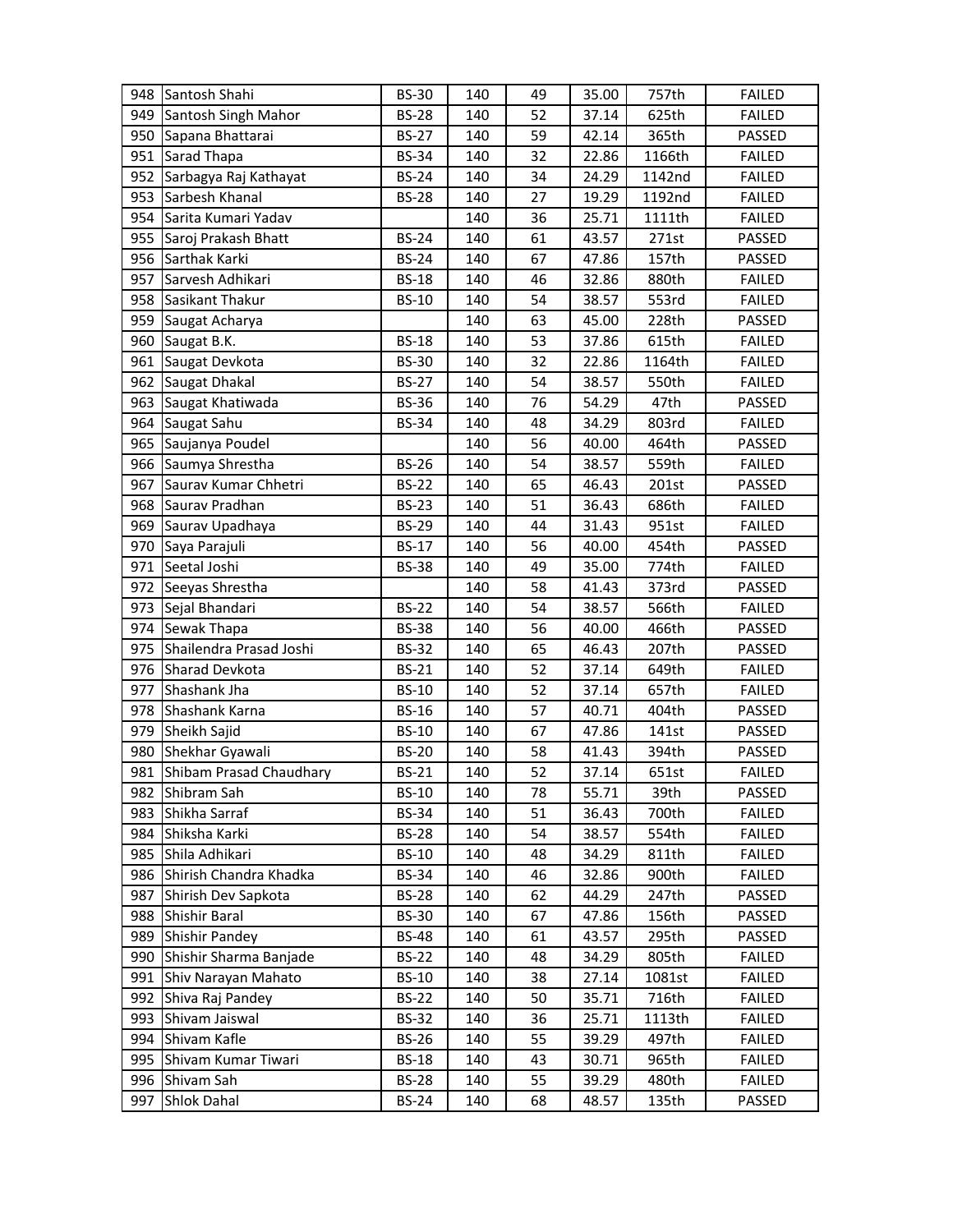| 998 Shlok Pandey          | <b>BS-27</b> | 140 | 31 | 22.14 | 1169th | <b>FAILED</b> |
|---------------------------|--------------|-----|----|-------|--------|---------------|
| 999 Shova Khadka          | <b>BS-12</b> | 140 | 50 | 35.71 | 709th  | <b>FAILED</b> |
| 1000 Shovit Regmi         | <b>BS-25</b> | 140 | 47 | 33.57 | 859th  | <b>FAILED</b> |
| 1001 Shraddha Subedi      |              | 140 | 46 | 32.86 | 892nd  | <b>FAILED</b> |
| 1002 Shrawan Shrestha     | <b>BS-38</b> | 140 | 59 | 42.14 | 338th  | PASSED        |
| 1003 Shree Ram Rana Magar | <b>BS-27</b> | 140 | 51 | 36.43 | 694th  | <b>FAILED</b> |
| 1004 Shreeya Bhandari     |              | 140 | 46 | 32.86 | 872nd  | <b>FAILED</b> |
| 1005 Shreeyukta Lohani    | <b>BS-23</b> | 140 | 30 | 21.43 | 1179th | <b>FAILED</b> |
| 1006 Shreya Basukala      |              | 140 | 47 | 33.57 | 829th  | <b>FAILED</b> |
| 1007 Shreya Bhattarai     | <b>BS-30</b> | 140 | 61 | 43.57 | 300th  | PASSED        |
| 1008 Shreya Dahal         |              | 140 | 60 | 42.86 | 315th  | PASSED        |
| 1009 Shreyansh Giri       | <b>BS-20</b> | 140 | 76 | 54.29 | 48th   | PASSED        |
| 1010 Shreyash Ghale       | <b>BS-34</b> | 140 | 60 | 42.86 | 306th  | PASSED        |
| 1011 Shrijan Sainju       | <b>BS-21</b> | 140 | 46 | 32.86 | 888th  | <b>FAILED</b> |
| 1012 Shrinika K.C.        |              | 140 | 47 | 33.57 | 860th  | <b>FAILED</b> |
| 1013 Shristi Kunwar       | <b>BS-28</b> | 140 | 60 | 42.86 | 303rd  | PASSED        |
| 1014 Shristi Silwal       |              | 140 | 57 | 40.71 | 416th  | PASSED        |
| 1015 Shruti Kafle         |              | 140 | 40 | 28.57 | 1057th | <b>FAILED</b> |
| 1016 Shruti Pandit        |              | 140 | 63 | 45.00 | 241st  | PASSED        |
| 1017 Shubham Neupane      | <b>BS-36</b> | 140 | 57 | 40.71 | 436th  | PASSED        |
| 1018 Shubhesh Yadav       | <b>BS-27</b> | 140 | 60 | 42.86 | 321st  | PASSED        |
| 1019 Shusana Dahal        | <b>BS-21</b> | 140 | 40 | 28.57 | 1058th | <b>FAILED</b> |
| 1020 Shweta Dangi         | <b>BS-38</b> | 140 | 53 | 37.86 | 613th  | <b>FAILED</b> |
| 1021 Shweta Sarraf        | <b>BS-34</b> | 140 | 41 | 29.29 | 1037th | <b>FAILED</b> |
| 1022 Shyam Luitel         | <b>BS-32</b> | 140 | 69 | 49.29 | 108th  | PASSED        |
| 1023 Siddanta Nepali      | <b>BS-30</b> | 140 | 48 | 34.29 | 817th  | <b>FAILED</b> |
| 1024 Siddhant Acharya     | <b>BS-38</b> | 140 | 61 | 43.57 | 277th  | PASSED        |
| 1025 Siddhanta Adhikari   | <b>BS-25</b> | 140 | 67 | 47.86 | 149th  | PASSED        |
| 1026 Sima Khatri          | <b>BS-20</b> | 140 | 42 | 30.00 | 1002nd | <b>FAILED</b> |
| 1027 Sima Pandit          | <b>BS-36</b> | 140 | 60 | 42.86 | 320th  | PASSED        |
| 1028 Sindhuja Regmee      | $BS-1$       | 140 | 50 | 35.71 | 736th  | <b>FAILED</b> |
| 1029 Sirjan Limbu         | <b>BS-30</b> | 140 | 81 | 57.86 | 27th   | PASSED        |
| 1030 Sita Limbu           | <b>BS-32</b> | 140 | 49 | 35.00 | 775th  | <b>FAILED</b> |
| 1031 Sital Ghimire        | <b>BS-22</b> | 140 | 41 | 29.29 | 1022nd | <b>FAILED</b> |
| 1032 Sitasma Karki        | <b>BS-24</b> | 140 | 56 | 40.00 | 443rd  | <b>PASSED</b> |
| 1033 Siwani Joshi         | <b>BS-38</b> | 140 | 42 | 30.00 | 1007th | <b>FAILED</b> |
| 1034 Smarika Pokharel     | <b>BS-48</b> | 140 | 47 | 33.57 | 839th  | <b>FAILED</b> |
| 1035 Smritee Regmi        | Exam         | 140 | 52 | 37.14 | 618th  | <b>FAILED</b> |
| 1036 Sneha Chaulagain     | <b>BS-30</b> | 140 | 54 | 38.57 | 562nd  | <b>FAILED</b> |
| 1037 Sneha Kumari Mahato  | <b>BS-42</b> | 140 | 53 | 37.86 | 571st  | <b>FAILED</b> |
| 1038 Sneha Rani Kri Sah   | <b>BS-40</b> | 140 | 30 | 21.43 | 1178th | <b>FAILED</b> |
| 1039 Sneha Sah            | <b>BS-18</b> | 140 | 58 | 41.43 | 402nd  | PASSED        |
| 1040 Sneha Yadav          |              | 140 | 58 | 41.43 | 401st  | PASSED        |
| 1041 Snehi Panjiyar       | <b>BS-26</b> | 140 | 35 | 25.00 | 1122nd | <b>FAILED</b> |
| 1042 Sobit Adhikari       | <b>BS-30</b> | 140 | 37 | 26.43 | 1095th | <b>FAILED</b> |
| 1043 Sona Pant            | <b>BS-48</b> | 140 | 52 | 37.14 | 629th  | <b>FAILED</b> |
| 1044 Sonia Thapa          | <b>BS-14</b> | 140 | 68 | 48.57 | 134th  | PASSED        |
| 1045 Sonika Subedi        | <b>BS-26</b> | 140 | 58 | 41.43 | 397th  | PASSED        |
| 1046 Sonika Subedi        | <b>BS-25</b> | 140 | 55 | 39.29 | 507th  | <b>FAILED</b> |
| 1047 Soniya Kandel        | <b>BS-25</b> | 140 | 40 | 28.57 | 1055th | <b>FAILED</b> |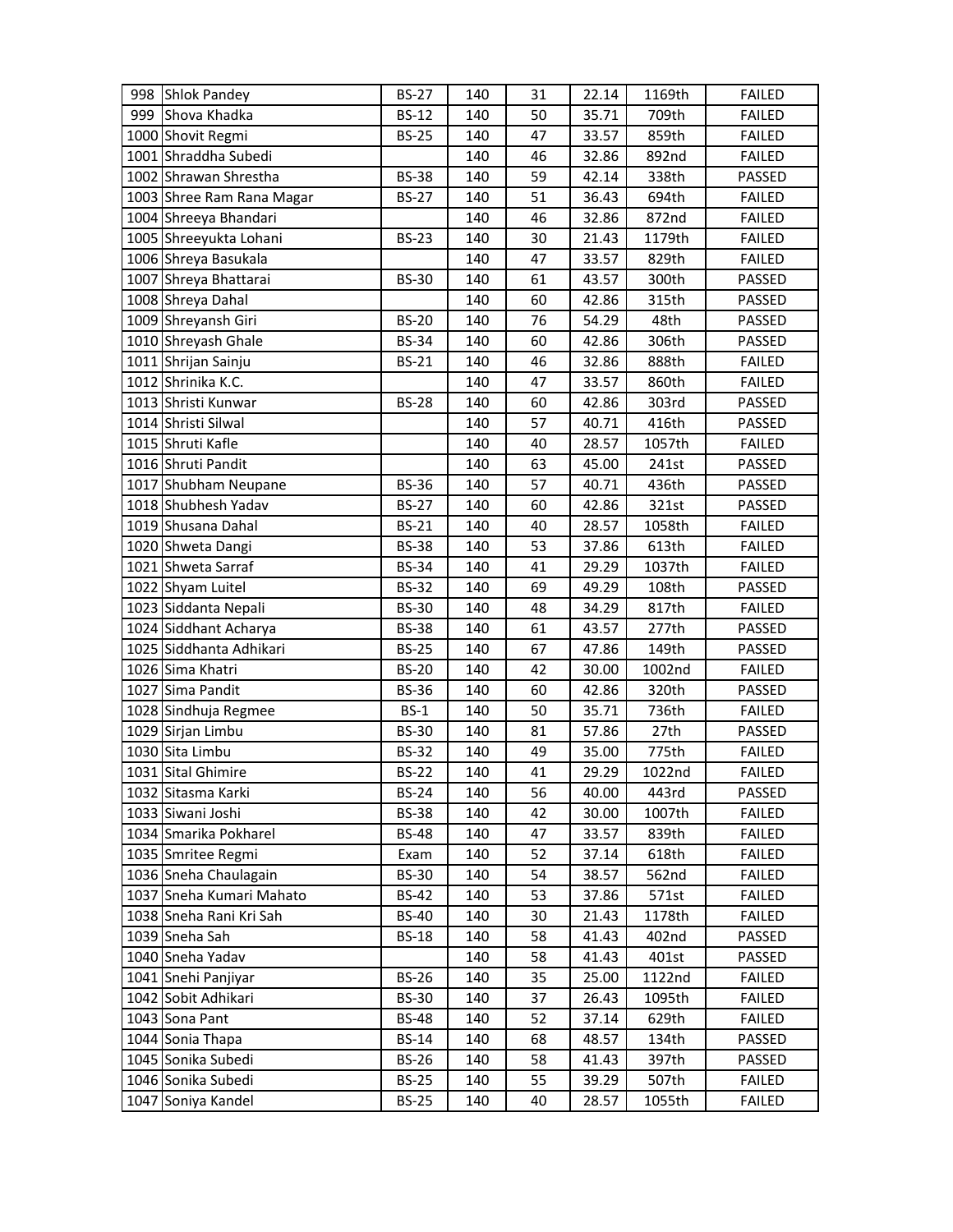| 1048 Sonu Keshari             |              | 140 | 51 | 36.43 | 704th  | <b>FAILED</b> |
|-------------------------------|--------------|-----|----|-------|--------|---------------|
| 1049 Sonu Yadav               | <b>BS-22</b> | 140 | 36 | 25.71 | 1109th | <b>FAILED</b> |
| 1050 Spandan Acharya          | <b>BS-21</b> | 140 | 46 | 32.86 | 887th  | <b>FAILED</b> |
| 1051 Spandan Bhusal           | <b>BS-40</b> | 140 | 60 | 42.86 | 312th  | PASSED        |
| 1052 Spandan Niroula          | <b>BS-21</b> | 140 | 92 | 65.71 | 5th    | PASSED        |
| 1053 Spandan Pokharel         | <b>BS-23</b> | 140 | 51 | 36.43 | 707th  | <b>FAILED</b> |
| 1054 Spandan Suwal            | <b>BS-34</b> | 140 | 57 | 40.71 | 422nd  | PASSED        |
| 1055 Srijan Dhukuchhu         | <b>BS-22</b> | 140 | 47 | 33.57 | 837th  | <b>FAILED</b> |
| 1056 Srijana Bhatta           | <b>BS-26</b> | 140 | 55 | 39.29 | 520th  | <b>FAILED</b> |
| 1057 Srijana Nemkul           | <b>BS-34</b> | 140 | 56 | 40.00 | 459th  | PASSED        |
| 1058 Srijana Pangali          | <b>BS-21</b> | 140 | 62 | 44.29 | 260th  | PASSED        |
| 1059 Srijana Sah              |              | 140 | 50 | 35.71 | 739th  | <b>FAILED</b> |
| 1060 Srijana Sristi           | <b>BS-12</b> | 140 | 42 | 30.00 | 987th  | <b>FAILED</b> |
| 1061 Srijana Yadav            | <b>BS-22</b> | 140 | 74 | 52.86 | 62nd   | PASSED        |
| 1062 Sristi Rai               | <b>BS-30</b> | 140 | 23 | 16.43 | 1207th | <b>FAILED</b> |
| 1063 Stuti Shah               | <b>BS-21</b> | 140 | 49 | 35.00 | 786th  | <b>FAILED</b> |
| 1064 Suban Bahadur Raya Majhi | <b>BS-14</b> | 140 | 42 | 30.00 | 1010th | <b>FAILED</b> |
| 1065 Subas Upadhyaya          | <b>BS-28</b> | 140 | 39 | 27.86 | 1075th | <b>FAILED</b> |
| 1066 Subash Paudel            | <b>BS-12</b> | 140 | 48 | 34.29 | 812th  | <b>FAILED</b> |
| 1067 Subash Tripathi          | <b>BS-42</b> | 140 | 67 | 47.86 | 154th  | PASSED        |
| 1068 Subash Yadav             |              | 140 | 65 | 46.43 | 189th  | PASSED        |
| 1069 Subesh Tharu             |              | 140 | 53 | 37.86 | 585th  | <b>FAILED</b> |
| 1070 Subha Bhusal             | <b>BS-25</b> | 140 | 32 | 22.86 | 1162nd | <b>FAILED</b> |
| 1071 Subha Katuwal            | <b>BS-25</b> | 140 | 56 | 40.00 | 455th  | PASSED        |
| 1072 Subham Saud              | <b>BS-34</b> | 140 | 62 | 44.29 | 268th  | PASSED        |
| 1073 Subhas Chandra Sah       | <b>BS-36</b> | 140 | 63 | 45.00 | 229th  | PASSED        |
| 1074 Subhash Kumar Sah        | <b>BS-23</b> | 140 | 62 | 44.29 | 249th  | PASSED        |
| 1075 Subodh Prasad Yadav      | <b>BS-10</b> | 140 | 69 | 49.29 | 115th  | PASSED        |
| 1076 Subodh Yadav             | Exam         | 140 | 25 | 17.86 | 1202nd | <b>FAILED</b> |
| 1077 Sudarshan Rijal          | <b>BS-12</b> | 140 | 53 | 37.86 | 598th  | <b>FAILED</b> |
| 1078 Sudeep Kharel            | <b>BS-18</b> | 140 | 49 | 35.00 | 773rd  | <b>FAILED</b> |
| 1079 Sudhir Jha               | <b>BS-21</b> | 140 | 47 | 33.57 | 845th  | <b>FAILED</b> |
| 1080 Sudhir Kumar Sah         | <b>BS-21</b> | 140 | 46 | 32.86 | 899th  | <b>FAILED</b> |
| 1081 Sudin Bagale             |              | 140 | 58 | 41.43 | 392nd  | <b>PASSED</b> |
| 1082 Sudip Adhikari           | <b>BS-12</b> | 140 | 51 | 36.43 | 699th  | <b>FAILED</b> |
| 1083 Sudip Gautam             | <b>BS-10</b> | 140 | 41 | 29.29 | 1019th | <b>FAILED</b> |
| 1084 Sudip Ghimire            |              | 140 | 40 | 28.57 | 1061st | <b>FAILED</b> |
| 1085 Sudip Khadka             | <b>BS-25</b> | 140 | 38 | 27.14 | 1085th | <b>FAILED</b> |
| 1086 Sudip Pandey             | <b>BS-30</b> | 140 | 48 | 34.29 | 792nd  | <b>FAILED</b> |
| 1087 Sudip Pariyar            | <b>BS-34</b> | 140 | 49 | 35.00 | 767th  | <b>FAILED</b> |
| 1088 Sudip Rijal              | <b>BS-14</b> | 140 | 58 | 41.43 | 369th  | PASSED        |
| 1089 Sudip Sharma             | <b>BS-32</b> | 140 | 53 | 37.86 | 583rd  | <b>FAILED</b> |
| 1090 Sugam Bhusal             | <b>BS-23</b> | 140 | 63 | 45.00 | 242nd  | PASSED        |
| 1091 Sugam Timsina            | <b>BS-34</b> | 140 | 96 | 68.57 | 3rd    | PASSED        |
| 1092 Sujal Lama               | <b>BS-23</b> | 140 | 60 | 42.86 | 329th  | PASSED        |
| 1093 Sujal Luitel             | <b>BS-32</b> | 140 | 85 | 60.71 | 13th   | PASSED        |
| 1094 Sujal Pandit             | <b>BS-20</b> | 140 | 60 | 42.86 | 318th  | PASSED        |
| 1095 Sujan Adhikari           | <b>BS-23</b> | 140 | 66 | 47.14 | 158th  | PASSED        |
| 1096 Sujan Baral              | <b>BS-42</b> | 140 | 56 | 40.00 | 460th  | PASSED        |
| 1097 Sujan Bhattarai          | <b>BS-27</b> | 140 | 80 | 57.14 | 32nd   | PASSED        |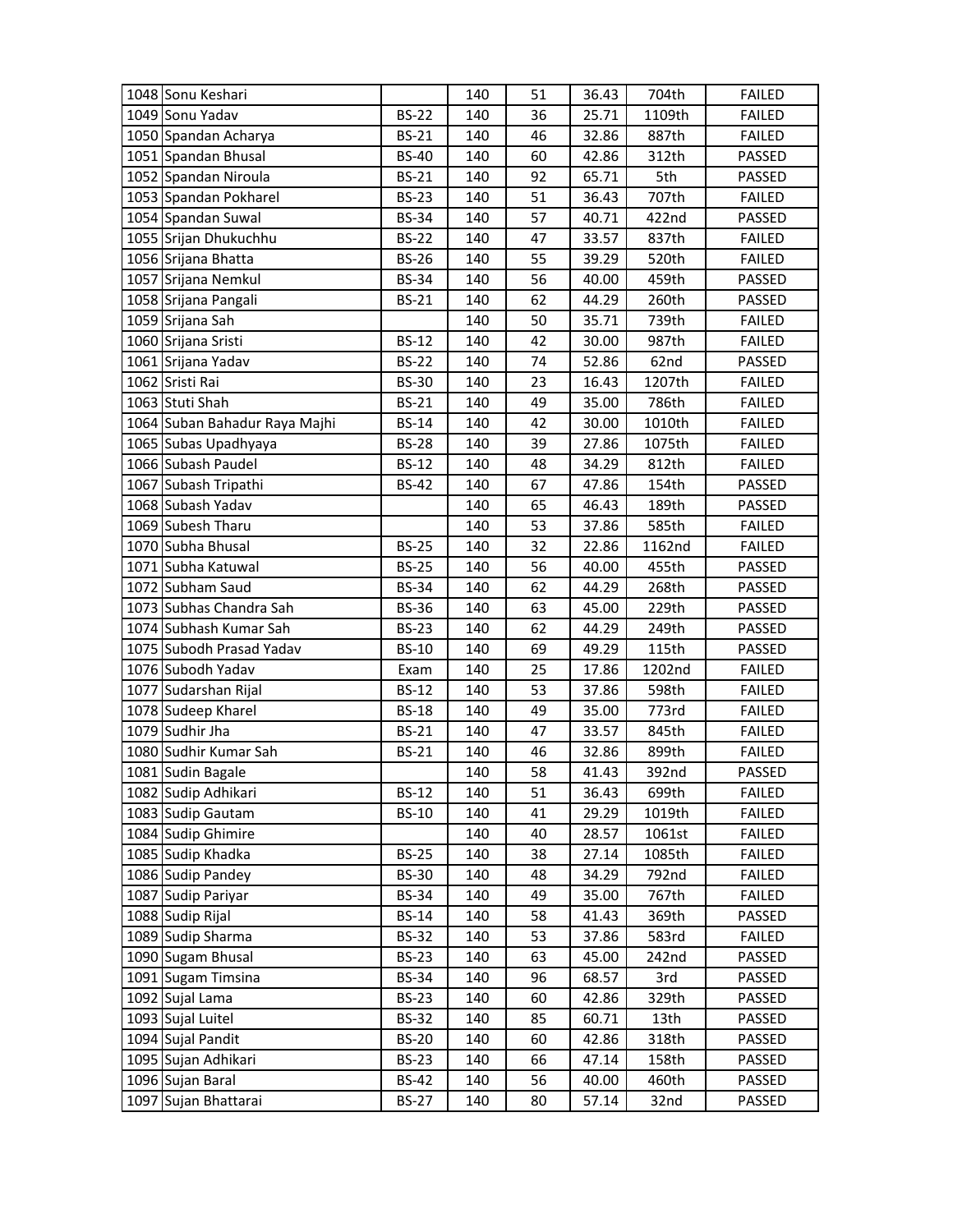| 1098 Sujan Bimali           |              | 140 | 41 | 29.29 | 1034th | <b>FAILED</b> |
|-----------------------------|--------------|-----|----|-------|--------|---------------|
| 1099 Sujan BK               | <b>BS-25</b> | 140 | 42 | 30.00 | 1017th | <b>FAILED</b> |
| 1100 Sujan Bomjan Tamang    |              | 140 | 34 | 24.29 | 1145th | <b>FAILED</b> |
| 1101 Sujan Kumar Sah        | <b>BS-20</b> | 140 | 41 | 29.29 | 1027th | <b>FAILED</b> |
| 1102 Sujan Raj Regmi        | <b>BS-20</b> | 140 | 42 | 30.00 | 990th  | <b>FAILED</b> |
| 1103 Sujan Shrestha         | <b>BS-27</b> | 140 | 40 | 28.57 | 1048th | <b>FAILED</b> |
| 1104 Sujan Suwal            | <b>BS-34</b> | 140 | 26 | 18.57 | 1199th | <b>FAILED</b> |
| 1105 Sujani Rana Magar      | <b>BS-16</b> | 140 | 56 | 40.00 | 440th  | PASSED        |
| 1106 Sujit Kumar Sah        | <b>BS-23</b> | 140 | 48 | 34.29 | 821st  | <b>FAILED</b> |
| 1107 Sujit Yadav            | <b>BS-12</b> | 140 | 48 | 34.29 | 801st  | <b>FAILED</b> |
| 1108 Sujita Chand           | <b>BS-25</b> | 140 | 55 | 39.29 | 512th  | <b>FAILED</b> |
| 1109 Sukriti Joshi          |              | 140 | 62 | 44.29 | 248th  | PASSED        |
| 1110 Sulav Bhattarai        | <b>BS-32</b> | 140 | 57 | 40.71 | 431st  | PASSED        |
| 1111 Sulav Timalsina        | <b>BS-42</b> | 140 | 70 | 50.00 | 98th   | PASSED        |
| 1112 Suman Bam              | <b>BS-27</b> | 140 | 70 | 50.00 | 104th  | PASSED        |
| 1113 Suman Dhakal           | <b>BS-30</b> | 140 | 68 | 48.57 | 132nd  | PASSED        |
| 1114 Suman Dhungel          |              | 140 | 75 | 53.57 | 54th   | PASSED        |
| 1115 Suman Katwal           | <b>BS-16</b> | 140 | 49 | 35.00 | 756th  | <b>FAILED</b> |
| 1116 Suman Khatri           | <b>BS-40</b> | 140 | 57 | 40.71 | 409th  | PASSED        |
| 1117 Sumegh Man Pati Shakya | <b>BS-20</b> | 140 | 42 | 30.00 | 1011th | <b>FAILED</b> |
| 1118 Sumin Magar            | <b>BS-44</b> | 140 | 57 | 40.71 | 408th  | PASSED        |
| 1119 Sumina Thapa           | <b>BS-23</b> | 140 | 52 | 37.14 | 668th  | <b>FAILED</b> |
| 1120 Sumira Makaju          | <b>BS-26</b> | 140 | 40 | 28.57 | 1050th | <b>FAILED</b> |
| 1121 Sumit Adhikari         | <b>BS-22</b> | 140 | 52 | 37.14 | 626th  | <b>FAILED</b> |
| 1122 Sumit Khanal           | <b>BS-40</b> | 140 | 62 | 44.29 | 267th  | PASSED        |
| 1123 Sumit Kumar Yadav      | <b>BS-21</b> | 140 | 49 | 35.00 | 782nd  | <b>FAILED</b> |
| 1124 Sumitra Acharya        | <b>BS-28</b> | 140 | 59 | 42.14 | 335th  | PASSED        |
| 1125 Sumitra Kathayat       | Exam         | 140 | 51 | 36.43 | 674th  | <b>FAILED</b> |
| 1126 Sunil Singh Samant     | <b>BS-10</b> | 140 | 49 | 35.00 | 755th  | <b>FAILED</b> |
| 1127 Sunit Kumar Shrestha   | <b>BS-30</b> | 140 | 82 | 58.57 | 25th   | PASSED        |
| 1128 Sunitee Kumari         |              | 140 | 39 | 27.86 | 1080th | <b>FAILED</b> |
| 1129 Suprem Khatri          | <b>BS-21</b> | 140 | 68 | 48.57 | 129th  | PASSED        |
| 1130 Supreme Khadka         | <b>BS-26</b> | 140 | 59 | 42.14 | 350th  | PASSED        |
| 1131 Suprim Karki           | <b>BS-21</b> | 140 | 45 | 32.14 | 937th  | <b>FAILED</b> |
| 1132 Supriya Sapkota        | <b>BS-25</b> | 140 | 46 | 32.86 | 882nd  | <b>FAILED</b> |
| 1133 Suraj Acharya          |              | 140 | 69 | 49.29 | 122nd  | PASSED        |
| 1134 Suraj Adhikari         | <b>BS-22</b> | 140 | 37 | 26.43 | 1099th | <b>FAILED</b> |
| 1135 Suraj Jaiswal          | <b>BS-20</b> | 140 | 27 | 19.29 | 1195th | <b>FAILED</b> |
| 1136 Suraj Khanal           | <b>BS-26</b> | 140 | 66 | 47.14 | 162nd  | PASSED        |
| 1137 Suraj Kumar Sah        | <b>BS-18</b> | 140 | 48 | 34.29 | 795th  | <b>FAILED</b> |
| 1138 Surendra Khadka        | <b>BS-14</b> | 140 | 61 | 43.57 | 289th  | PASSED        |
| 1139 Suresh Ojha            | <b>BS-24</b> | 140 | 65 | 46.43 | 180th  | PASSED        |
| 1140 Suresh Yadav           | <b>BS-18</b> | 140 | 67 | 47.86 | 152nd  | PASSED        |
| 1141 Susan Adhikari         | <b>BS-22</b> | 140 | 48 | 34.29 | 794th  | <b>FAILED</b> |
| 1142 Sushant Baral          | <b>BS-30</b> | 140 | 69 | 49.29 | 119th  | PASSED        |
| 1143 Sushant Bijukchhe      | <b>BS-32</b> | 140 | 67 | 47.86 | 151st  | PASSED        |
| 1144 Sushant Kafle          | <b>BS-23</b> | 140 | 48 | 34.29 | 819th  | <b>FAILED</b> |
| 1145 Sushant Singh Kunwar   |              | 140 | 52 | 37.14 | 653rd  | <b>FAILED</b> |
| 1146 Sushant Tiwari         | <b>BS-42</b> | 140 | 55 | 39.29 | 524th  | <b>FAILED</b> |
| 1147 Sushil Dahit           | <b>BS-16</b> | 140 | 25 | 17.86 | 1201st | FAILED        |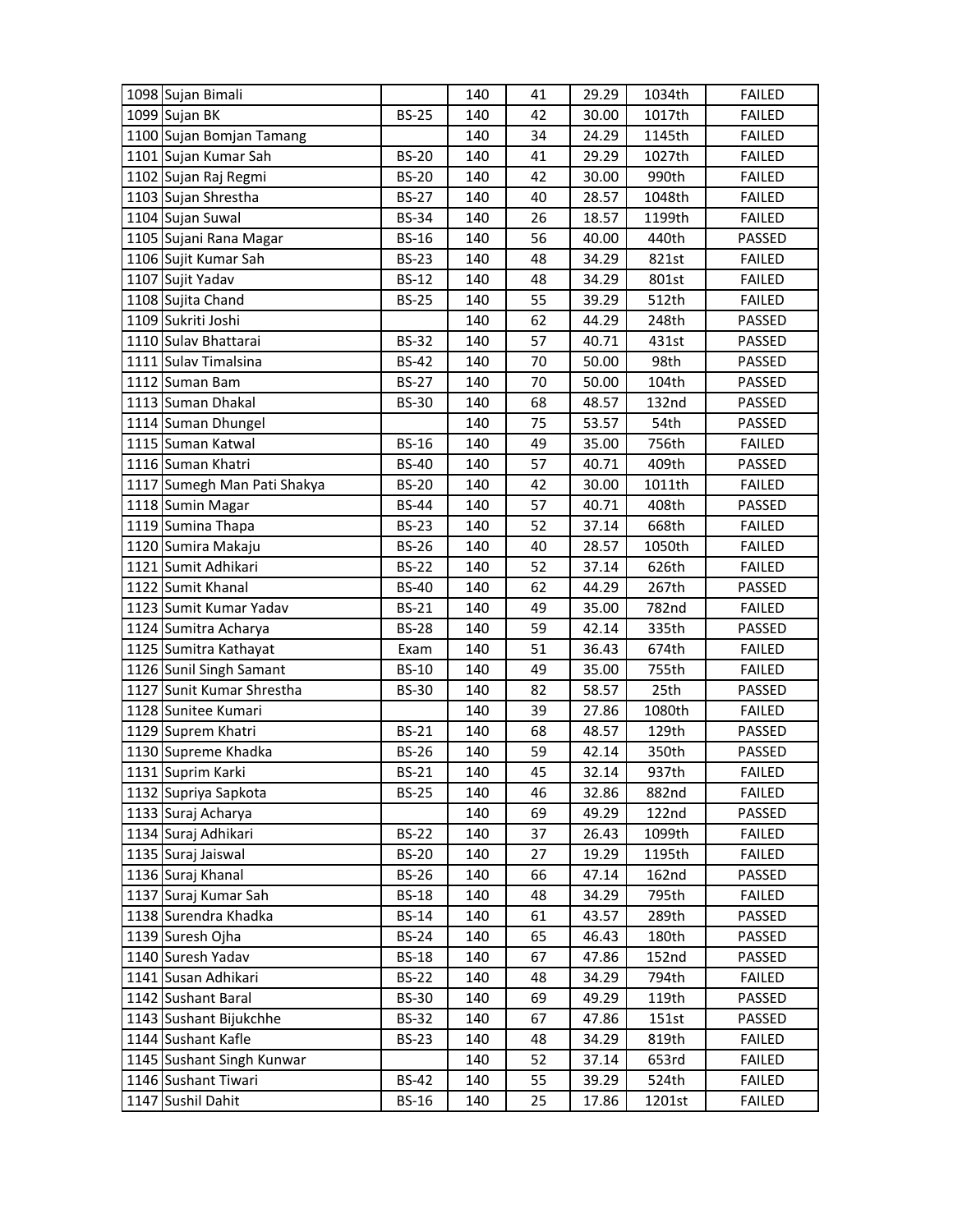|      | 1148 Sushil Kumar Singh                      |                              | 140        | 42       | 30.00          | 996th          | <b>FAILED</b>    |
|------|----------------------------------------------|------------------------------|------------|----------|----------------|----------------|------------------|
|      | 1149 Sushil Shahi                            | <b>BS-10</b>                 | 140        | 58       | 41.43          | 387th          | PASSED           |
|      | 1150 Suvash Rai                              | <b>BS-16</b>                 | 140        | 47       | 33.57          | 838th          | <b>FAILED</b>    |
|      | 1151 Suwarna Pyakurel                        | <b>BS-26</b>                 | 140        | 37       | 26.43          | 1098th         | <b>FAILED</b>    |
|      | 1152 Suyesh Shrestha                         | <b>BS-14</b>                 | 140        | 45       | 32.14          | 912th          | <b>FAILED</b>    |
|      | 1153 Suyog Baral                             | <b>BS-34</b>                 | 140        | 51       | 36.43          | 706th          | <b>FAILED</b>    |
|      | 1154 Suyog Adhikari                          | <b>BS-21</b>                 | 140        | 37       | 26.43          | 1096th         | <b>FAILED</b>    |
|      | 1155 Suyog Karki                             | <b>BS-42</b>                 | 140        | 41       | 29.29          | 1041st         | <b>FAILED</b>    |
|      | 1156 Suyog Upadhyay                          | <b>BS-24</b>                 | 140        | 67       | 47.86          | 145th          | PASSED           |
|      | 1157 Swagat Gautam                           | <b>BS-40</b>                 | 140        | 61       | 43.57          | 297th          | PASSED           |
|      | 1158 Swagat Nepal                            |                              | 140        | 50       | 35.71          | 741st          | <b>FAILED</b>    |
|      | 1159 Swarn Kumar Chaudhary                   | <b>BS-25</b>                 | 140        | 50       | 35.71          | 734th          | <b>FAILED</b>    |
|      | 1160 Swarnim Bajracharya                     |                              | 140        | 61       | 43.57          | 272nd          | PASSED           |
|      | 1161 Swastik Rai                             | <b>BS-10</b>                 | 140        | 80       | 57.14          | 31st           | PASSED           |
|      | 1162 Swati Mahato                            | <b>BS-28</b>                 | 140        | 38       | 27.14          | 1083rd         | <b>FAILED</b>    |
|      | 1163 Sweekriti Poudel                        | <b>BS-44</b>                 | 140        | 29       | 20.71          | 1184th         | <b>FAILED</b>    |
|      | 1164 Swikriti Gautam                         | <b>BS-65</b>                 | 140        | 41       | 29.29          | 1040th         | <b>FAILED</b>    |
|      | 1165 Swornim Bhurtel                         | <b>BS-25</b>                 | 140        | 53       | 37.86          | 606th          | <b>FAILED</b>    |
|      | 1166 Sworup Raj Poudel                       | <b>BS-28</b>                 | 140        | 84       | 60.00          | 19th           | PASSED           |
|      | 1167 Swoyam Maharjan                         | <b>BS-30</b>                 | 140        | 44       | 31.43          | 958th          | <b>FAILED</b>    |
|      | 1168 Tanisha Sakha                           | <b>BS-24</b>                 | 140        | 65       | 46.43          | 206th          | PASSED           |
|      | 1169 Tanka Nath Kandel                       | <b>BS-16</b>                 | 140        | 48       | 34.29          | 824th          | <b>FAILED</b>    |
|      | 1170 Tapendra Bahadur Bist                   | Exam                         | 140        | 60       | 42.86          | 309th          | PASSED           |
|      | 1171 Tasyang Waiba                           | <b>BS-32</b>                 | 140        | 47       | 33.57          | 849th          | <b>FAILED</b>    |
|      | 1172 Thyam Kumari Khadka                     | <b>BS-14</b>                 | 140        | 43       | 30.71          | 977th          | <b>FAILED</b>    |
|      | 1173 Tofeez Ansari                           | <b>BS-34</b>                 | 140        | 53       | 37.86          | 572nd          | <b>FAILED</b>    |
|      |                                              |                              |            |          |                |                |                  |
|      | 1174 Topendra Singh                          | <b>BS-20</b>                 | 140        | 36       | 25.71          | 1115th         | <b>FAILED</b>    |
|      | 1175 Ujjwal Bhandari                         | <b>BS-27</b>                 | 140        | 81       | 57.86          | 28th           | PASSED           |
|      | 1176 Ujjwal Parajuli                         | <b>BS-36</b>                 | 140        | 65       | 46.43          | 203rd          | PASSED           |
|      | 1177 Ujjwal Pun                              | <b>BS-16</b>                 | 140        | 50       | 35.71          | 742nd          | <b>FAILED</b>    |
|      | 1178 Ujwal Pyakurel                          | <b>BS-18</b>                 | 140        | 55       | 39.29          | 488th          | <b>FAILED</b>    |
|      | 1179 Uma Shankar Mahato                      | <b>BS-16</b>                 | 140        | 35       | 25.00          | 1127th         | <b>FAILED</b>    |
|      | 1180 Umesh Prasad Yadav                      | <b>BS-34</b>                 | 140        | 59       | 42.14          | 356th          | PASSED           |
|      | 1181 Umesh Pudasaini                         | <b>BS-21</b>                 | 140        | 62       | 44.29          | 259th          | PASSED           |
|      | 1182 Umesh Rawal                             |                              | 140        | 55       | 39.29          | 509th          | <b>FAILED</b>    |
|      | 1183 Unnati Keshari                          | <b>BS-23</b>                 | 140        | 39       | 27.86          | 1074th         | <b>FAILED</b>    |
|      | 1184 Upendra Chaudhary                       | <b>BS-25</b>                 | 140        | 36       | 25.71          | 1118th         | <b>FAILED</b>    |
|      | 1185 Ustav Machamasi                         | <b>BS-26</b>                 | 140        | 79       | 56.43          | 34th           | PASSED           |
|      | 1186 Utkrishtha Bhattarai                    | <b>BS-10</b>                 | 140        | 65       | 46.43          | 178th          | PASSED           |
|      | 1187 Utsab Bajracharya                       | <b>BS-25</b>                 | 140        | 49       | 35.00          | 787th          | <b>FAILED</b>    |
|      | 1188 Utsav Dhungana                          | <b>BS-21</b>                 | 140        | 54       | 38.57          | 546th          | <b>FAILED</b>    |
|      | 1189 Utsav Raj Shrestha                      | <b>BS-25</b>                 | 140        | 66       | 47.14          | 166th          | PASSED           |
|      | 1190 Vaishnabi Pandey                        | <b>BS-28</b>                 | 140        | 60       | 42.86          | 313th          | PASSED           |
|      | 1191 Vijay Thakur                            | <b>BS-21</b>                 | 140        | 45       | 32.14          | 936th          | <b>FAILED</b>    |
|      | 1192 Virayan Thapa                           | <b>BS-28</b>                 | 140        | 34       | 24.29          | 1138th         | <b>FAILED</b>    |
|      | 1193 Vishma Sapkota                          | <b>BS-25</b>                 | 140        | 45       | 32.14          | 914th          | <b>FAILED</b>    |
|      | 1194 Yagya Raj Pandey                        |                              | 140        | 58       | 41.43          | 379th          | PASSED           |
|      | 1195 Yajjyu Tuladhar                         | <b>BS-36</b>                 | 140        | 61       | 43.57          | 280th          | PASSED           |
| 1197 | 1196 Yam Bahadur BK<br>Yashitosh Kumar Yadav | <b>BS-20</b><br><b>BS-36</b> | 140<br>140 | 58<br>60 | 41.43<br>42.86 | 396th<br>322nd | PASSED<br>PASSED |